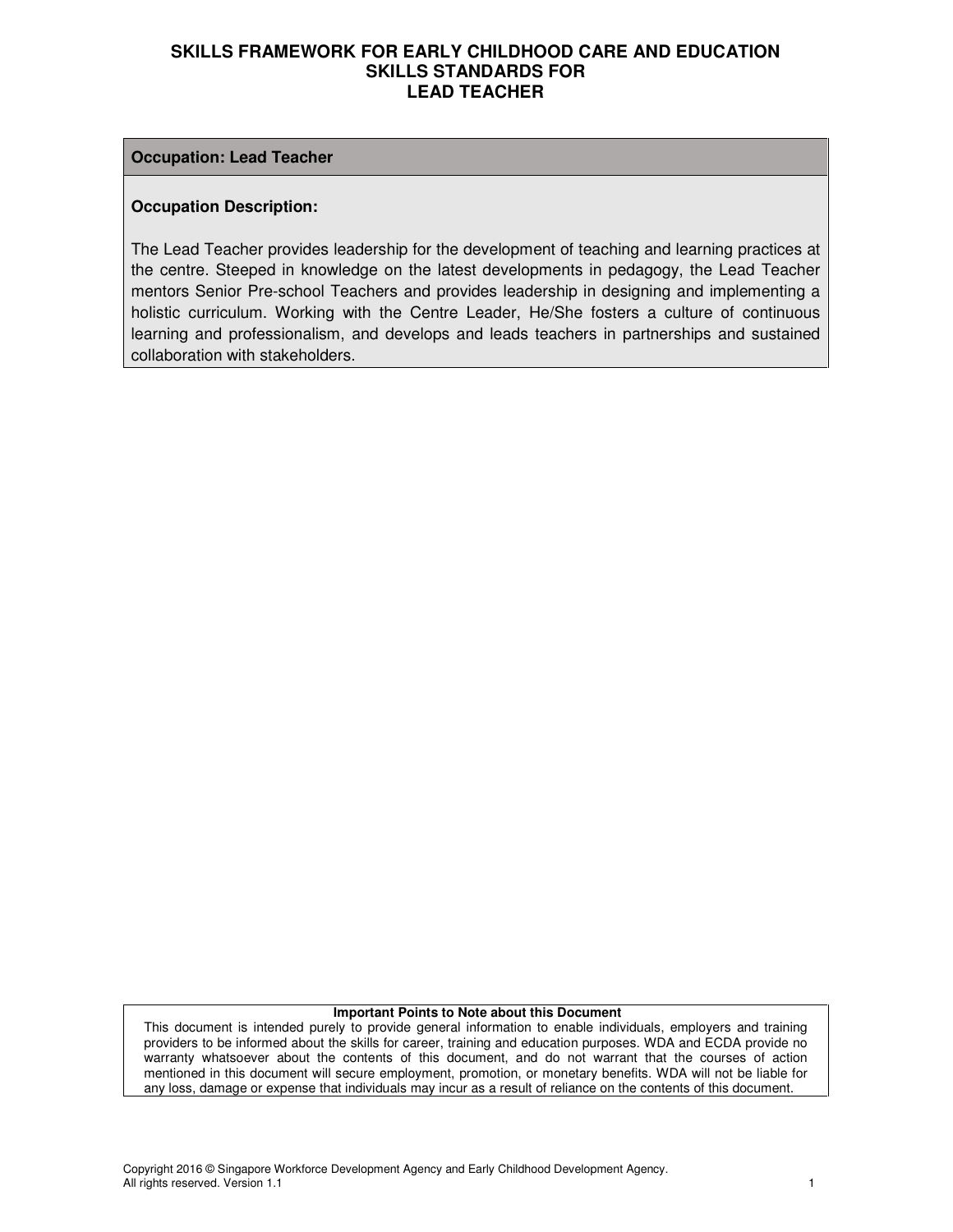The skills expected of the Lead Teacher are summarised as below:

| <b>Skills Category*</b>                                   | <b>Skills</b>                              |                                                                                                                                     |  |
|-----------------------------------------------------------|--------------------------------------------|-------------------------------------------------------------------------------------------------------------------------------------|--|
|                                                           | <b>Curriculum &amp; Pedagogy</b>           |                                                                                                                                     |  |
|                                                           | ECC-DCH-6001-1.1                           | Drive the Design, Implementation and Evaluation of<br>Teaching and Learning Approaches (Lead Teacher)                               |  |
|                                                           | ECC-DCH-6002-1.1                           | Inspire a Love for Learning through Leading the Design<br>of Curricula and Programmes at the Centre (Lead<br>Teacher)               |  |
|                                                           | ECC-DCH-6003-1.1                           | Lead in Integrating the Core Values of Early Childhood<br>Education within Curricula and Programmes at the<br>Centre (Lead Teacher) |  |
|                                                           |                                            |                                                                                                                                     |  |
| Developing the<br><b>Child</b><br><b>Holistically</b>     | <b>Learning Environment</b>                | ECC-DCH-6004-1.1 Work with the Centre Leader to Establish Quality<br>Learning Environments to Support Learning of Children          |  |
|                                                           | <b>Interactions &amp; Relationships</b>    |                                                                                                                                     |  |
|                                                           |                                            | <b>ECC-DCH-6005-1.1</b> Mentor Staff to Enhance Caring, Trusting and                                                                |  |
|                                                           |                                            | Respectful Relationships with Children (Lead Teacher)                                                                               |  |
|                                                           |                                            |                                                                                                                                     |  |
| <b>Health, Safety &amp; Nutrition</b>                     |                                            |                                                                                                                                     |  |
|                                                           | ECC-DCH-6006-1.1                           | Establish Policies and Processes on Appropriate                                                                                     |  |
|                                                           |                                            | Course of Action for the Protection of Children (Lead                                                                               |  |
|                                                           |                                            | Teacher)                                                                                                                            |  |
|                                                           |                                            |                                                                                                                                     |  |
|                                                           |                                            | ECC-DCH-6007-1.1 Advocate for a Safe and Healthy Environment within                                                                 |  |
|                                                           |                                            | the Centre (Lead Teacher)                                                                                                           |  |
|                                                           | <b>Family &amp; Community Partnerships</b> |                                                                                                                                     |  |
|                                                           | ECC-CFC-6001-1.1                           | Lead in Developing Strategies to Establish                                                                                          |  |
|                                                           |                                            | Partnerships with Families (Lead Teacher)                                                                                           |  |
| <b>Collaborating</b><br>with Families                     |                                            |                                                                                                                                     |  |
| and                                                       | ECC-CFC-6002-1.1                           | Establish a Centre-wide Culture of Professional                                                                                     |  |
| <b>Community</b>                                          |                                            | <b>Collaboration with Community Stakeholders (Lead</b>                                                                              |  |
|                                                           |                                            | Teacher)                                                                                                                            |  |
|                                                           |                                            | (The Lead LSEd* will also establish collaborations with<br>multi-disciplinary stakeholders.)                                        |  |
|                                                           | <b>Professional Mastery</b>                |                                                                                                                                     |  |
| <b>Building</b><br><b>Professional</b><br><b>Capacity</b> | ECC-BPC-6001-1.1                           | Establish a Culture of Continuous Learning (Lead<br>Teacher)                                                                        |  |
|                                                           | <b>LPM-DEV-401C-0</b>                      | Develop Team Leaders Through Capability<br>Development and Coaching                                                                 |  |
|                                                           | ECC-BPC-6002-1.1                           | Develop Professional Expertise of Self and Centre Staff                                                                             |  |

Copyright 2016 © Singapore Workforce Development Agency and Early Childhood Development Agency. All rights reserved. Version 1.1 2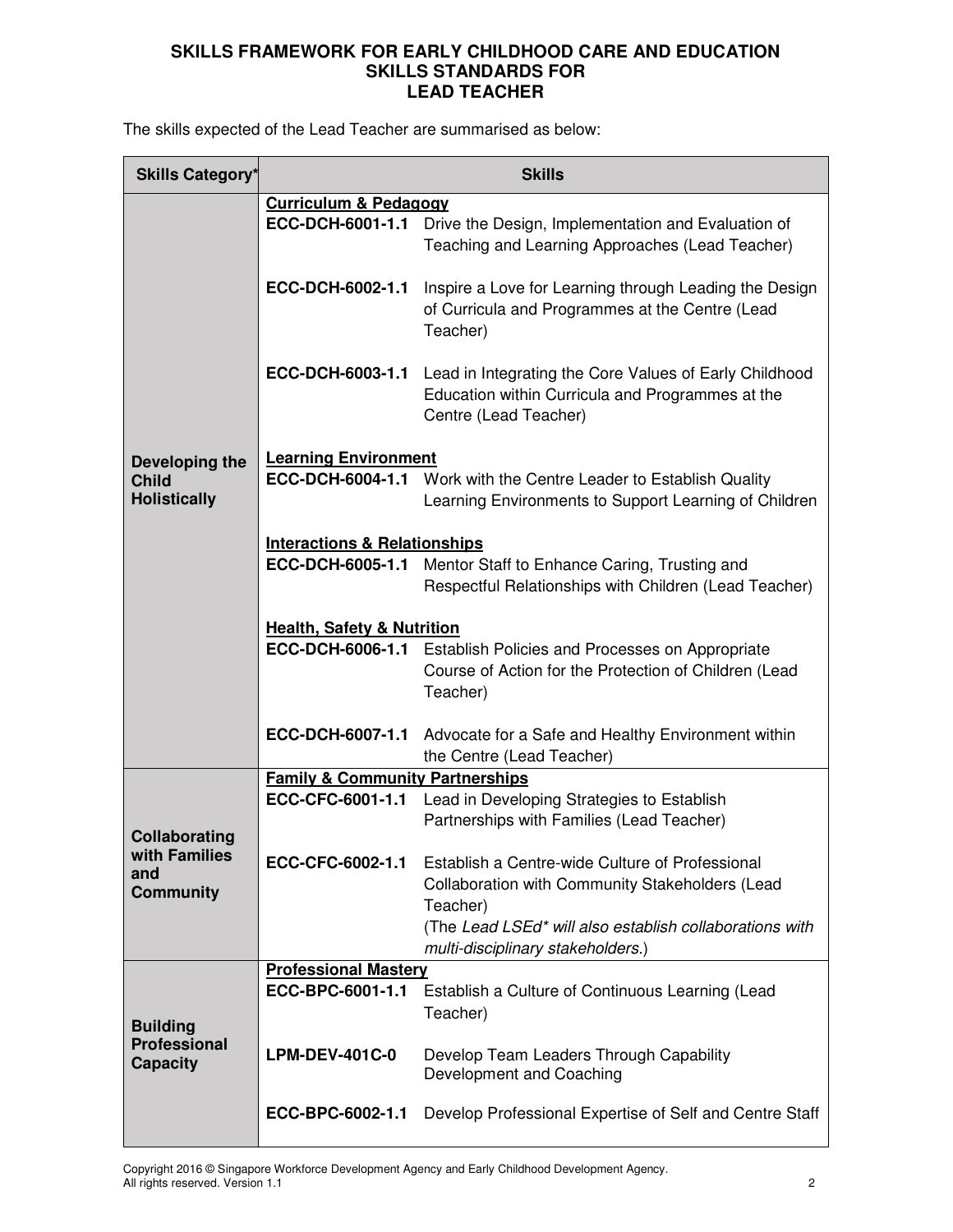| <b>Skills Category*</b>                            | <b>Skills</b>                           |                                                                                                                                            |  |
|----------------------------------------------------|-----------------------------------------|--------------------------------------------------------------------------------------------------------------------------------------------|--|
|                                                    | ECC-BPC-6003-1.1                        | Develop Senior Pre-school Teachers as Mentors to<br>Teachers in Their Professional Learning and<br>Development                             |  |
|                                                    | <b>Professional Values &amp; Ethics</b> |                                                                                                                                            |  |
|                                                    |                                         | <b>ECC-BPC-6004-1.1</b> Establish a Culture of Professionalism (Lead Teacher)                                                              |  |
|                                                    |                                         |                                                                                                                                            |  |
|                                                    | <b>Teamwork &amp; Collaboration</b>     |                                                                                                                                            |  |
|                                                    |                                         | <b>ECC-BOC-6001-1.1</b> Establish a Culture of Collaboration within the Centre<br>(Lead Teacher)                                           |  |
| <b>Building</b><br>Organisational                  | <b>ES-IP-401G-1</b>                     | Lead Workplace Communication and Engagement                                                                                                |  |
| <b>Capacity</b><br><b>Visioning &amp; Planning</b> |                                         |                                                                                                                                            |  |
|                                                    |                                         | <b>ECC-BOC-6002-1.1</b> Ensure the Alignment of the Curriculum and Teaching<br>and Learning Approaches with Centre's Mission and<br>Vision |  |

\* The definition of the ECCE Skill Category can be found in Annex 1.

The required performance needed to demonstrate achievement of each skill is further developed in terms of the 5 domains (Knowledge and Analysis, Application and Adaptation, Innovation and Value Creation, Social Intelligence and Ethics, and Learning to Learn), and the critical circumstances and contexts that the skill may be demonstrated (Range of Application). The detailed definitions of the 5 domains can be found in Annex 1.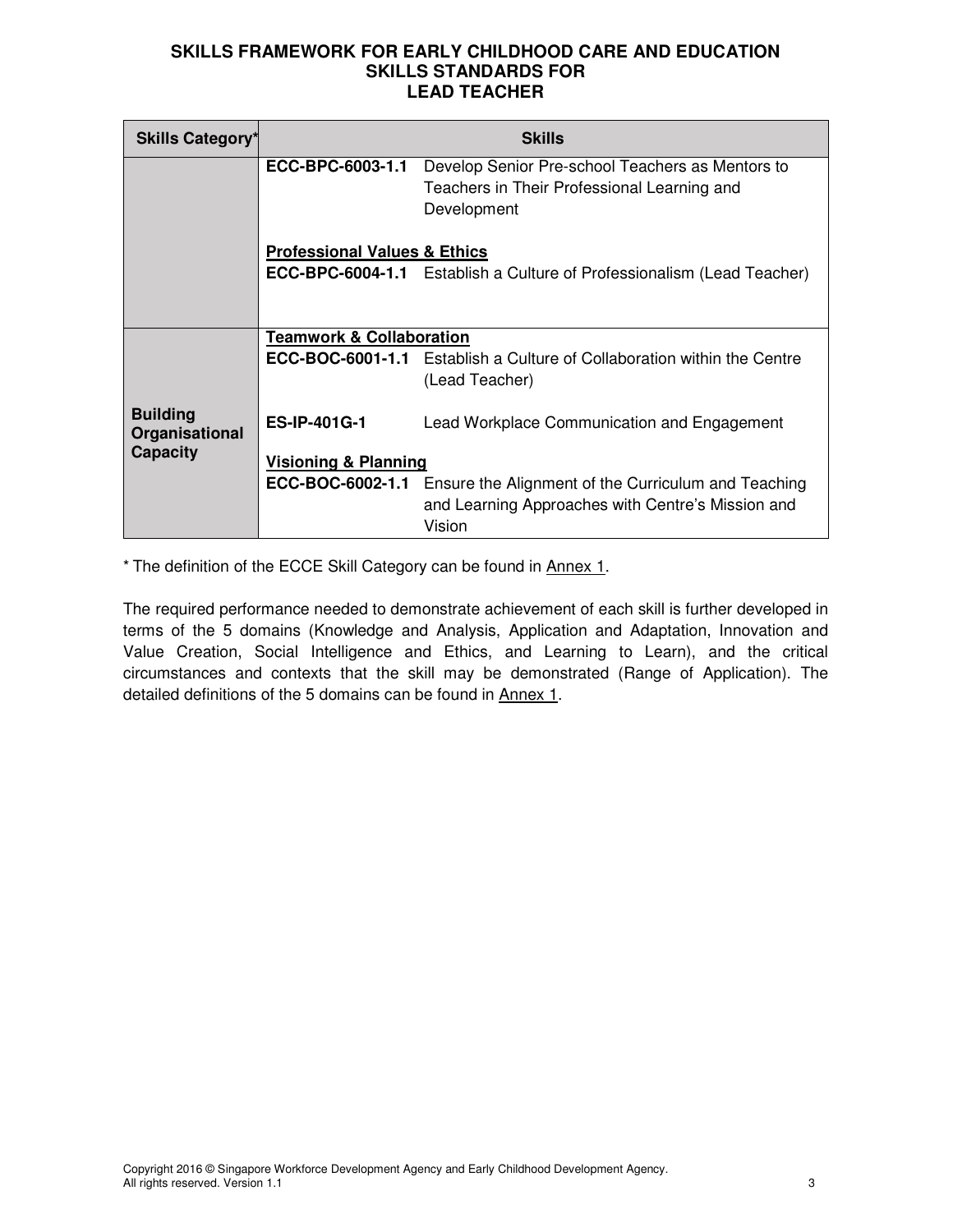| <b>Skill Code</b>                                                                                                                                                                                                                                                                                                                                         | ECC-DCH-6001-1.1                                                                                                                                                                                                                                                                                                                                                                                                                                                                                      | <b>Skill Category</b>                                                                   | Developing the Child<br>Holistically                                                                                                                                                                                                                                                                                                                                                                                                                                                                                      |
|-----------------------------------------------------------------------------------------------------------------------------------------------------------------------------------------------------------------------------------------------------------------------------------------------------------------------------------------------------------|-------------------------------------------------------------------------------------------------------------------------------------------------------------------------------------------------------------------------------------------------------------------------------------------------------------------------------------------------------------------------------------------------------------------------------------------------------------------------------------------------------|-----------------------------------------------------------------------------------------|---------------------------------------------------------------------------------------------------------------------------------------------------------------------------------------------------------------------------------------------------------------------------------------------------------------------------------------------------------------------------------------------------------------------------------------------------------------------------------------------------------------------------|
|                                                                                                                                                                                                                                                                                                                                                           |                                                                                                                                                                                                                                                                                                                                                                                                                                                                                                       | <b>Sub-Skill Category</b><br>(if applicable)                                            | Curriculum & Pedagogy                                                                                                                                                                                                                                                                                                                                                                                                                                                                                                     |
| <b>Skill</b>                                                                                                                                                                                                                                                                                                                                              | Drive the Design, Implementation and Evaluation of Teaching and                                                                                                                                                                                                                                                                                                                                                                                                                                       |                                                                                         |                                                                                                                                                                                                                                                                                                                                                                                                                                                                                                                           |
| <b>Skill Description</b>                                                                                                                                                                                                                                                                                                                                  | <b>Learning Approaches (Lead Teacher)</b>                                                                                                                                                                                                                                                                                                                                                                                                                                                             |                                                                                         | The skill describes the ability to implement, review and adapt teaching<br>and learning approaches based on current research and key trends in<br>child development, teaching and learning and curriculum leadership in<br>ECCE. It also includes applying strategies to drive successful<br>implementation of teaching and learning approaches, as well as reflecting<br>on the effectiveness of these strategies. It also includes designing a<br>robust evaluation process to review teaching and learning approaches. |
| Knowledge and<br><b>Analysis</b><br>It refers to gathering,<br>cognitive processing,<br>integration and inspection<br>of facts and information<br>required to perform the<br>work tasks and activities.                                                                                                                                                   | The ability to understand:<br>approaches<br>$\bullet$<br>learning approaches<br>$\bullet$                                                                                                                                                                                                                                                                                                                                                                                                             | Professional knowledge and skills of staff                                              | Strategies to drive successful implementation of teaching and learning<br>Different methodologies to analyse and evaluate teaching and<br>Current research and key trends in child development, teaching and<br>learning, curriculum leadership in early childhood care and education                                                                                                                                                                                                                                     |
| <b>Application and</b><br><b>Adaptation</b><br>It refers to the ability to<br>perform the work tasks<br>and activities required of<br>the occupation, and the<br>ability to react to and<br>manage the changes at<br>work.                                                                                                                                | The ability to:<br>Lead Senior Pre-school Teachers and Pre-school Teachers in aligning<br>the teaching and learning approaches to the centre's strategic goals,<br>drawing on relevant current research and key trends<br>Design a robust evaluation process to review teaching and learning<br>$\bullet$<br>approaches, in collaboration with Centre Leader<br>Work with Centre Leader and staff to stage changes<br>٠<br>Communicate with parents on changes in teaching and learning<br>approaches |                                                                                         |                                                                                                                                                                                                                                                                                                                                                                                                                                                                                                                           |
| Innovation and<br><b>Value Creation</b><br>It refers to the ability to<br>generate purposive ideas<br>to improve work<br>performance and/or<br>enhance business values<br>that are aligned to<br>organisational goals.<br><b>Social Intelligence</b><br>and Ethics<br>It refers to the ability to<br>use affective factors in<br>leadership, relationship | The ability to:<br>Collaborate with Centre Leader to create a culture that encourages<br>and supports continuous development in teaching and learning<br>Drive collaborations among colleagues to enhance quality of teaching<br>and learning through innovative approaches                                                                                                                                                                                                                           |                                                                                         |                                                                                                                                                                                                                                                                                                                                                                                                                                                                                                                           |
| and diversity<br>management guided by<br>professional codes of<br>ethics.<br><b>Learning to Learn</b><br>It refers to the ability to<br>develop and improve<br>one's self within and<br>outside of one's area of                                                                                                                                          | The ability to:<br>Reflect<br>on<br>$\bullet$                                                                                                                                                                                                                                                                                                                                                                                                                                                         | effectiveness<br>strategies<br>οf<br>implementation of teaching and learning approaches | drive<br>successful<br>to                                                                                                                                                                                                                                                                                                                                                                                                                                                                                                 |

Copyright 2016 © Singapore Workforce Development Agency and Early Childhood Development Agency. All rights reserved. Version 1.1 4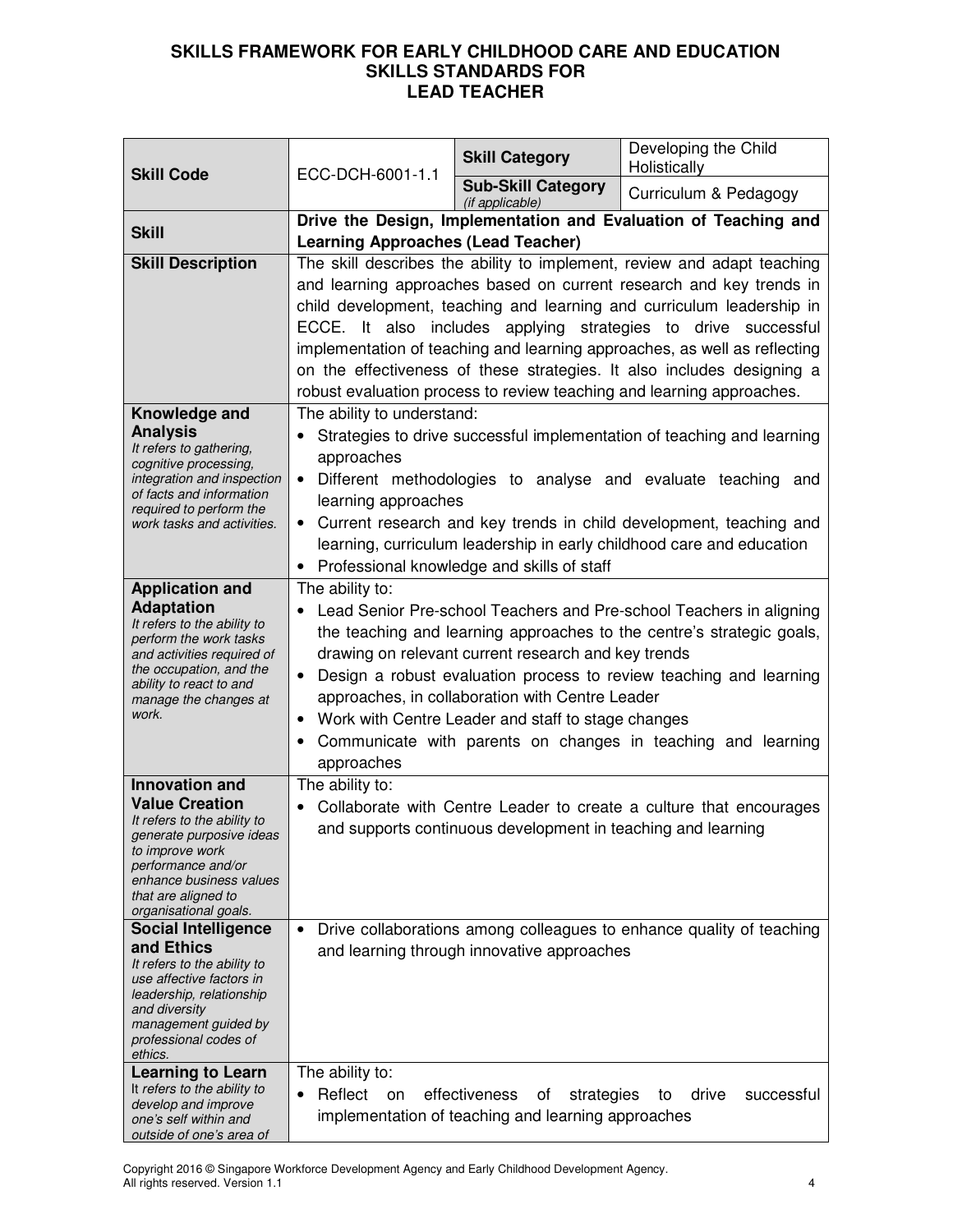| work.                                                                                                                                                     |                                                                                                                                                                                                                                                                                                                                                                                                                            |
|-----------------------------------------------------------------------------------------------------------------------------------------------------------|----------------------------------------------------------------------------------------------------------------------------------------------------------------------------------------------------------------------------------------------------------------------------------------------------------------------------------------------------------------------------------------------------------------------------|
| Range of<br><b>Application</b><br>(where applicable)<br>It refers to the critical<br>circumstances and<br>contexts that the skill<br>may be demonstrated. | Strategies to drive successful implementation of teaching and learning<br>approaches may include, but are not limited to:<br>Having clear goals<br>$\bullet$<br>• Communicating strategic plans and work plans to colleagues through<br>various means<br>Planning how colleagues can take on different roles in implementation<br>Creating space for feedback to be given and received<br>Facilitating reflective practice |
|                                                                                                                                                           | Different methodologies to analyse and evaluate teaching and learning<br>approaches may include, but are not limited to:<br>Receiving feedback from children and families<br>• Evaluating effectiveness of teaching and learning approaches in the<br>centre and attainment of learning outcomes<br>Reviewing teaching and learning approaches<br>through<br>team<br>discussions or with leader and mentor                 |
|                                                                                                                                                           | A culture that encourages and supports continuous development in<br>teaching and learning may include, but is not limited to:<br>Valuing suggestions for improvements<br>Valuing teamwork<br>• Teachers feeling comfortable to have conversations with colleagues<br>about their work<br>Seeking help as not being seen as a weakness<br>Focusing of efforts on the purpose and process as much as the<br>outcomes         |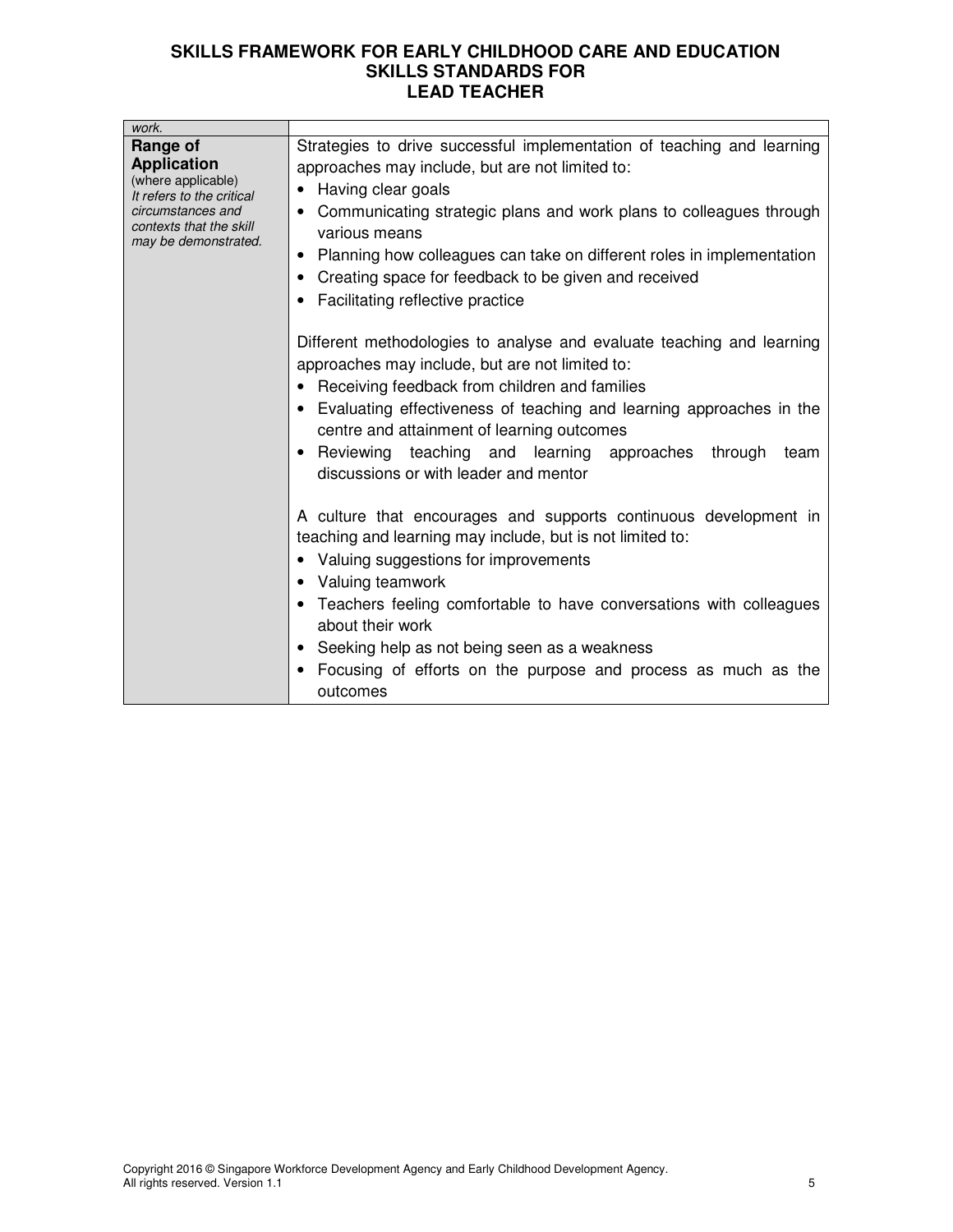| <b>Skill Code</b>                                                                                                                                                                                                             | ECC-DCH-6002-1.1                                                                                                                                                                                                                                                                                                                                                                                                                                                                                                                                                                                                                                                      | <b>Skill Category</b>                                                                                                                                                                                                                  | Developing the Child<br>Holistically                                                                                                                                                                                                                                                                               |
|-------------------------------------------------------------------------------------------------------------------------------------------------------------------------------------------------------------------------------|-----------------------------------------------------------------------------------------------------------------------------------------------------------------------------------------------------------------------------------------------------------------------------------------------------------------------------------------------------------------------------------------------------------------------------------------------------------------------------------------------------------------------------------------------------------------------------------------------------------------------------------------------------------------------|----------------------------------------------------------------------------------------------------------------------------------------------------------------------------------------------------------------------------------------|--------------------------------------------------------------------------------------------------------------------------------------------------------------------------------------------------------------------------------------------------------------------------------------------------------------------|
|                                                                                                                                                                                                                               |                                                                                                                                                                                                                                                                                                                                                                                                                                                                                                                                                                                                                                                                       | <b>Sub-Skill Category</b><br>(if applicable)                                                                                                                                                                                           | Curriculum & Pedagogy                                                                                                                                                                                                                                                                                              |
| <b>Skill</b>                                                                                                                                                                                                                  |                                                                                                                                                                                                                                                                                                                                                                                                                                                                                                                                                                                                                                                                       | <b>Curricula and Programmes at the Centre (Lead Teacher)</b>                                                                                                                                                                           | Inspire a Love for Learning Through Leading the Design of                                                                                                                                                                                                                                                          |
| <b>Skill Description</b>                                                                                                                                                                                                      | This skill describes the ability to collaborate with Centre Leader to lead<br>the design of curricula and programmes aligned to the goals and<br>objectives of the centre. It also includes establishing coherence in plans,<br>and reflecting on the effectiveness of leadership in designing and<br>contextualising centre-wide curricula and programmes. It also includes<br>establishing structures for continuous enhancement of curricula and<br>programmes, role modelling a love for learning, sharing strategies to<br>engage and motivate children, and cultivating reflective thinking amongst<br>colleagues to improve centre's curricula and programmes. |                                                                                                                                                                                                                                        |                                                                                                                                                                                                                                                                                                                    |
| Knowledge and<br><b>Analysis</b><br>It refers to gathering,<br>cognitive processing,<br>integration and inspection<br>of facts and information<br>required to perform the<br>work tasks and activities.                       | The ability to understand:<br>$\bullet$<br>٠<br>٠<br>$\bullet$<br>٠<br>programmes                                                                                                                                                                                                                                                                                                                                                                                                                                                                                                                                                                                     | The goals and objectives of centre's curricula and programmes<br>Curricula and programme design and its components<br>Strategies to lead in the design of curricula and programmes<br>Indicators of effective curricula and programmes | Learning styles and developmental needs of children in the centre<br>The role of teacher leadership in designing centre-wide curricula and<br>programmes that would facilitate purposeful engagement of learning<br>Features of coherence in plans for centre-wide curricula and                                   |
| <b>Application and</b><br><b>Adaptation</b><br>It refers to the ability to<br>perform the work tasks<br>and activities required of<br>the occupation, and the<br>ability to react to and<br>manage the changes at<br>work.    | The ability to:<br>taking<br>centre,<br>developmental needs                                                                                                                                                                                                                                                                                                                                                                                                                                                                                                                                                                                                           | into<br>account children's<br>centre-wide curricula and programmes<br>review and enhancement of curricula and programmes                                                                                                               | Collaborate with Centre Leader to lead in designing centre-wide<br>curricula and programmes aligned to the goals and objectives of the<br>learning<br>styles<br>and<br>Collaborate with Centre Leader to establish coherence in plans for<br>Collaborate with Centre Leader to establish structures for continuous |
| <b>Innovation and</b><br><b>Value Creation</b><br>It refers to the ability to<br>generate purposive ideas<br>to improve work<br>performance and/or<br>enhance business values<br>that are aligned to<br>organisational goals. | The ability to:                                                                                                                                                                                                                                                                                                                                                                                                                                                                                                                                                                                                                                                       | Contextualise centre-wide curricula and<br>relevant current research and key trends                                                                                                                                                    | programmes<br>based<br>on                                                                                                                                                                                                                                                                                          |
| <b>Social Intelligence</b><br>and Ethics<br>It refers to the ability to<br>use affective factors in<br>leadership, relationship<br>and diversity<br>management guided by<br>professional codes of                             | The ability to:<br>Role model a love for learning<br>$\bullet$<br>٠<br>٠<br>motivate children                                                                                                                                                                                                                                                                                                                                                                                                                                                                                                                                                                         | Share strategies to engage and motivate children                                                                                                                                                                                       | Facilitate the sharing of strategies amongst teachers to engage and                                                                                                                                                                                                                                                |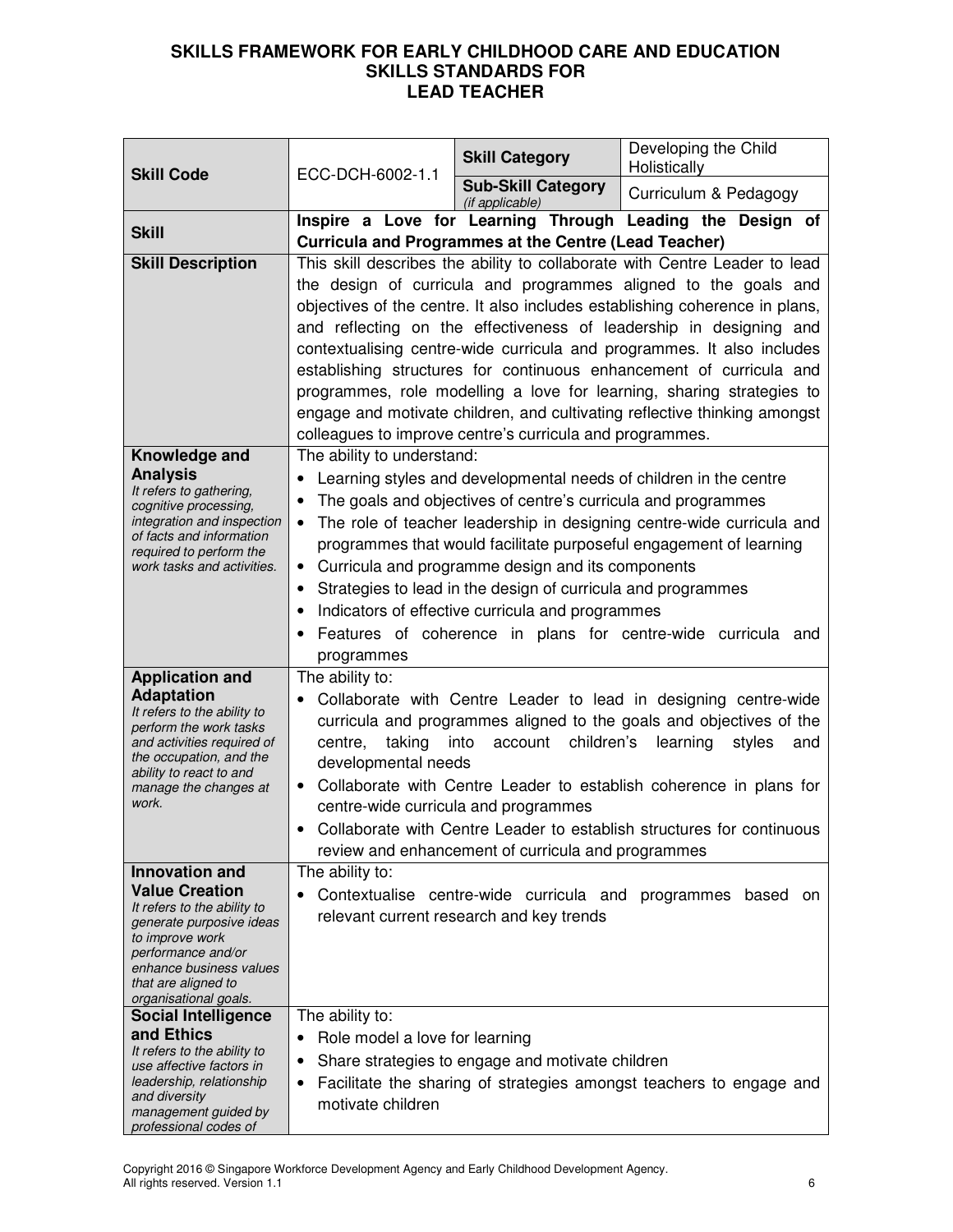| ethics.                                                                                                                                                   |                                                                                                                                                                                                                                                                                                                                                                                                                                                                                                                                                                                                                                                                                                                                                                                                                                                                                                                                                                                            |
|-----------------------------------------------------------------------------------------------------------------------------------------------------------|--------------------------------------------------------------------------------------------------------------------------------------------------------------------------------------------------------------------------------------------------------------------------------------------------------------------------------------------------------------------------------------------------------------------------------------------------------------------------------------------------------------------------------------------------------------------------------------------------------------------------------------------------------------------------------------------------------------------------------------------------------------------------------------------------------------------------------------------------------------------------------------------------------------------------------------------------------------------------------------------|
| <b>Learning to Learn</b><br>It refers to the ability to<br>develop and improve<br>one's self within and<br>outside of one's area of<br>work.              | The ability to:<br>• Reflect on effectiveness of leadership in designing centre-wide<br>curricula and programmes<br>• Cultivate reflective thinking amongst colleagues to improve centre's                                                                                                                                                                                                                                                                                                                                                                                                                                                                                                                                                                                                                                                                                                                                                                                                 |
| Range of<br><b>Application</b><br>(where applicable)<br>It refers to the critical<br>circumstances and<br>contexts that the skill<br>may be demonstrated. | curricula and programmes<br>Curricula and programme design and its components may include, but<br>are not limited to:<br>• Understanding the child<br>Developmental domains<br>$\bullet$<br>• The importance of play<br>The role of the teacher<br>$\bullet$<br>Planning for curriculum integration<br>Differentiation and Inclusion<br>Structures for continuous enhancement of curricula and programmes<br>may include, but are not limited to:<br>Regular reviews of curricula and programmes<br>Monitoring of curricula and programmes<br>Indicators of effective curricula and programmes may include, but are not<br>limited to:<br>• Articulation of clear goals<br>• Active and engaged children<br>• Evidence-based curriculum that is developmentally appropriate for<br>children<br>Building on children's prior learning and experiences<br>Alignment to learning goals and appropriate assessments<br>Features of coherence in plans for centre-wide curricula and programmes |
|                                                                                                                                                           | may include, but are not limited to:<br>• Coherence between curricula and programmes and centre goals<br>• Coherence between curricula and programmes and needs of children<br>• Coherence between pedagogies and intended learning outcomes<br>Coherence between staff professional development and curricula<br>needs                                                                                                                                                                                                                                                                                                                                                                                                                                                                                                                                                                                                                                                                    |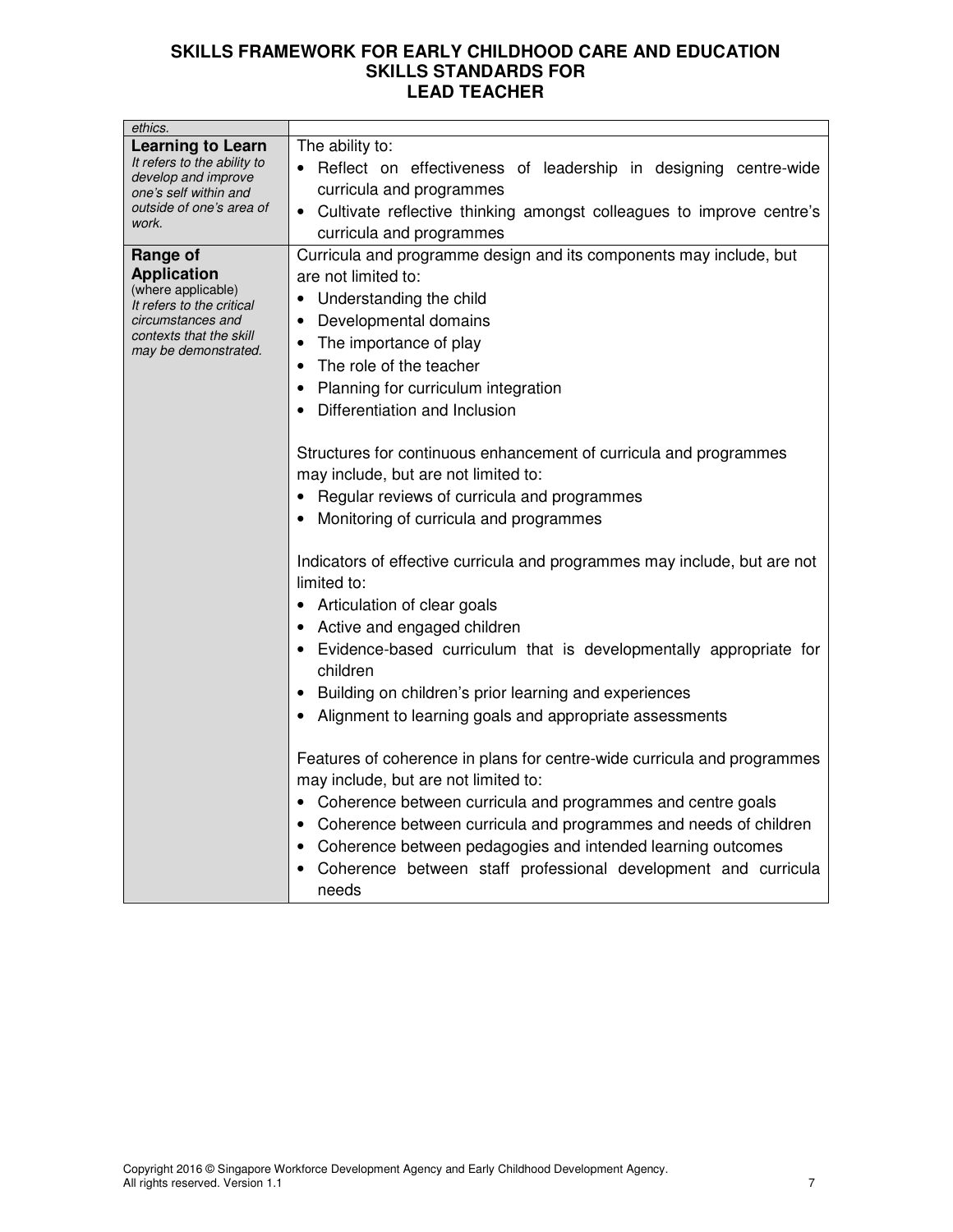|                                                         |                                                                                                        | <b>Skill Category</b>                                        | Developing the Child<br>Holistically                                                                                                               |
|---------------------------------------------------------|--------------------------------------------------------------------------------------------------------|--------------------------------------------------------------|----------------------------------------------------------------------------------------------------------------------------------------------------|
| <b>Skill Code</b>                                       | ECC-DCH-6003-1.1                                                                                       | <b>Sub-Skill Category</b>                                    |                                                                                                                                                    |
|                                                         |                                                                                                        | (if applicable)                                              | Curriculum & Pedagogy                                                                                                                              |
| <b>Skill</b>                                            |                                                                                                        |                                                              | Lead in Integrating the Core Values of Early Childhood Education                                                                                   |
|                                                         |                                                                                                        | within Curricula and Programmes of the Centre (Lead Teacher) |                                                                                                                                                    |
| <b>Skill Description</b>                                |                                                                                                        |                                                              | This skill describes the ability to collaborate with Centre Leader to<br>determine educational goals and focus for values education, and           |
|                                                         |                                                                                                        |                                                              | establish a systematic and comprehensive structure for the provision and                                                                           |
|                                                         | integration of values education                                                                        |                                                              | into centre-wide curricula and                                                                                                                     |
|                                                         |                                                                                                        |                                                              | programmes, based on core values of early childhood education. It also                                                                             |
|                                                         |                                                                                                        |                                                              | includes inspiring staff to uphold and integrate the core values of early                                                                          |
|                                                         |                                                                                                        |                                                              | childhood education into teaching and learning approaches. It also                                                                                 |
|                                                         |                                                                                                        |                                                              | includes designing and implementing, as well as leading in pedagogical<br>innovation to enhance the design and delivery of values-driven curricula |
|                                                         | and programmes within the centre.                                                                      |                                                              |                                                                                                                                                    |
| Knowledge and                                           | The ability to understand:                                                                             |                                                              |                                                                                                                                                    |
| <b>Analysis</b><br>It refers to gathering,              |                                                                                                        |                                                              | • Core values of early childhood education (as outlined in the relevant                                                                            |
| cognitive processing,                                   |                                                                                                        | curriculum framewords utilised in Singapore)                 |                                                                                                                                                    |
| integration and inspection<br>of facts and information  | $\bullet$                                                                                              |                                                              | Strategies to design and implement centre-wide curricula and                                                                                       |
| required to perform the<br>work tasks and activities.   | education                                                                                              |                                                              | programmes that inculcate the core values of early childhood                                                                                       |
| <b>Application and</b>                                  | The ability to:                                                                                        |                                                              |                                                                                                                                                    |
| <b>Adaptation</b><br>It refers to the ability to        |                                                                                                        |                                                              | Articulate core values of early childhood education and share it with                                                                              |
| perform the work tasks                                  | colleagues                                                                                             |                                                              |                                                                                                                                                    |
| and activities required of<br>the occupation, and the   | Determine educational goals and focus for values education, in<br>collaboration with the Centre Leader |                                                              |                                                                                                                                                    |
| ability to react to and<br>manage the changes at        | $\bullet$                                                                                              |                                                              | Collaborate with Centre Leader to establish a systematic and                                                                                       |
| work.                                                   |                                                                                                        |                                                              | comprehensive centre-based structure and framework for<br>the                                                                                      |
|                                                         |                                                                                                        |                                                              | provision and integration of values education into centre-wide curricula                                                                           |
|                                                         | and programmes                                                                                         |                                                              |                                                                                                                                                    |
|                                                         |                                                                                                        | inculcate the core values of early childhood education       | Design and implement centre-wide curricula and programmes that                                                                                     |
| Innovation and                                          | The ability to:                                                                                        |                                                              |                                                                                                                                                    |
| <b>Value Creation</b>                                   | $\bullet$                                                                                              |                                                              | Lead in pedagogical innovation to enhance the design and delivery of                                                                               |
| It refers to the ability to<br>generate purposive ideas |                                                                                                        | values-driven curricula and programmes                       |                                                                                                                                                    |
| to improve work<br>performance and/or                   |                                                                                                        |                                                              |                                                                                                                                                    |
| enhance business values                                 |                                                                                                        |                                                              |                                                                                                                                                    |
| that are aligned to<br>organisational goals.            |                                                                                                        |                                                              |                                                                                                                                                    |
| <b>Social Intelligence</b>                              | The ability to:                                                                                        |                                                              |                                                                                                                                                    |
| and Ethics<br>It refers to the ability to               |                                                                                                        |                                                              | Inspire staff to uphold and integrate the core values of early childhood                                                                           |
| use affective factors in                                |                                                                                                        | education into teaching and learning approaches              |                                                                                                                                                    |
| leadership, relationship<br>and diversity               |                                                                                                        |                                                              |                                                                                                                                                    |
| management guided by<br>professional codes of           |                                                                                                        |                                                              |                                                                                                                                                    |
| ethics.                                                 |                                                                                                        |                                                              |                                                                                                                                                    |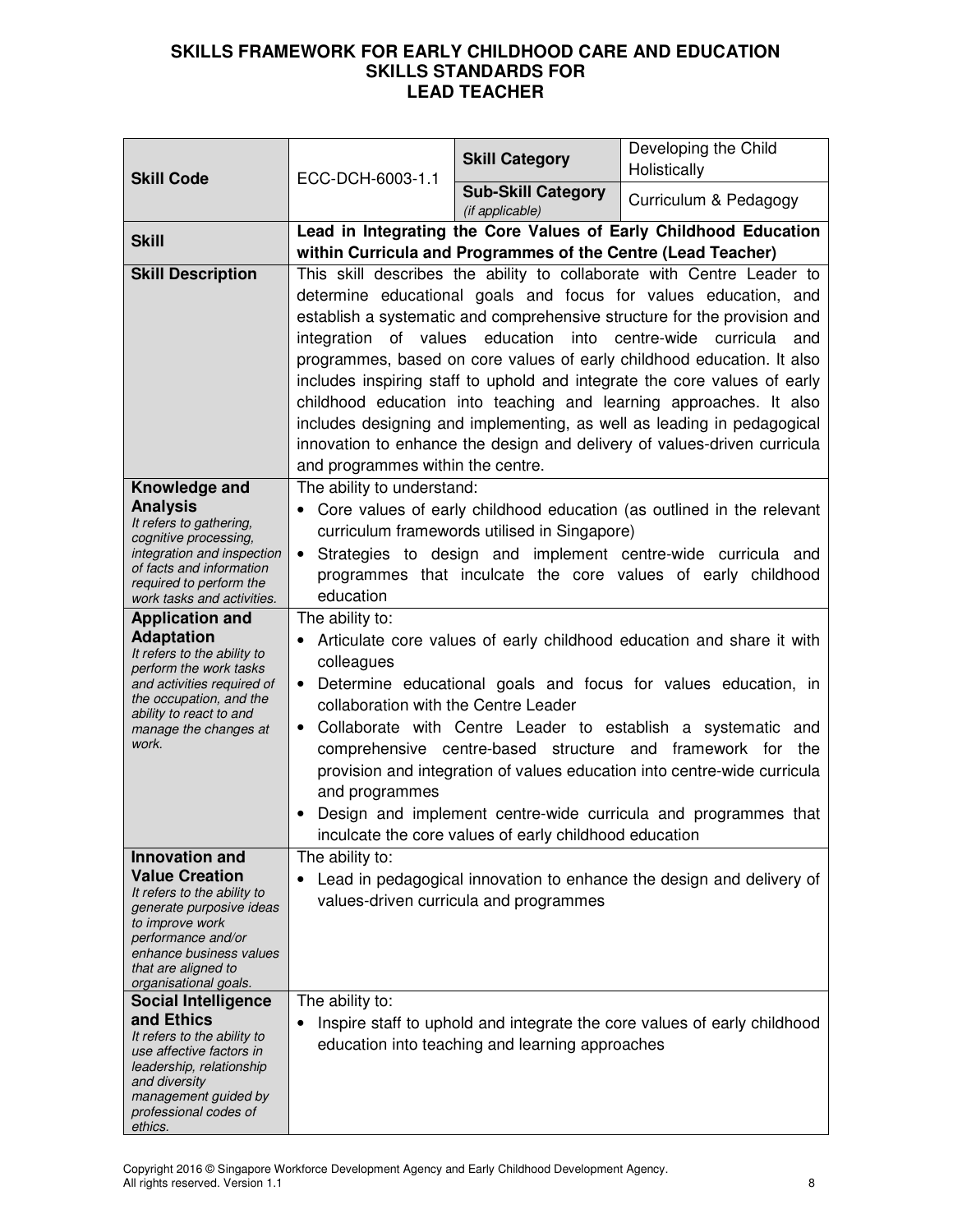| <b>Learning to Learn</b><br>It refers to the ability to<br>develop and improve<br>one's self within and<br>outside of one's area of<br>work. | N/A |
|----------------------------------------------------------------------------------------------------------------------------------------------|-----|
| Range of                                                                                                                                     | N/A |
| <b>Application</b>                                                                                                                           |     |
| (where applicable)                                                                                                                           |     |
| It refers to the critical                                                                                                                    |     |
| circumstances and                                                                                                                            |     |
| contexts that the skill                                                                                                                      |     |
| may be demonstrated.                                                                                                                         |     |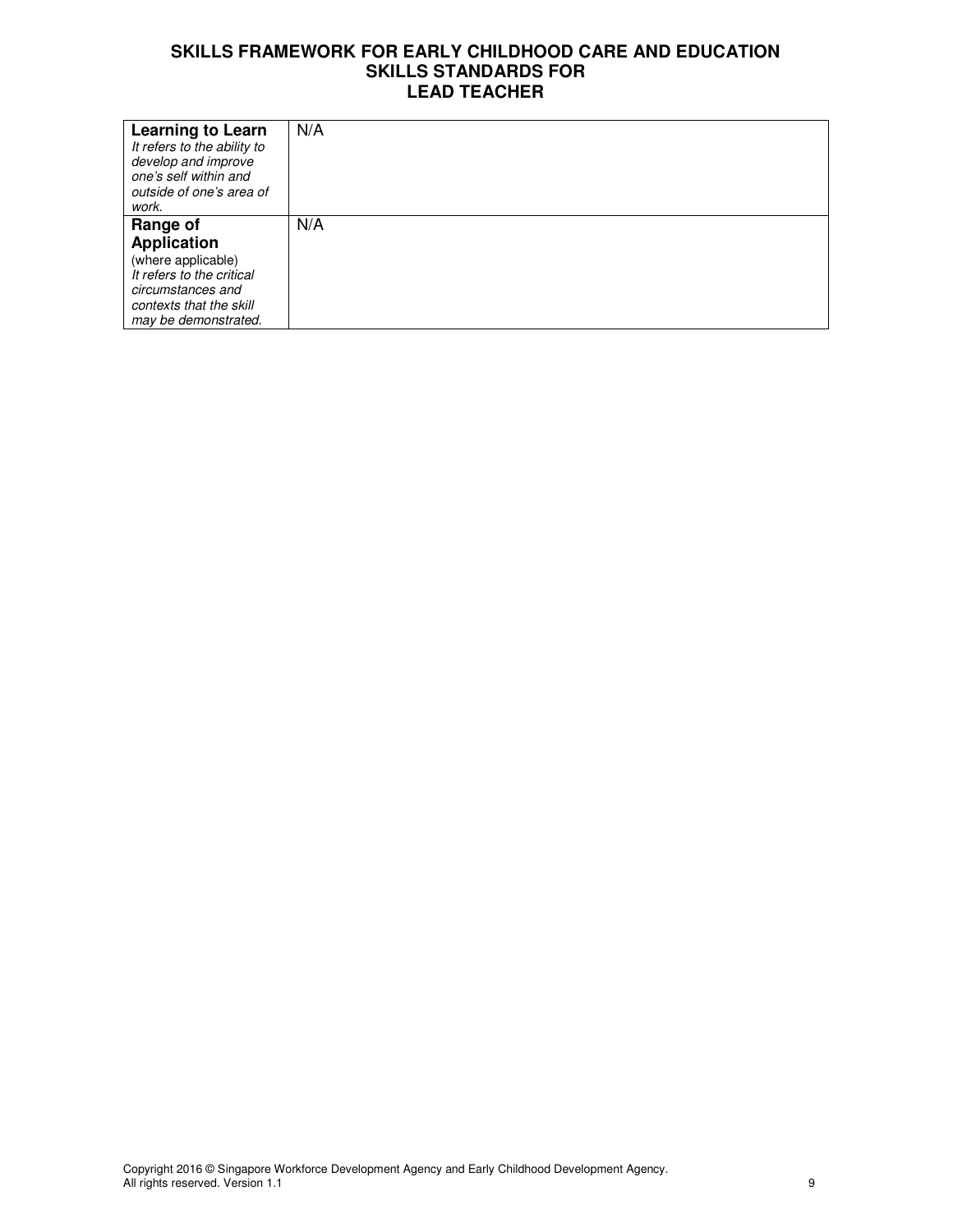| <b>Skill Code</b>                                                                                                                                                                                                             | ECC-DCH-6004-1.1                                                                                        | <b>Skill Category</b>                                     | Developing the Child<br>Holistically                                                                                                                                                                                                                                                                                                                                                                                    |
|-------------------------------------------------------------------------------------------------------------------------------------------------------------------------------------------------------------------------------|---------------------------------------------------------------------------------------------------------|-----------------------------------------------------------|-------------------------------------------------------------------------------------------------------------------------------------------------------------------------------------------------------------------------------------------------------------------------------------------------------------------------------------------------------------------------------------------------------------------------|
|                                                                                                                                                                                                                               |                                                                                                         | <b>Sub-Skill Category</b><br>(if applicable)              | <b>Learning Environment</b>                                                                                                                                                                                                                                                                                                                                                                                             |
| <b>Skill</b>                                                                                                                                                                                                                  | <b>Environments to Support Learning of Children</b>                                                     |                                                           | Work with the Centre Leader to Establish Quality Learning                                                                                                                                                                                                                                                                                                                                                               |
| <b>Skill Description</b>                                                                                                                                                                                                      | for quality classroom learning environments.                                                            |                                                           | This skill describes the ability to work with the Centre Leader to develop<br>systemic and strategic long-term plans to review and improve the quality<br>of the learning environment, aligned to centre's philosophy, vision,<br>mission and values. It also includes facilitating professional dialogues<br>with colleagues to analyse, review and enhance centre-wide strategies                                     |
| Knowledge and<br><b>Analysis</b><br>It refers to gathering,<br>cognitive processing,<br>integration and inspection<br>of facts and information<br>required to perform the<br>work tasks and activities.                       | The ability to understand:<br>environments<br>environments<br>٠                                         | Process of planning and developing centre-wide strategies | The role of the leader in driving the planning, development<br>and<br>implementation of strategies for quality learning environments<br>Strategies to guide colleagues in managing quality<br>learning<br>• Current research and key trends on quality early childhood learning<br>Elements of an effective and high quality learning environment<br>The impact that teachers' learning can have on children's learning |
| <b>Application and</b><br><b>Adaptation</b><br>It refers to the ability to<br>perform the work tasks<br>and activities required of<br>the occupation, and the<br>ability to react to and<br>manage the changes at<br>work.    | The ability to:<br>$\bullet$<br>through play or playful learning)<br>$\bullet$<br>learning environments | and learning philosophy, vision, mission and values       | Establish a culture that focuses on values learning (including learning<br>Develop systemic and strategic long-term plans to review and improve<br>the quality of the learning environment, aligned to centre's teaching<br>Analyse, review and enhance centre-wide strategies for quality                                                                                                                              |
| <b>Innovation and</b><br><b>Value Creation</b><br>It refers to the ability to<br>generate purposive ideas<br>to improve work<br>performance and/or<br>enhance business values<br>that are aligned to<br>organisational goals. | N/A                                                                                                     |                                                           |                                                                                                                                                                                                                                                                                                                                                                                                                         |
| <b>Social Intelligence</b><br>and Ethics<br>It refers to the ability to<br>use affective factors in<br>leadership, relationship<br>and diversity<br>management guided by<br>professional codes of<br>ethics.                  | The ability to:                                                                                         | enhance classroom learning environments                   | Facilitate professional dialogues with colleagues to analyse and                                                                                                                                                                                                                                                                                                                                                        |
| <b>Learning to Learn</b><br>It refers to the ability to<br>develop and improve<br>one's self within and                                                                                                                       | N/A                                                                                                     |                                                           |                                                                                                                                                                                                                                                                                                                                                                                                                         |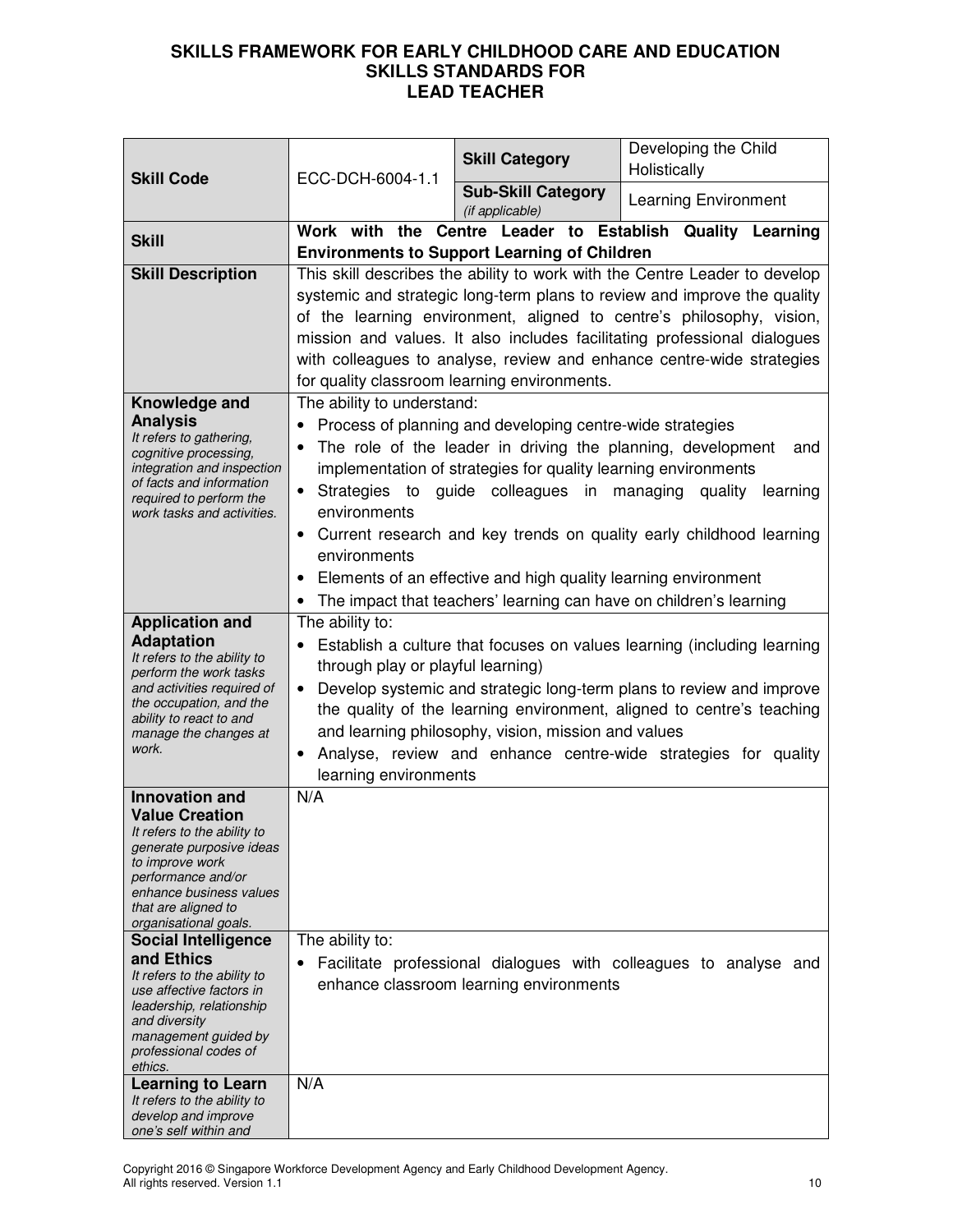| outside of one's area of<br>work.                                                                                                                         |                                                                                                                                                                                                                                                                                                                                                                                                                       |
|-----------------------------------------------------------------------------------------------------------------------------------------------------------|-----------------------------------------------------------------------------------------------------------------------------------------------------------------------------------------------------------------------------------------------------------------------------------------------------------------------------------------------------------------------------------------------------------------------|
| Range of<br><b>Application</b><br>(where applicable)<br>It refers to the critical<br>circumstances and<br>contexts that the skill<br>may be demonstrated. | A quality learning environment include the physical, temporal and<br>interactional learning environments.<br>Process of planning and developing centre-wide strategies must include,<br>but is not limited to:<br>• The role modelling of learning<br>The facilitation of teachers' learning<br>The observation and assessment of how each learning environment is<br>being utilised<br><b>Discussions</b><br>various |
|                                                                                                                                                           | with centre<br>leader,<br>management<br>and<br>stakeholders to gain feedback on the learning environment<br>Ensuring alignment of learning environment to centre's vision, mission<br>and values                                                                                                                                                                                                                      |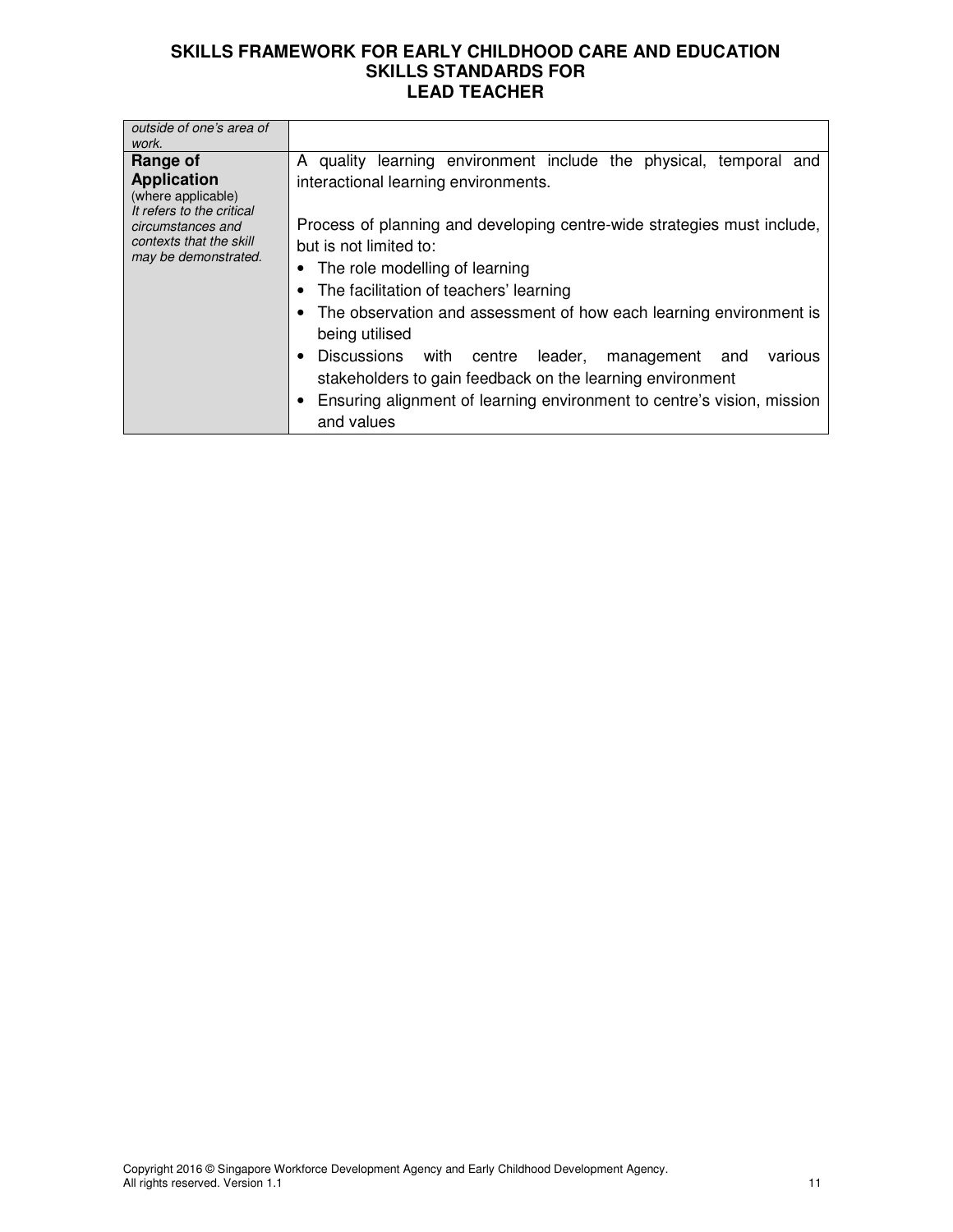|                                                      | ECC-DCH-6005-1.1                                                               | <b>Skill Category</b>                                              | Developing the Child                                                       |
|------------------------------------------------------|--------------------------------------------------------------------------------|--------------------------------------------------------------------|----------------------------------------------------------------------------|
| <b>Skill Code</b>                                    |                                                                                |                                                                    | Holistically<br>Interactions &                                             |
|                                                      |                                                                                | <b>Sub-Skill Category</b><br>(if applicable)                       | Relationships                                                              |
|                                                      | Mentor Staff<br>to                                                             | Enhance Caring, Trusting and                                       | <b>Respectful</b>                                                          |
| <b>Skill</b>                                         |                                                                                | <b>Relationships with Children (Lead Teacher)</b>                  |                                                                            |
| <b>Skill Description</b>                             |                                                                                |                                                                    | This skill describes the ability to establish structures to facilitate and |
|                                                      | support teachers in their efforts to enhance interactions and build caring,    |                                                                    |                                                                            |
|                                                      | respectful and trusting relationships with children. It also includes refining |                                                                    |                                                                            |
|                                                      | practice through innovative solutions to enhance relationships with            |                                                                    |                                                                            |
|                                                      | children leading in building positive relationships with colleagues,           |                                                                    |                                                                            |
|                                                      | developing sensibilities to detect tensions among staff and between            |                                                                    |                                                                            |
|                                                      | adults and children, and reviewing own practice through the mentoring          |                                                                    |                                                                            |
|                                                      | relationship.                                                                  |                                                                    |                                                                            |
| Knowledge and                                        | The ability to understand:                                                     |                                                                    |                                                                            |
| <b>Analysis</b>                                      |                                                                                |                                                                    | The importance of shared values and how these guide daily                  |
| It refers to gathering,<br>cognitive processing,     |                                                                                | behaviours, including the interactions with the children           |                                                                            |
| integration and inspection                           | $\bullet$                                                                      | The range of indicators of positive interactions and relationships |                                                                            |
| of facts and information<br>required to perform the  | Mentoring strategies                                                           |                                                                    |                                                                            |
| work tasks and activities.                           | Current research, key trends and best practices for interactions and           |                                                                    |                                                                            |
|                                                      | relationships with children                                                    |                                                                    |                                                                            |
|                                                      | Structures to facilitate interactions and the building of caring,              |                                                                    |                                                                            |
|                                                      | respectful and trusting relationships with children                            |                                                                    |                                                                            |
|                                                      | • Factors that contribute to the fostering of positive interactions as well    |                                                                    |                                                                            |
|                                                      |                                                                                | as caring, trusting and respectful relationships with children     |                                                                            |
|                                                      |                                                                                |                                                                    |                                                                            |
| <b>Application and</b><br><b>Adaptation</b>          | The ability to:                                                                |                                                                    |                                                                            |
| It refers to the ability to                          | interactions with children                                                     |                                                                    | Model caring, respectful and trusting relationships and positive           |
| perform the work tasks<br>and activities required of |                                                                                |                                                                    | • Establish structures to facilitate interactions and build caring,        |
| the occupation, and the                              |                                                                                |                                                                    | respectful and trusting relationships with children, based on relevant     |
| ability to react to and<br>manage the changes at     |                                                                                | current research, key trends and best practices                    |                                                                            |
| work.                                                |                                                                                |                                                                    | Support teachers in their efforts to improve and enhance interactions      |
|                                                      | and relationships with children                                                |                                                                    |                                                                            |
|                                                      | ٠                                                                              |                                                                    | Develop sensibilities to detect tensions among staff and signs of less     |
|                                                      |                                                                                |                                                                    | than positive interactions and relationships between adults and            |
|                                                      | children                                                                       |                                                                    |                                                                            |
|                                                      |                                                                                | Develop structures to facilitate reflective practice               |                                                                            |
| <b>Innovation and</b>                                | The ability to:                                                                |                                                                    |                                                                            |
| <b>Value Creation</b><br>It refers to the ability to |                                                                                |                                                                    | Refine practice through innovative solutions to enhance relationships      |
| generate purposive ideas                             | with children                                                                  |                                                                    |                                                                            |
| to improve work                                      |                                                                                |                                                                    |                                                                            |
| performance and/or<br>enhance business values        |                                                                                |                                                                    |                                                                            |
| that are aligned to                                  |                                                                                |                                                                    |                                                                            |
| organisational goals.<br><b>Social Intelligence</b>  | The ability to:                                                                |                                                                    |                                                                            |
|                                                      |                                                                                |                                                                    |                                                                            |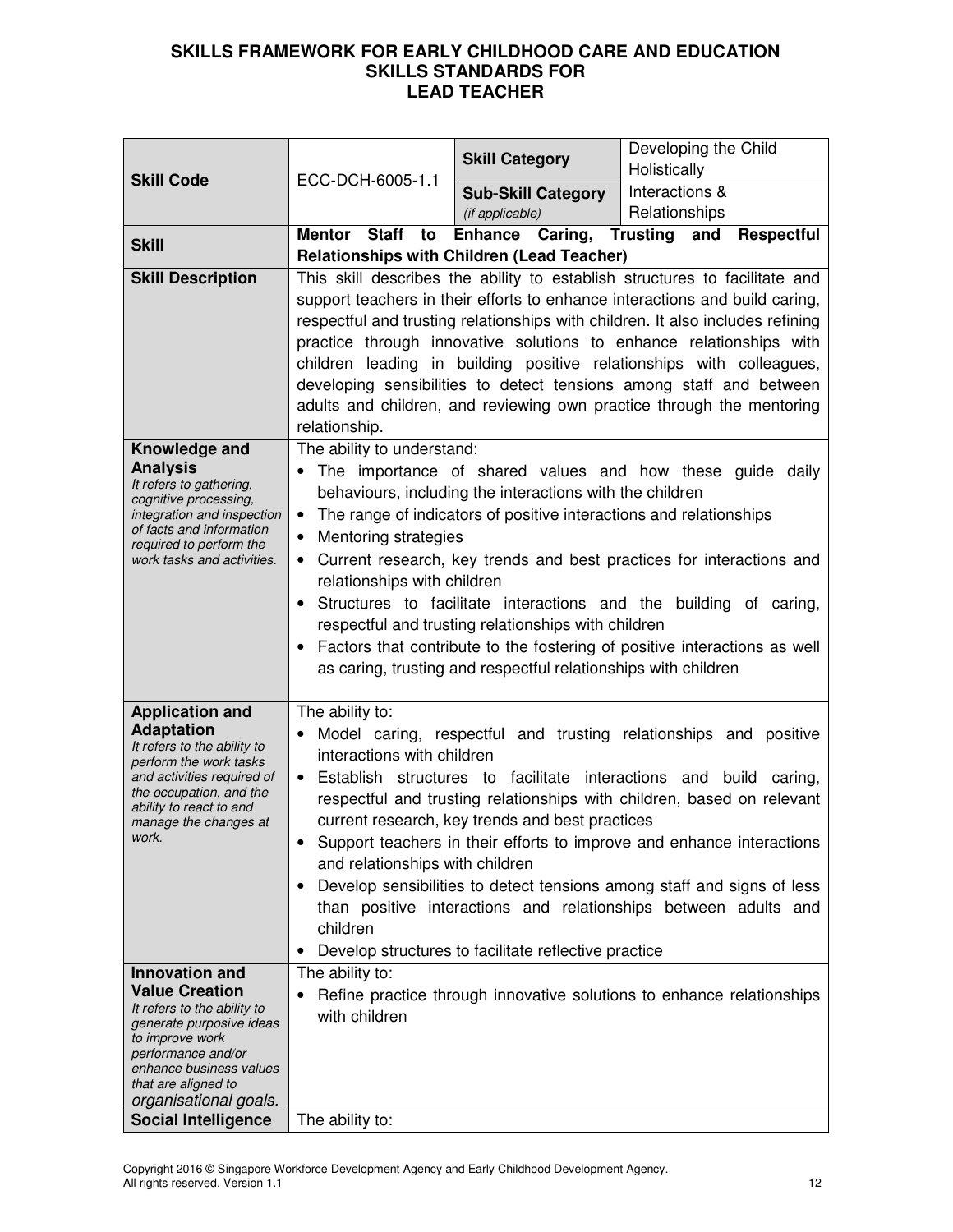| and Ethics<br>It refers to the ability to<br>use affective factors in<br>leadership, relationship<br>and diversity<br>management guided by<br>professional codes of<br>ethics. | Model and inspire the establishment of caring, respectful and trusting<br>$\bullet$<br>relationships and positive interactions with children<br>Lead in building caring, respectful and trusting relationships with<br>$\bullet$<br>colleagues, guided by professional code of ethics (e.g. AECES Code<br>of Ethics)                                                                                                                           |
|--------------------------------------------------------------------------------------------------------------------------------------------------------------------------------|------------------------------------------------------------------------------------------------------------------------------------------------------------------------------------------------------------------------------------------------------------------------------------------------------------------------------------------------------------------------------------------------------------------------------------------------|
| <b>Learning to Learn</b><br>It refers to the ability to<br>develop and improve<br>one's self within and<br>outside of one's area of<br>work.                                   | The ability to:<br>Review own practice through the mentoring relationship                                                                                                                                                                                                                                                                                                                                                                      |
| Range of<br><b>Application</b><br>(where applicable)<br>It refers to the critical<br>circumstances and<br>contexts that the skill<br>may be demonstrated.                      | Structures to facilitate interactions and the building of caring, respectful<br>and trusting relationships with children may include, but are not limited to:<br>Setting aside time for teachers to interact with children, including circle<br>time<br>Integration of interaction between children and teachers during routine<br>$\bullet$<br>care                                                                                           |
|                                                                                                                                                                                | Indicators of positive interactions and relationships may include, but are<br>not limited to:<br>• Teachers responding promptly, appropriately and consistently to the<br>needs of each child<br>Teachers displaying respect for diversity in children's behavioural<br>$\bullet$<br>styles, culture, language and religion<br>Teachers utilising positive guidance techniques to acknowledge and<br>٠<br>affirm each child's personal efforts |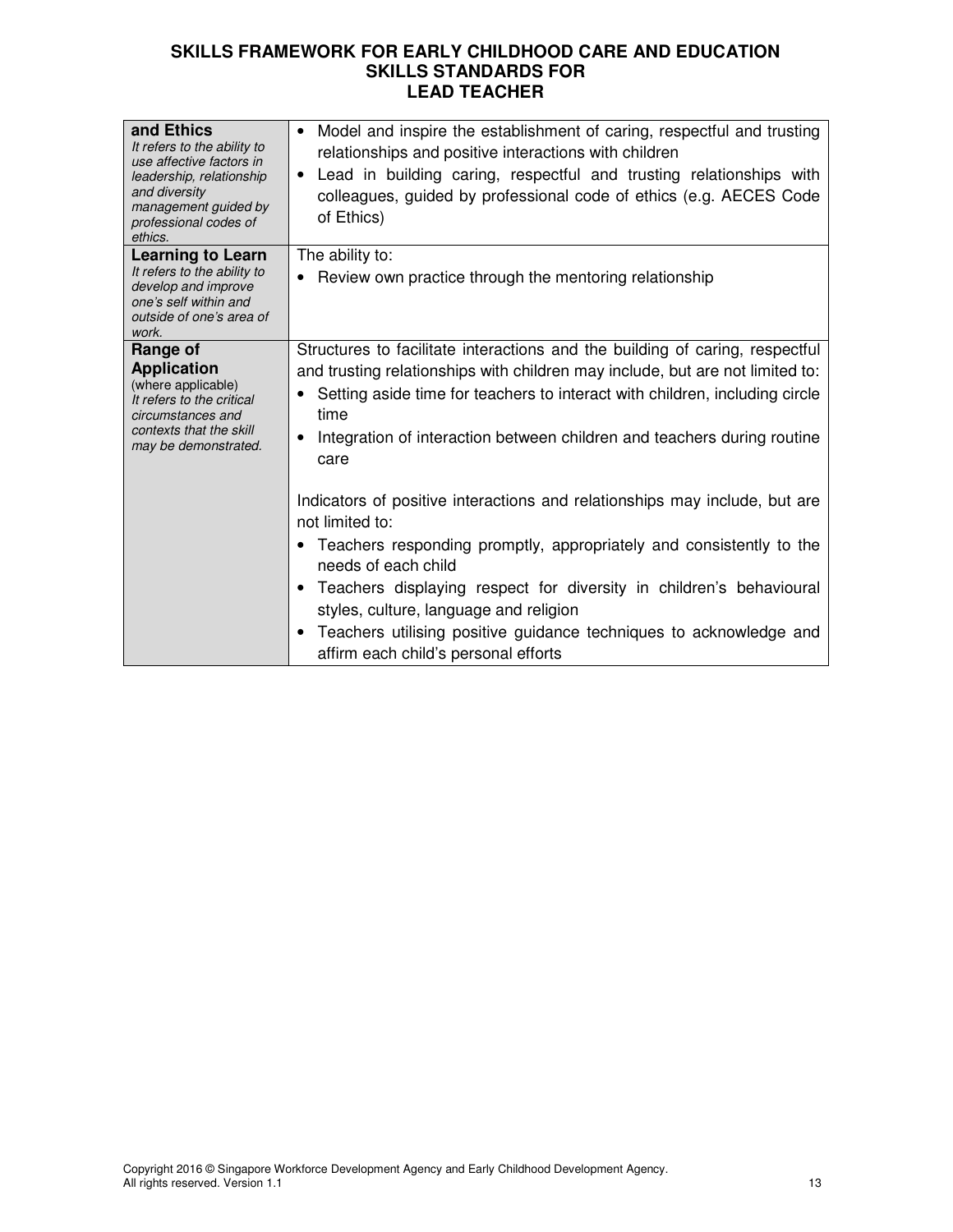| <b>Skill Code</b>                                                                                                                                                                                                                                           | ECC-DCH-6006-1.1                                                                                                                                        | <b>Skill Category</b>                                                                                               | Developing the Child<br>Holistically                                                                                                                                                                                                                                                                                                                                                                                                                            |  |
|-------------------------------------------------------------------------------------------------------------------------------------------------------------------------------------------------------------------------------------------------------------|---------------------------------------------------------------------------------------------------------------------------------------------------------|---------------------------------------------------------------------------------------------------------------------|-----------------------------------------------------------------------------------------------------------------------------------------------------------------------------------------------------------------------------------------------------------------------------------------------------------------------------------------------------------------------------------------------------------------------------------------------------------------|--|
|                                                                                                                                                                                                                                                             |                                                                                                                                                         | <b>Sub-Skill Category</b><br>(if applicable)                                                                        | Health, Safety & Nutrition                                                                                                                                                                                                                                                                                                                                                                                                                                      |  |
| <b>Skill</b>                                                                                                                                                                                                                                                |                                                                                                                                                         | Establish Policies and Processes on Appropriate Course of Action<br>for the Protection of Children (Lead Teacher)   |                                                                                                                                                                                                                                                                                                                                                                                                                                                                 |  |
| <b>Skill Description</b>                                                                                                                                                                                                                                    |                                                                                                                                                         | through communication with families and community stakeholders.                                                     | This skill describes the ability to collaborate with the Centre Leader to<br>monitor, evaluate and improve centre policies and processes to protect<br>and support children experiencing emotional stress, abuse or neglect. It<br>also includes establishing a framework for the identification and reporting<br>of suspected child abuse or neglect, supporting teachers to take<br>appropriate course of action and advocating for the interest of the child |  |
| Knowledge and<br><b>Analysis</b><br>It refers to gathering,<br>cognitive processing,<br>integration and inspection<br>of facts and information<br>required to perform the<br>work tasks and activities.                                                     | The ability to understand:<br>children<br>$\bullet$<br>neglect<br>Implications of child abuse and neglect<br>$\bullet$<br>of child abuse and/or neglect |                                                                                                                     | Guidelines, policies and regulations with regard to the protection of<br>Centre policies and processes for the appropriate course of action to<br>protect and support children experiencing emotional stress, abuse, or<br>The process, including agencies to be involved, for referrals of cases                                                                                                                                                               |  |
| <b>Application and</b><br><b>Adaptation</b><br>It refers to the ability to<br>perform the work tasks<br>and activities required of<br>the occupation, and the<br>ability to react to and<br>manage the changes at<br>work.                                  | The ability to:<br>neglect                                                                                                                              | experiencing emotional stress, abuse or neglect<br>identification and reporting of suspected child abuse or neglect | Collaborate with Centre Leader to establish policies and processes to<br>protect and support children experiencing emotional stress, abuse or<br>Monitor, evaluate and improve centre policies and processes on the<br>appropriate courses of action to protect and support children<br>Collaborate with Centre Leader to estalish a framework for the                                                                                                          |  |
| <b>Innovation and</b><br><b>Value Creation</b><br>It refers to the ability to<br>generate purposive ideas<br>to improve work<br>performance and/or<br>enhance business values<br>that are aligned to<br>organisational goals.<br><b>Social Intelligence</b> | N/A<br>The ability to:                                                                                                                                  |                                                                                                                     |                                                                                                                                                                                                                                                                                                                                                                                                                                                                 |  |
| and Ethics<br>It refers to the ability to<br>use affective factors in<br>leadership, relationship<br>and diversity<br>management guided by<br>professional codes of<br>ethics.                                                                              | ٠<br>families and community stakeholders                                                                                                                | Support teachers to take appropriate course of action                                                               | Advocate for the interest of the child through communication with                                                                                                                                                                                                                                                                                                                                                                                               |  |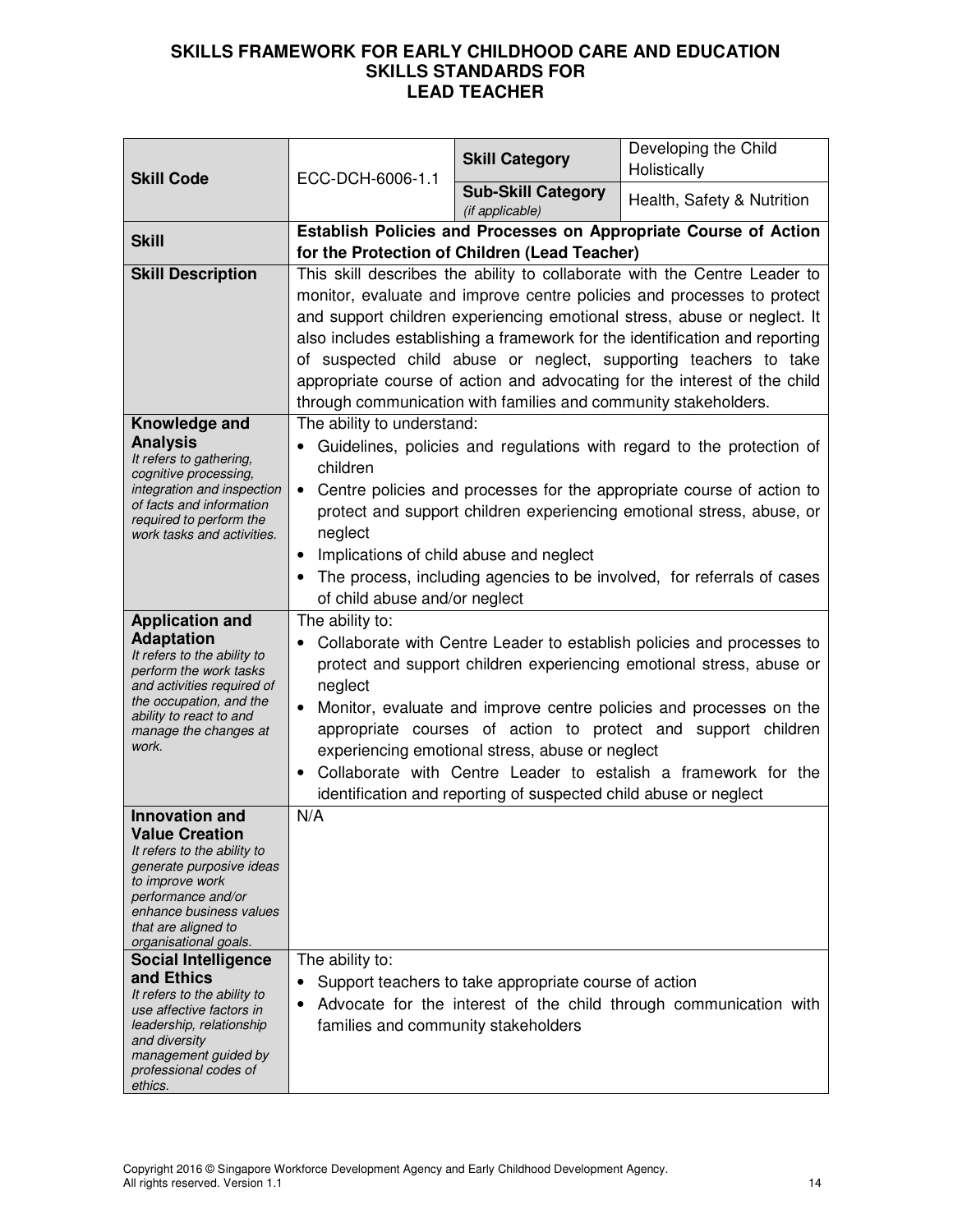| <b>Learning to Learn</b><br>It refers to the ability to<br>develop and improve<br>one's self within and<br>outside of one's area of<br>work.              | N/A                                                                                                                                                                                                                                                                                                                                                                                                                                                                                                                                                                                                                                                                                                                                                                                                                                                                                                                                                                                                                                                                                                                                                                                                                                                                                                                                                                     |
|-----------------------------------------------------------------------------------------------------------------------------------------------------------|-------------------------------------------------------------------------------------------------------------------------------------------------------------------------------------------------------------------------------------------------------------------------------------------------------------------------------------------------------------------------------------------------------------------------------------------------------------------------------------------------------------------------------------------------------------------------------------------------------------------------------------------------------------------------------------------------------------------------------------------------------------------------------------------------------------------------------------------------------------------------------------------------------------------------------------------------------------------------------------------------------------------------------------------------------------------------------------------------------------------------------------------------------------------------------------------------------------------------------------------------------------------------------------------------------------------------------------------------------------------------|
| Range of<br><b>Application</b><br>(where applicable)<br>It refers to the critical<br>circumstances and<br>contexts that the skill<br>may be demonstrated. | Guidelines and regulations on the protection of the individual child must<br>include, but are not limited to:<br>Child Care Centres Act (for Child Care Centres)<br><b>Education Act (for Kindergartens)</b><br>Early Childhood Development Centres Bill<br>National Standards for Protection of Children (Ministry of Social and<br>Family Development)<br>Responding to Child Abuse and Neglect (Ministry of Health)<br>United Nations Convention on the Rights of the Child<br>Policies and the processes must include, but are not limited to:<br>Ensuring that confidentiality is maintained at all times<br>Ensuring that all staff are alert and aware of signs of emotional stress,<br>abuse or neglect in children<br>Ensuring that appropriate staff are equipped to communicate with<br>children facing emotional stress, abuse or neglect<br>Ensuring that all staff understand the meaning of the protection of the<br>individual child, and the different ways in which children can be<br>harmed<br>Ensuring that all staff are familiar and updated regularly on child<br>protection issues and procedures, including action for the abuse of a<br>child within the centre and procedures for recording and reporting<br>Informing families and relevant authorities of practices and situations<br>which violate the safety and well-being of children |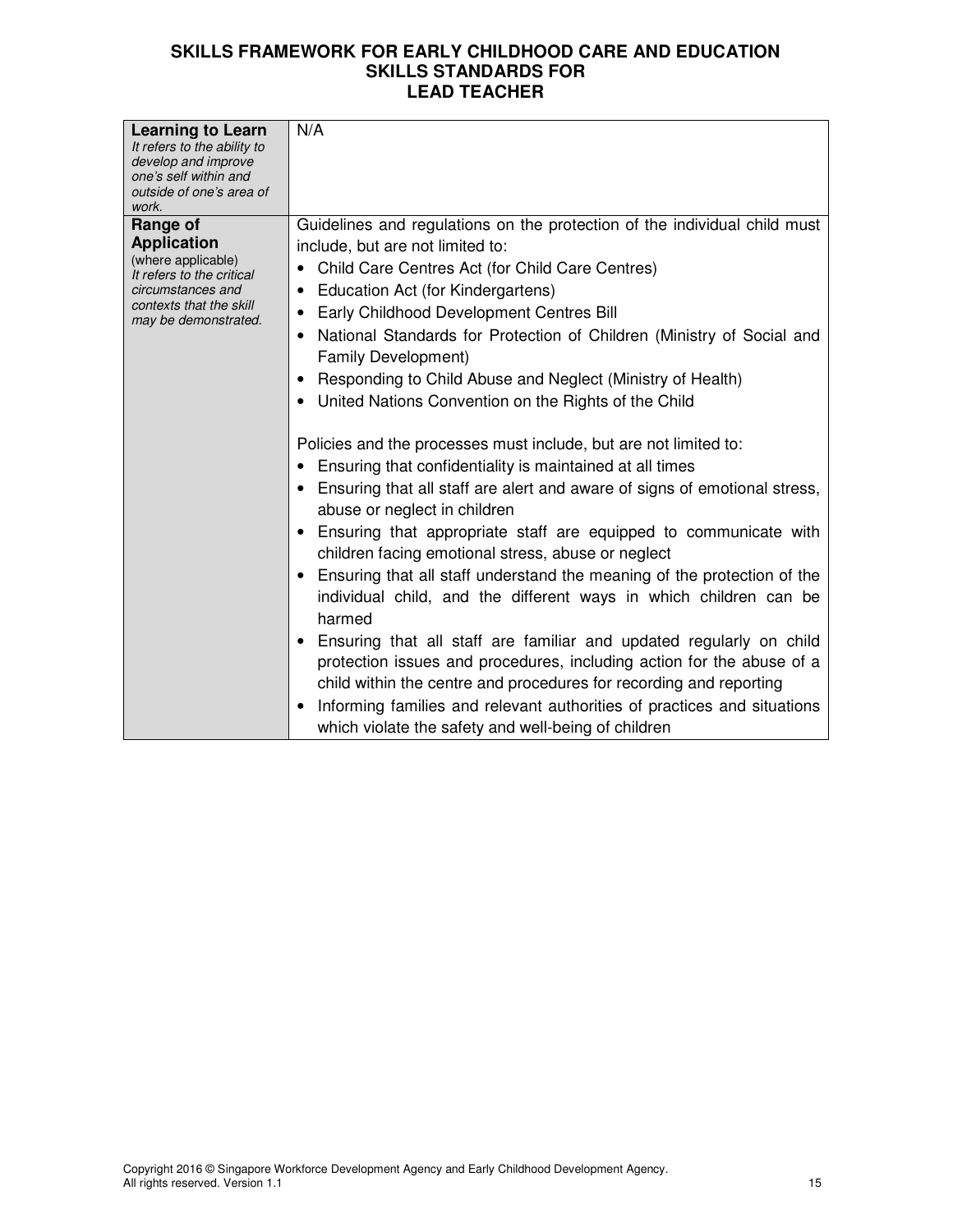|                                                        | ECC-DCH-6007-1.1<br><b>Skill Code</b>                                                                                        | <b>Skill Category</b>                                       | Developing the Child<br>Holistically                                                                                                               |  |
|--------------------------------------------------------|------------------------------------------------------------------------------------------------------------------------------|-------------------------------------------------------------|----------------------------------------------------------------------------------------------------------------------------------------------------|--|
|                                                        |                                                                                                                              | <b>Sub-Skill Category</b><br>(if applicable)                | Health, Safety & Nutrition                                                                                                                         |  |
| <b>Skill</b>                                           |                                                                                                                              |                                                             | Advocate for a Safe and Healthy Environment within the Centre                                                                                      |  |
|                                                        | (Lead Teacher)                                                                                                               |                                                             |                                                                                                                                                    |  |
| <b>Skill Description</b>                               |                                                                                                                              |                                                             | This skill describes the ability to engage Centre Leaders and Senior Pre-                                                                          |  |
|                                                        |                                                                                                                              |                                                             | school Teachers in periodic review and dialogues on the current health<br>and safety guidelines used within a cluster of centres. It also includes |  |
|                                                        |                                                                                                                              |                                                             | disseminating optimal health and safety guidelines across centres,                                                                                 |  |
|                                                        |                                                                                                                              |                                                             | supporting the Centre Leader to ensure proper execution of procedures                                                                              |  |
|                                                        |                                                                                                                              |                                                             | for illnesses, accidents and emergencies, and monitoring, reviewing,                                                                               |  |
|                                                        |                                                                                                                              |                                                             | synthesising and evaluating the effectiveness of health and safety                                                                                 |  |
|                                                        |                                                                                                                              | guidelines used in different centres in the cluster.        |                                                                                                                                                    |  |
| Knowledge and                                          | The ability to understand:                                                                                                   |                                                             |                                                                                                                                                    |  |
| <b>Analysis</b><br>It refers to gathering,             |                                                                                                                              |                                                             | • Rationale for ensuring a safe and healthy environment within the                                                                                 |  |
| cognitive processing,                                  | centre and cluster                                                                                                           |                                                             |                                                                                                                                                    |  |
| integration and inspection<br>of facts and information |                                                                                                                              |                                                             | Differences in physical environments of centres that can lead to                                                                                   |  |
| required to perform the                                |                                                                                                                              | varying procedures for illnesses, accidents and emergencies |                                                                                                                                                    |  |
| work tasks and activities.                             |                                                                                                                              |                                                             | • Current research and key trends on health, safety, nutritional and                                                                               |  |
|                                                        | hygiene standards and procedures                                                                                             |                                                             |                                                                                                                                                    |  |
|                                                        |                                                                                                                              |                                                             | How to collaborate with Centre Leader to develop strategies to                                                                                     |  |
| <b>Application and</b>                                 | advocate for a safe and healthy environment within the centre<br>The ability to:                                             |                                                             |                                                                                                                                                    |  |
| <b>Adaptation</b>                                      | $\bullet$                                                                                                                    |                                                             | Review and synthesise health and safety guidelines used in different                                                                               |  |
| It refers to the ability to<br>perform the work tasks  | centres                                                                                                                      |                                                             |                                                                                                                                                    |  |
| and activities required of                             | Disseminate optimal health and safety guidelines across centres in a<br>$\bullet$                                            |                                                             |                                                                                                                                                    |  |
| the occupation, and the<br>ability to react to and     | cluster                                                                                                                      |                                                             |                                                                                                                                                    |  |
| manage the changes at                                  | Monitor and evaluate the effectiveness of health, safety, nutritional<br>$\bullet$                                           |                                                             |                                                                                                                                                    |  |
| work.                                                  |                                                                                                                              |                                                             | and hygiene standards and procedures across different centres in the                                                                               |  |
|                                                        | cluster                                                                                                                      |                                                             |                                                                                                                                                    |  |
|                                                        | Collaborate with Centre Leaders in periodic review of health and<br>safety guidelines, based on feedback given by colleagues |                                                             |                                                                                                                                                    |  |
|                                                        |                                                                                                                              |                                                             |                                                                                                                                                    |  |
|                                                        | $\bullet$                                                                                                                    | safety guidelines used across different centres             | Engage in discussions with Centre Leader on the current health and                                                                                 |  |
|                                                        | ٠                                                                                                                            |                                                             | Engage in professional dialogues with Senior Pre-school Teachers on                                                                                |  |
|                                                        |                                                                                                                              |                                                             | relevant current research and key trends on health and safety                                                                                      |  |
|                                                        | standards and procedures                                                                                                     |                                                             |                                                                                                                                                    |  |
| <b>Innovation and</b>                                  | N/A                                                                                                                          |                                                             |                                                                                                                                                    |  |
| <b>Value Creation</b><br>It refers to the ability to   |                                                                                                                              |                                                             |                                                                                                                                                    |  |
| generate purposive ideas                               |                                                                                                                              |                                                             |                                                                                                                                                    |  |
| to improve work<br>performance and/or                  |                                                                                                                              |                                                             |                                                                                                                                                    |  |
| enhance business values                                |                                                                                                                              |                                                             |                                                                                                                                                    |  |
| that are aligned to                                    |                                                                                                                              |                                                             |                                                                                                                                                    |  |
| organisational goals.<br><b>Social Intelligence</b>    | The ability to:                                                                                                              |                                                             |                                                                                                                                                    |  |
| and Ethics                                             |                                                                                                                              |                                                             |                                                                                                                                                    |  |

Copyright 2016 © Singapore Workforce Development Agency and Early Childhood Development Agency. All rights reserved. Version 1.1 16 and 2012 16 and 2012 16 and 2012 16 and 2012 16 and 2012 16 and 2012 16 and 201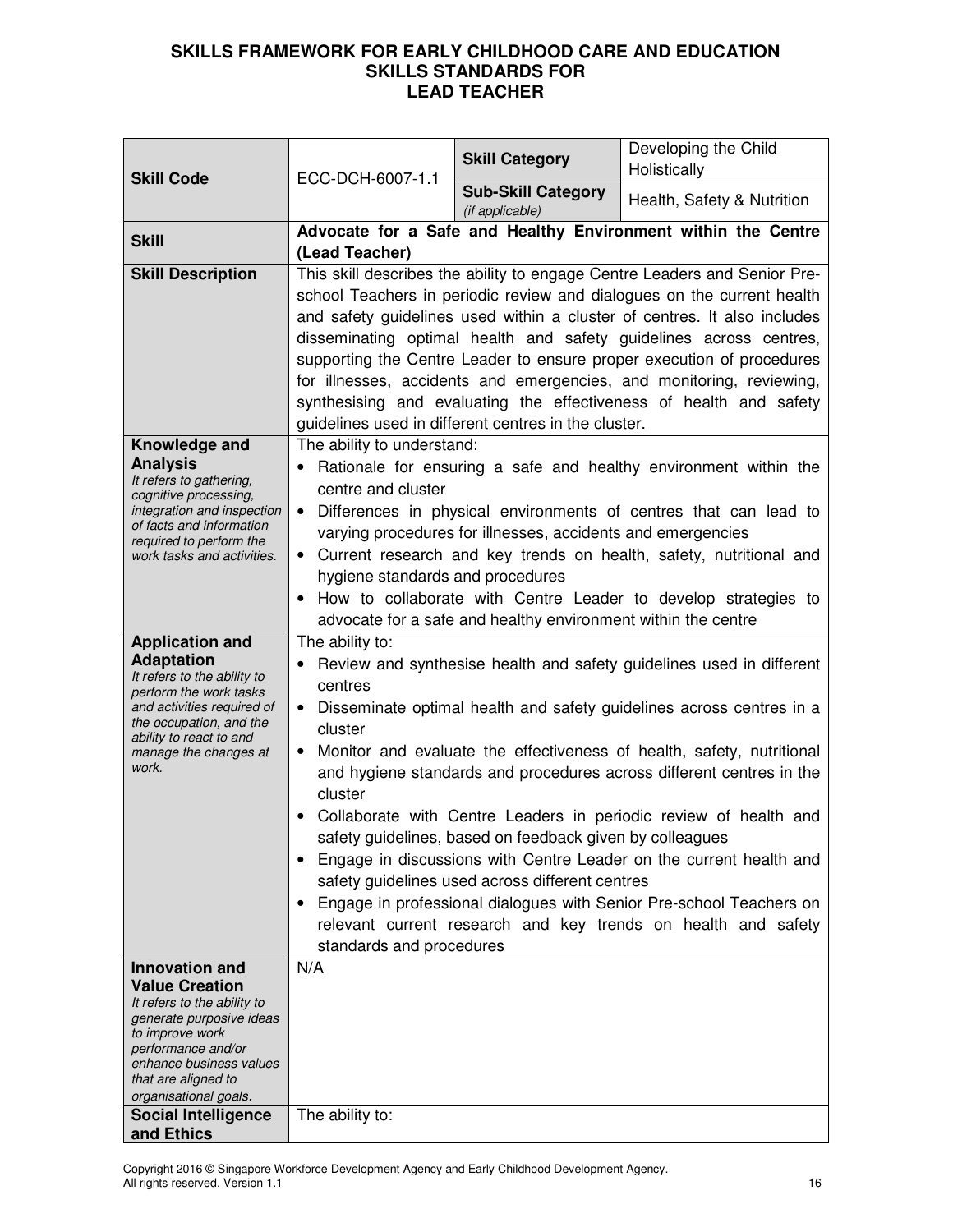| It refers to the ability to<br>use affective factors in<br>leadership, relationship<br>and diversity<br>management quided by<br>professional codes of<br>ethics. | Support Centre Leader to ensure proper execution of procedures for<br>$\bullet$<br>illnesses, accidents and emergencies |
|------------------------------------------------------------------------------------------------------------------------------------------------------------------|-------------------------------------------------------------------------------------------------------------------------|
| <b>Learning to Learn</b>                                                                                                                                         | N/A                                                                                                                     |
| It refers to the ability to                                                                                                                                      |                                                                                                                         |
| develop and improve<br>one's self within and                                                                                                                     |                                                                                                                         |
| outside of one's area of                                                                                                                                         |                                                                                                                         |
| work.                                                                                                                                                            |                                                                                                                         |
| Range of                                                                                                                                                         | N/A                                                                                                                     |
| <b>Application</b>                                                                                                                                               |                                                                                                                         |
| (where applicable)                                                                                                                                               |                                                                                                                         |
| It refers to the critical                                                                                                                                        |                                                                                                                         |
| circumstances and                                                                                                                                                |                                                                                                                         |
| contexts that the skill                                                                                                                                          |                                                                                                                         |
| may be demonstrated.                                                                                                                                             |                                                                                                                         |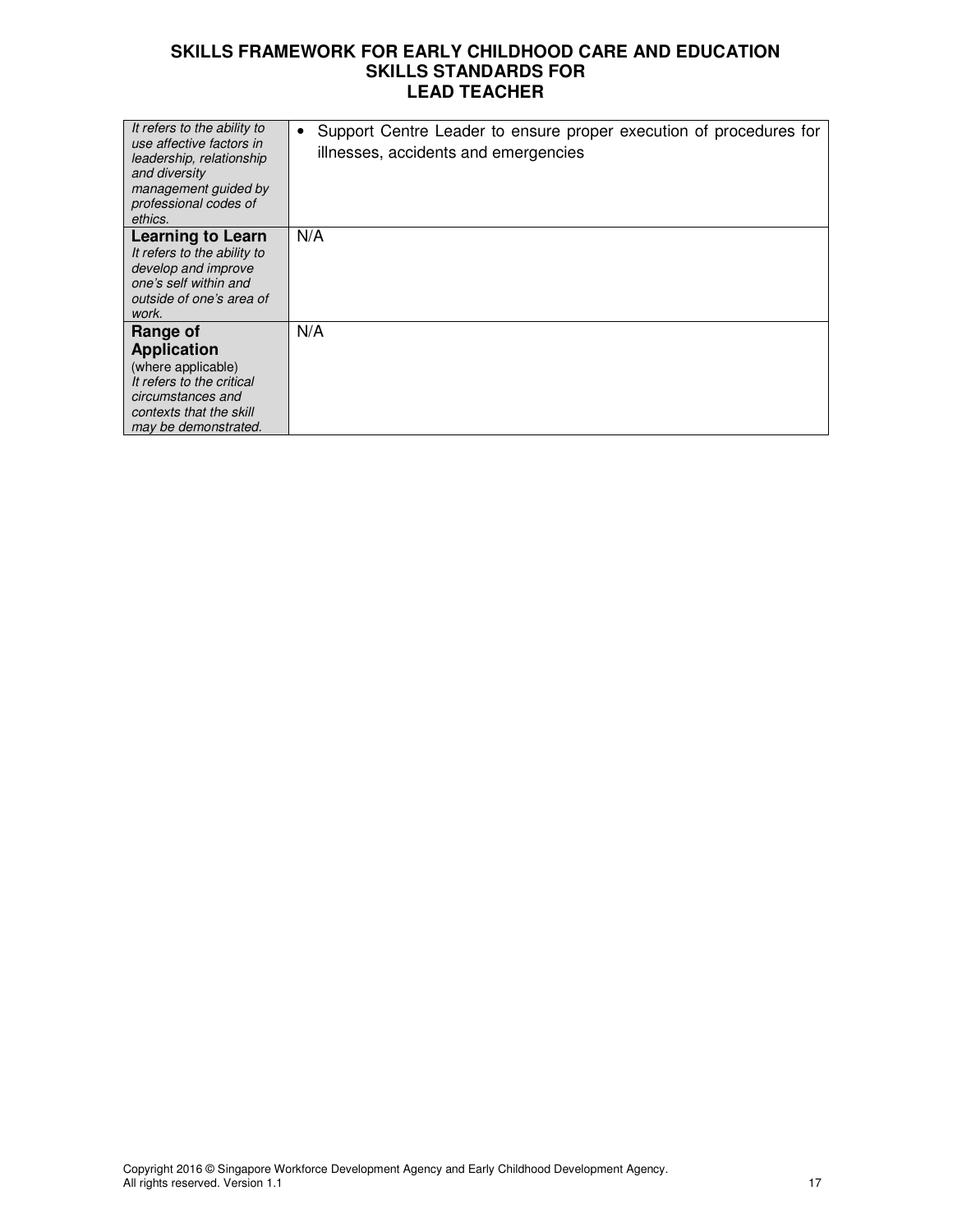| <b>Skill Code</b>                                                                                                      | ECC-CFC-6001-1.1                                                                                                                                                                                         | <b>Skill Category</b>                                             | Collaborating with<br><b>Families and Community</b>                                                                                          |
|------------------------------------------------------------------------------------------------------------------------|----------------------------------------------------------------------------------------------------------------------------------------------------------------------------------------------------------|-------------------------------------------------------------------|----------------------------------------------------------------------------------------------------------------------------------------------|
|                                                                                                                        |                                                                                                                                                                                                          | <b>Sub-Skill Category</b>                                         | Family & Community                                                                                                                           |
|                                                                                                                        |                                                                                                                                                                                                          | (if applicable)                                                   | Partnerships                                                                                                                                 |
| <b>Skill</b>                                                                                                           | <b>Families (Lead Teacher)</b>                                                                                                                                                                           |                                                                   | Lead in Developing Strategies to Establish Partnerships with                                                                                 |
| <b>Skill Description</b>                                                                                               |                                                                                                                                                                                                          |                                                                   | This skill describes the ability to lead in nurturing a climate of care,                                                                     |
|                                                                                                                        |                                                                                                                                                                                                          |                                                                   | respect and trust between staff and families, developing strategies to                                                                       |
|                                                                                                                        |                                                                                                                                                                                                          |                                                                   | communicate the centre's vision, mission, and values, and facilitating                                                                       |
|                                                                                                                        |                                                                                                                                                                                                          |                                                                   | platforms to build trusting relationships. It also includes establishing                                                                     |
|                                                                                                                        |                                                                                                                                                                                                          |                                                                   | policies to ensure confidentiality, leading in developing and implementing                                                                   |
|                                                                                                                        |                                                                                                                                                                                                          |                                                                   | centre-wide plans for collaborations and advocating for resources,<br>programmes and collaborations that engage families as active partners. |
| Knowledge and                                                                                                          | The ability to understand:                                                                                                                                                                               |                                                                   |                                                                                                                                              |
| <b>Analysis</b>                                                                                                        |                                                                                                                                                                                                          | The role of leadership in establishing partnerships with families |                                                                                                                                              |
| It refers to gathering,<br>cognitive processing,                                                                       | $\bullet$                                                                                                                                                                                                | Characteristics of partnerships with families                     |                                                                                                                                              |
| integration and inspection                                                                                             | $\bullet$                                                                                                                                                                                                |                                                                   | The benefits of developing strategies to establish partnerships with                                                                         |
| of facts and information<br>required to perform the                                                                    | families                                                                                                                                                                                                 |                                                                   |                                                                                                                                              |
| work tasks and activities.                                                                                             | ٠                                                                                                                                                                                                        | Strategies to establish partnerships with families                |                                                                                                                                              |
|                                                                                                                        | ٠                                                                                                                                                                                                        | Various platforms for collaboration between families and centres  |                                                                                                                                              |
|                                                                                                                        |                                                                                                                                                                                                          | Policies to ensure confidentiality of families                    |                                                                                                                                              |
| <b>Application and</b>                                                                                                 | The ability to:                                                                                                                                                                                          |                                                                   |                                                                                                                                              |
| <b>Adaptation</b><br>It refers to the ability to                                                                       | Communicate centre's vision, mission, and values to families                                                                                                                                             |                                                                   |                                                                                                                                              |
| Nurture a climate of care, respect and trust, through open and<br>perform the work tasks<br>and activities required of |                                                                                                                                                                                                          |                                                                   |                                                                                                                                              |
| the occupation, and the                                                                                                | sensitive communication and consultation between staff and families,<br>where families are valued as active partners<br>Facilitate ongoing communication between staff and families for the<br>$\bullet$ |                                                                   |                                                                                                                                              |
| ability to react to and<br>manage the changes at                                                                       |                                                                                                                                                                                                          |                                                                   |                                                                                                                                              |
| work.                                                                                                                  |                                                                                                                                                                                                          | exchange of useful information between staff and families         |                                                                                                                                              |
|                                                                                                                        | ٠                                                                                                                                                                                                        |                                                                   | Provide platforms for staff and families to build trusting relationships                                                                     |
|                                                                                                                        | $\bullet$                                                                                                                                                                                                | Establish policies to ensure confidentiality of families          |                                                                                                                                              |
|                                                                                                                        |                                                                                                                                                                                                          | Lead in developing and implementing centre-wide                   | plans<br>for                                                                                                                                 |
|                                                                                                                        |                                                                                                                                                                                                          | collaborations amongst families for the                           | children's<br>benefit<br>of                                                                                                                  |
|                                                                                                                        |                                                                                                                                                                                                          | development both in the centre and at home                        |                                                                                                                                              |
|                                                                                                                        | ٠<br>families                                                                                                                                                                                            |                                                                   | Advocate for resources, programmes and collaborations that engage                                                                            |
| <b>Innovation and</b>                                                                                                  | The ability to:                                                                                                                                                                                          |                                                                   |                                                                                                                                              |
| <b>Value Creation</b>                                                                                                  |                                                                                                                                                                                                          |                                                                   | Explore innovative strategies in establishing partnerships with families                                                                     |
| It refers to the ability to<br>generate purposive ideas                                                                |                                                                                                                                                                                                          |                                                                   |                                                                                                                                              |
| to improve work                                                                                                        |                                                                                                                                                                                                          |                                                                   |                                                                                                                                              |
| performance and/or<br>enhance business values                                                                          |                                                                                                                                                                                                          |                                                                   |                                                                                                                                              |
| that are aligned to<br>organisational goals.                                                                           |                                                                                                                                                                                                          |                                                                   |                                                                                                                                              |
| <b>Social Intelligence</b>                                                                                             | The ability to:                                                                                                                                                                                          |                                                                   |                                                                                                                                              |
| and Ethics                                                                                                             |                                                                                                                                                                                                          | Model professionalism when working with families                  |                                                                                                                                              |
| It refers to the ability to<br>use affective factors in                                                                | $\bullet$                                                                                                                                                                                                |                                                                   | Facilitate the development of effective communication skills among                                                                           |
| leadership, relationship<br>and diversity                                                                              | staff for interaction with families                                                                                                                                                                      |                                                                   |                                                                                                                                              |

Copyright 2016 © Singapore Workforce Development Agency and Early Childhood Development Agency. All rights reserved. Version 1.1 1888 and the control of the control of the control of the control of the control of the control of the control of the control of the control of the control of the control of the control of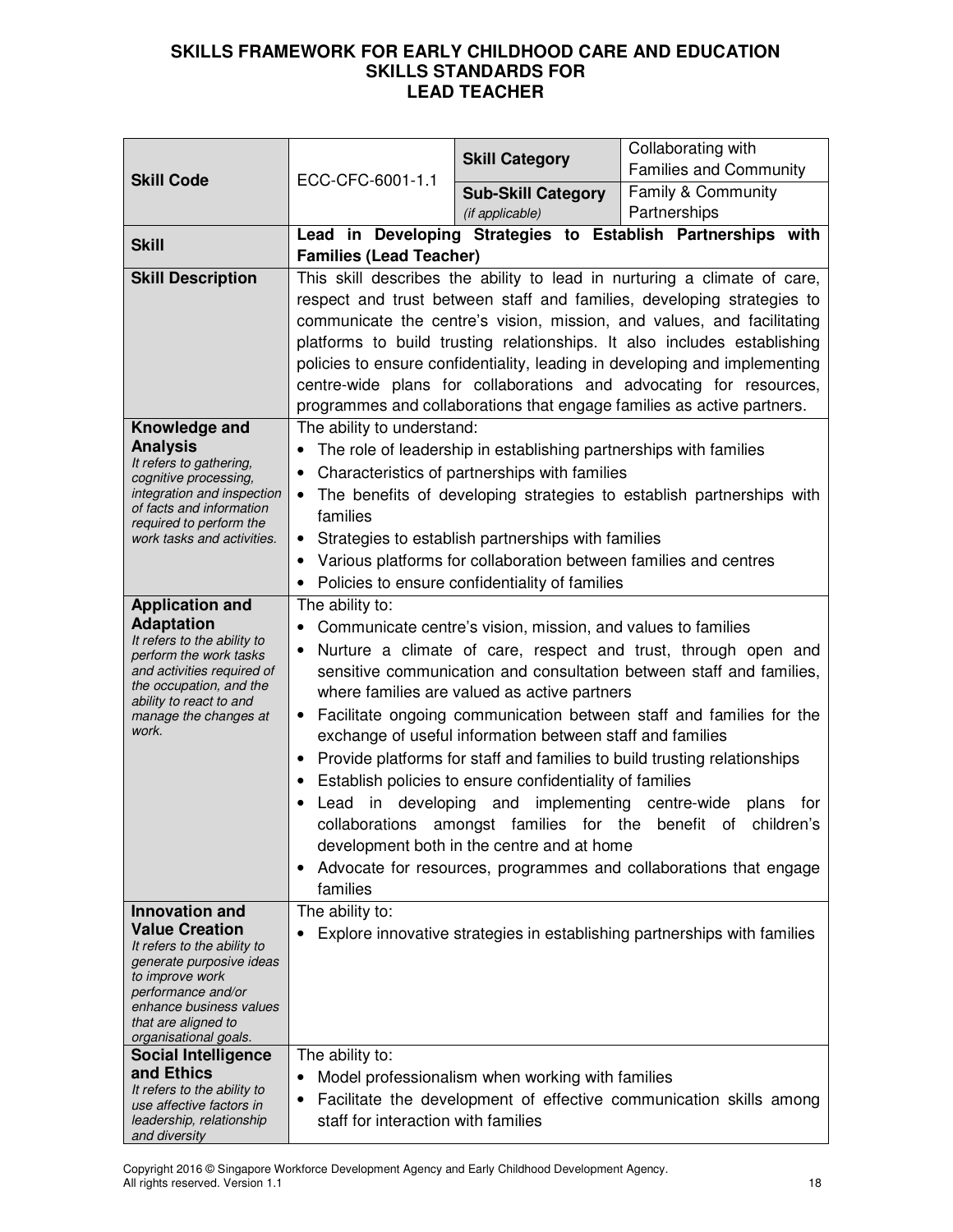| management guided by                                                                                                                         |                                                                                                                           |
|----------------------------------------------------------------------------------------------------------------------------------------------|---------------------------------------------------------------------------------------------------------------------------|
| professional codes of                                                                                                                        |                                                                                                                           |
| ethics.                                                                                                                                      |                                                                                                                           |
| <b>Learning to Learn</b><br>It refers to the ability to<br>develop and improve<br>one's self within and<br>outside of one's area of<br>work. | N/A                                                                                                                       |
| Range of<br><b>Application</b>                                                                                                               | Characteristics of partnerships with families may include, but are not<br>limited to:                                     |
| (where applicable)<br>It refers to the critical                                                                                              | Open and respectful communications                                                                                        |
| circumstances and<br>contexts that the skill                                                                                                 | • Clarity with regard to roles and responsibilities                                                                       |
| may be demonstrated.                                                                                                                         | The benefits of developing strategies to establish partnerships with<br>families may include, but are not limited to:     |
|                                                                                                                                              | Consistency and continuity of care and development                                                                        |
|                                                                                                                                              | Building strong relationships with children and their families                                                            |
|                                                                                                                                              | Greater support from parents                                                                                              |
|                                                                                                                                              | Strategies to establish partnerships with families may include, but are not<br>limited to:                                |
|                                                                                                                                              | Providing suitable platforms and resources to engage families<br>Establishing an active parent support group<br>$\bullet$ |
|                                                                                                                                              | Involving families in providing input on centre activities to meet the<br>different learning needs of the children        |
|                                                                                                                                              | Actively seeking and considering feedback and inputs from families for<br>programme planning and centre improvement       |
|                                                                                                                                              | Policies to ensure confidentiality of families may include, but are not<br>limited to:                                    |
|                                                                                                                                              | Adherence to the Personal Data Protection Act                                                                             |
|                                                                                                                                              | Consent from families to utilise information for the benefit of the child                                                 |
|                                                                                                                                              | Discretion for educators to share information for the benefit and<br>protection of the child                              |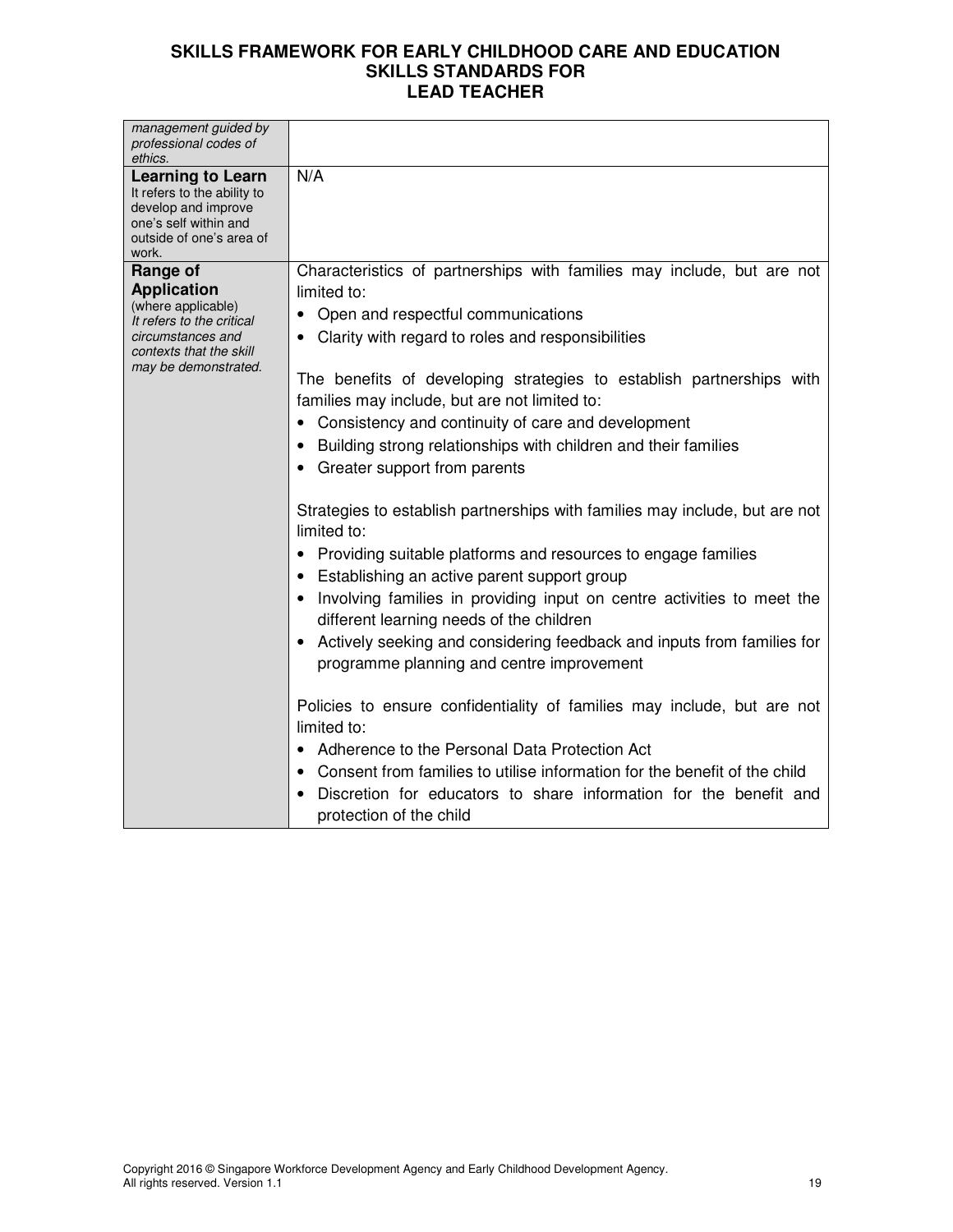| <b>Skill Code</b>                                       |                                                                                                 | <b>Skill Category</b>                                   | Collaborating with<br><b>Families and Community</b>                                                                                            |
|---------------------------------------------------------|-------------------------------------------------------------------------------------------------|---------------------------------------------------------|------------------------------------------------------------------------------------------------------------------------------------------------|
|                                                         | ECC-CFC-6002-1.1                                                                                | <b>Sub-Skill Category</b>                               | Family & Community                                                                                                                             |
|                                                         |                                                                                                 | (if applicable)                                         | Partnerships                                                                                                                                   |
|                                                         |                                                                                                 |                                                         | Establish a Centre-wide Culture of Professional Collaboration with                                                                             |
| <b>Skill</b>                                            | <b>Community Stakeholders (Lead Teacher)</b>                                                    |                                                         |                                                                                                                                                |
| <b>Skill Description</b>                                |                                                                                                 |                                                         | This skill describes the ability to establish a centre-wide culture of                                                                         |
|                                                         |                                                                                                 |                                                         | professional collaboration with community stakeholders by creating a                                                                           |
|                                                         |                                                                                                 |                                                         | culture of respect and trust, collaborating with Centre Leader to develop                                                                      |
|                                                         |                                                                                                 |                                                         | policies to ensure confidentiality of children and families. It also includes                                                                  |
|                                                         |                                                                                                 |                                                         | leading with the Centre Leader in developing and implementing centre-                                                                          |
|                                                         |                                                                                                 |                                                         | wide plans for collaborations and establishing strategic and sustained                                                                         |
|                                                         |                                                                                                 |                                                         | partnerships with the community for the benefit of children and families. It                                                                   |
|                                                         |                                                                                                 |                                                         | also includes communicating effectively with community stakeholders,<br>and building and sustaining mutually-beneficial relationships with the |
|                                                         | community.                                                                                      |                                                         |                                                                                                                                                |
|                                                         |                                                                                                 |                                                         |                                                                                                                                                |
|                                                         |                                                                                                 |                                                         | Lead LSEd* will also establish collaborations with multi-disciplinary                                                                          |
|                                                         | stakeholders.                                                                                   |                                                         |                                                                                                                                                |
| Knowledge and                                           | The ability to understand:                                                                      |                                                         |                                                                                                                                                |
| <b>Analysis</b><br>It refers to gathering,              |                                                                                                 |                                                         | The role of leadership in establishing professional collaborations with                                                                        |
| cognitive processing,                                   | the community<br>The benefits of establishing professional collaborations with the<br>community |                                                         |                                                                                                                                                |
| integration and inspection<br>of facts and information  |                                                                                                 |                                                         |                                                                                                                                                |
| required to perform the<br>work tasks and activities.   | $\bullet$                                                                                       |                                                         | Strategies to establish professional collaborations with the community                                                                         |
|                                                         | and other professionals                                                                         |                                                         |                                                                                                                                                |
|                                                         |                                                                                                 |                                                         | Various platforms for collaboration betewen the centre and community                                                                           |
|                                                         | stakeholders                                                                                    |                                                         |                                                                                                                                                |
| <b>Application and</b>                                  | The ability to:                                                                                 |                                                         |                                                                                                                                                |
| <b>Adaptation</b>                                       |                                                                                                 |                                                         | Create a culture of respect and trust, where the community is valued                                                                           |
| It refers to the ability to<br>perform the work tasks   | as an active partner                                                                            |                                                         |                                                                                                                                                |
| and activities required of<br>the occupation, and the   |                                                                                                 |                                                         | Collaborate with Centre Leader to develop policies to ensure                                                                                   |
| ability to react to and                                 |                                                                                                 | confidentiality of children and their families          |                                                                                                                                                |
| manage the changes at<br>work.                          | $\bullet$                                                                                       |                                                         | Lead, with the Centre Leader, in developing and implementing centre-                                                                           |
|                                                         | $\bullet$                                                                                       | wide plans for collaborations that engage the community | Establish strategic and sustained partnerships with the community                                                                              |
| <b>Innovation and</b>                                   | N/A                                                                                             |                                                         |                                                                                                                                                |
| <b>Value Creation</b>                                   |                                                                                                 |                                                         |                                                                                                                                                |
| It refers to the ability to<br>generate purposive ideas |                                                                                                 |                                                         |                                                                                                                                                |
| to improve work                                         |                                                                                                 |                                                         |                                                                                                                                                |
| performance and/or<br>enhance business values           |                                                                                                 |                                                         |                                                                                                                                                |
| that are aligned to                                     |                                                                                                 |                                                         |                                                                                                                                                |
| organisational goals.                                   |                                                                                                 |                                                         |                                                                                                                                                |
| <b>Social Intelligence</b><br>and Ethics                | The ability to:                                                                                 |                                                         |                                                                                                                                                |
| It refers to the ability to                             | $\bullet$<br>$\bullet$                                                                          | Communicate effectively with community stakeholders     | Build and sustain mutually-beneficial relationships with the community                                                                         |
| use affective factors in                                |                                                                                                 |                                                         |                                                                                                                                                |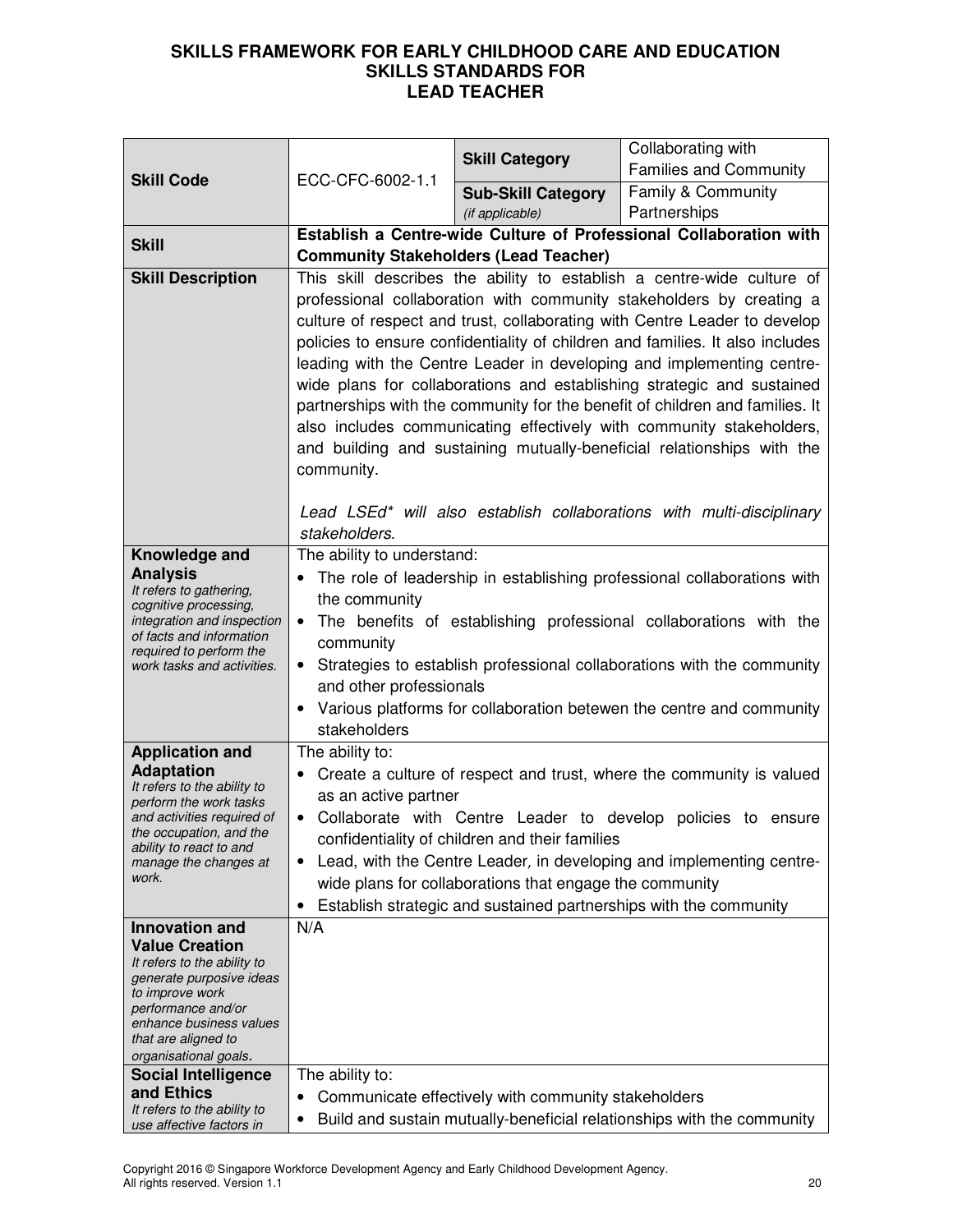| leadership, relationship<br>and diversity<br>management guided by<br>professional codes of<br>ethics.                                                     |                                                                                                                                                                                                                                                                                                                                                                                                                               |
|-----------------------------------------------------------------------------------------------------------------------------------------------------------|-------------------------------------------------------------------------------------------------------------------------------------------------------------------------------------------------------------------------------------------------------------------------------------------------------------------------------------------------------------------------------------------------------------------------------|
| <b>Learning to Learn</b><br>It refers to the ability to<br>develop and improve<br>one's self within and<br>outside of one's area of<br>work.              | N/A                                                                                                                                                                                                                                                                                                                                                                                                                           |
| Range of<br><b>Application</b><br>(where applicable)<br>It refers to the critical<br>circumstances and<br>contexts that the skill<br>may be demonstrated. | Strategies to establish professional collaboration with the community may<br>include, but are not limited to:<br>Leveraging on community resources<br>Working with stakeholders to access information, resources and<br>support from the community and other professional organisations<br>Establishing mechanisms and platforms that promote feedback and<br>ongoing communication between centre and community stakeholders |

\*Skills for Lead Learning Support Educators (LSEds) will be updated in this Skill Standard at a later stage.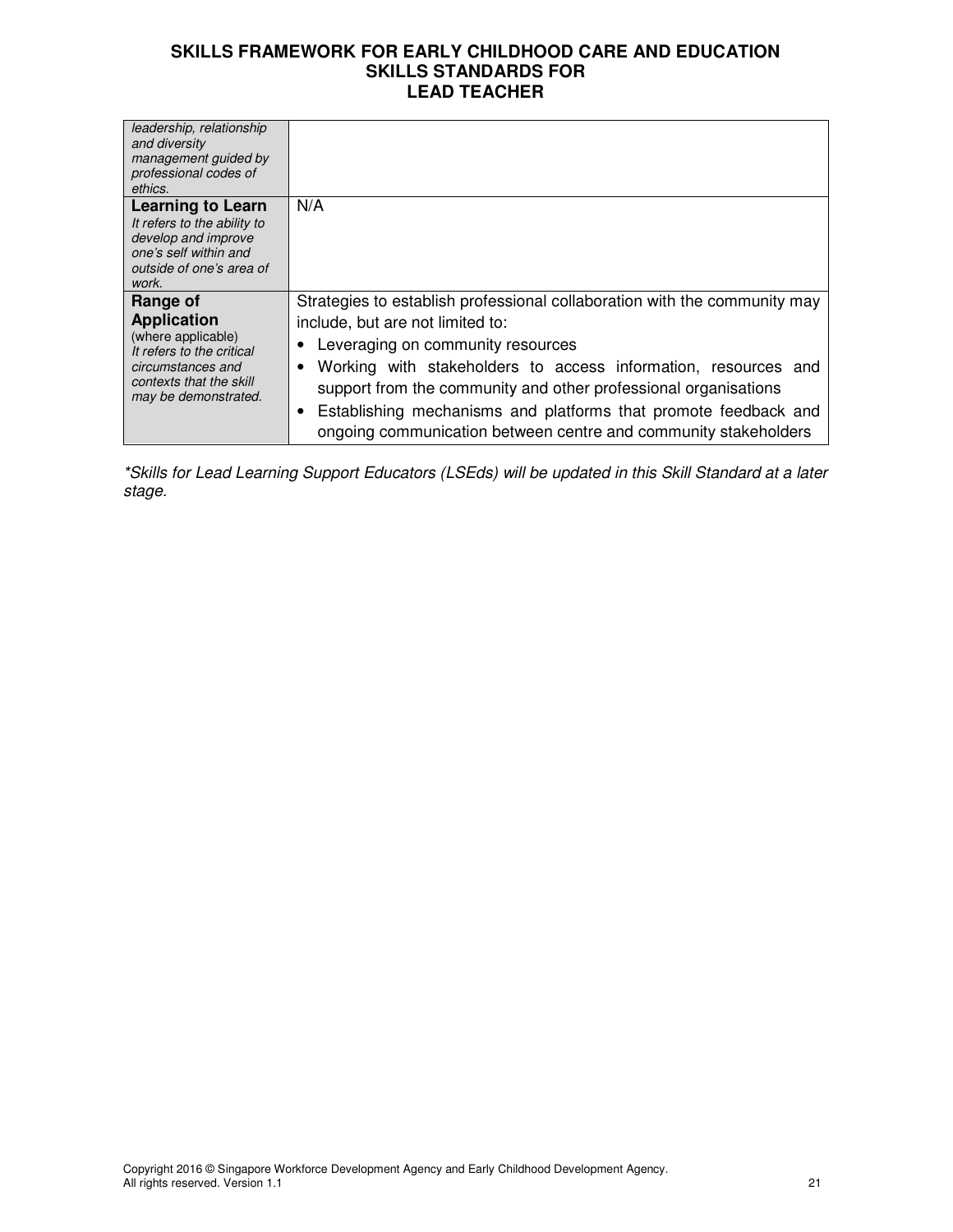| <b>Skill Code</b>                                                                                                                                                                                                                                                                                                                                          | ECC-BPC-6001-1.1                                                                                                                              | <b>Skill Category</b>                                                                                                                                                                                                           | <b>Building Professional</b><br>Capacity                                                                                                                                                                                                                                                                                                                                                                                                                                                                                         |
|------------------------------------------------------------------------------------------------------------------------------------------------------------------------------------------------------------------------------------------------------------------------------------------------------------------------------------------------------------|-----------------------------------------------------------------------------------------------------------------------------------------------|---------------------------------------------------------------------------------------------------------------------------------------------------------------------------------------------------------------------------------|----------------------------------------------------------------------------------------------------------------------------------------------------------------------------------------------------------------------------------------------------------------------------------------------------------------------------------------------------------------------------------------------------------------------------------------------------------------------------------------------------------------------------------|
|                                                                                                                                                                                                                                                                                                                                                            |                                                                                                                                               | <b>Sub-Skill Category</b><br>(if applicable)                                                                                                                                                                                    | <b>Professional Mastery</b>                                                                                                                                                                                                                                                                                                                                                                                                                                                                                                      |
| <b>Skill</b>                                                                                                                                                                                                                                                                                                                                               | <b>Establish a Culture of Continuous Learning (Lead Teacher)</b>                                                                              |                                                                                                                                                                                                                                 |                                                                                                                                                                                                                                                                                                                                                                                                                                                                                                                                  |
| <b>Skill Description</b>                                                                                                                                                                                                                                                                                                                                   | development structures.                                                                                                                       |                                                                                                                                                                                                                                 | This skill describes the ability to establish a culture of continuous learning<br>through guiding, mentoring, and providing resources to colleagues to<br>support their professional development plans. It also includes initiating<br>and facilitating centre-wide programmes to encourage inquiry and<br>innovation in the classroom and professional and networked learning<br>communities, modelling personal continuous learning and professional<br>development, and collaborating with colleagues to enhance professional |
| Knowledge and<br><b>Analysis</b><br>It refers to gathering,<br>cognitive processing,<br>integration and inspection<br>of facts and information<br>required to perform the<br>work tasks and activities.                                                                                                                                                    | The ability to understand:<br>professional development plans<br>$\bullet$<br>good practices within the centre<br>and professional development | promotion of staff learning by the Lead Teacher<br>Strategies to establish a culture of continuous learning<br>professional development framework and plan<br>Effective practices advocated and adopted by leaders in the field | The role of leadership in driving the design and implementation of<br>Importance of role modelling by the leader, and the participation and<br>The importance of staff conversations to facilitate the exchange of<br>Components of a staff professional development framework and plan<br>Methods and procedures to design, implement and review the staff<br>Current research and key trends on effective curriculum leadership                                                                                                |
| <b>Application and</b><br><b>Adaptation</b><br>It refers to the ability to<br>perform the work tasks<br>and activities required of<br>the occupation, and the<br>ability to react to and<br>manage the changes at<br>work.<br><b>Innovation and</b><br><b>Value Creation</b><br>It refers to the ability to<br>generate purposive ideas<br>to improve work | The ability to:<br>٠<br>The ability to:<br>in the classroom                                                                                   | Apply professional expertise in guiding and mentoring colleagues<br>implementing professional development plans<br>effective curriculum leadership and professional development                                                 | Provide guidance and resources to support colleagues in planning and<br>Collaborate with Centre Leader to enhance professional development<br>structures based on relevant current research and key trends on<br>Initiate centre-wide programmes to encourage inquiry and innovation                                                                                                                                                                                                                                             |
| performance and/or<br>enhance business values<br>that are aligned to<br>organisational goals.<br><b>Social Intelligence</b><br>and Ethics<br>It refers to the ability to<br>use affective factors in<br>leadership, relationship<br>and diversity<br>management guided by<br>professional codes of                                                         | The ability to:<br>continuous learning in the centre                                                                                          |                                                                                                                                                                                                                                 | Consult the Senior Pre-school Teacher and Centre Leader to facilitate<br>the identification of gaps between the current and desired culture of                                                                                                                                                                                                                                                                                                                                                                                   |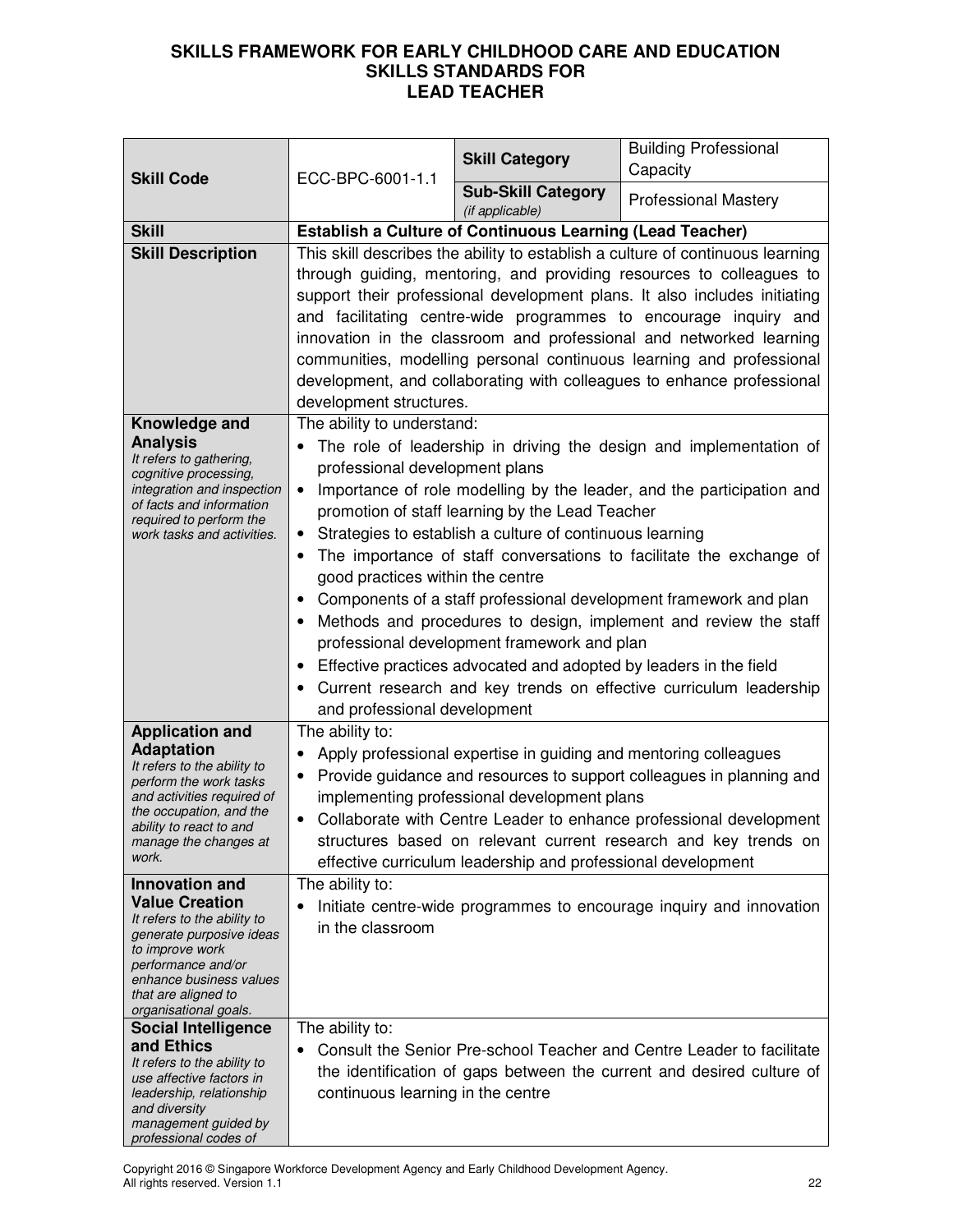| ethics.                                                                                                                                                   |                                                                                                                                                                                                                                                                                                                                                                                                                                                                                                                                                                                                                                                                                                                                                                                                                                                                                                                                                                                                                         |
|-----------------------------------------------------------------------------------------------------------------------------------------------------------|-------------------------------------------------------------------------------------------------------------------------------------------------------------------------------------------------------------------------------------------------------------------------------------------------------------------------------------------------------------------------------------------------------------------------------------------------------------------------------------------------------------------------------------------------------------------------------------------------------------------------------------------------------------------------------------------------------------------------------------------------------------------------------------------------------------------------------------------------------------------------------------------------------------------------------------------------------------------------------------------------------------------------|
| <b>Learning to Learn</b><br>It refers to the ability to<br>develop and improve<br>one's self within and<br>outside of one's area of<br>work.              | The ability to:<br>Initiate and<br>professional and networked<br>facilitate<br>learning<br>communities within the centre<br>Model continuous<br>learning by<br>sharing<br>professional<br>personal<br>$\bullet$<br>development plan with colleagues                                                                                                                                                                                                                                                                                                                                                                                                                                                                                                                                                                                                                                                                                                                                                                     |
| Range of<br><b>Application</b><br>(where applicable)<br>It refers to the critical<br>circumstances and<br>contexts that the skill<br>may be demonstrated. | Components of a professional development framework and plan may<br>include, but are not limited to:<br>Provisions for learning opportunities (e.g. through daily reflections,<br>action research, practitioner inquiry)<br>Learning needs analysis<br>٠<br>Learning roadmap<br>Professional development plan<br>Pre and post course reflections<br>Mentoring structure<br>Strategies to establish a culture of continuous learning must include, but<br>are not limited to:<br><b>Building trust</b><br>Communicating effectively<br>Allowing for feedback and reflection<br>Supporting an open climate for exchange of ideas and learning<br>Structures to encourage a culture of continuous learning may include, but<br>are not limited to:<br>Setting learning goals for all staff<br>Recognition of completion of learning milestones<br>Ensuring accessibility of learning<br>Assessing progress of learning<br>Setting aside protected time for professional development and staff<br>professional conversations |

# Remarks:

This Skill Standard should be referenced together with:

• **SSL-DEV-4001-1** Develop Team Leaders Through Capability Development and Coaching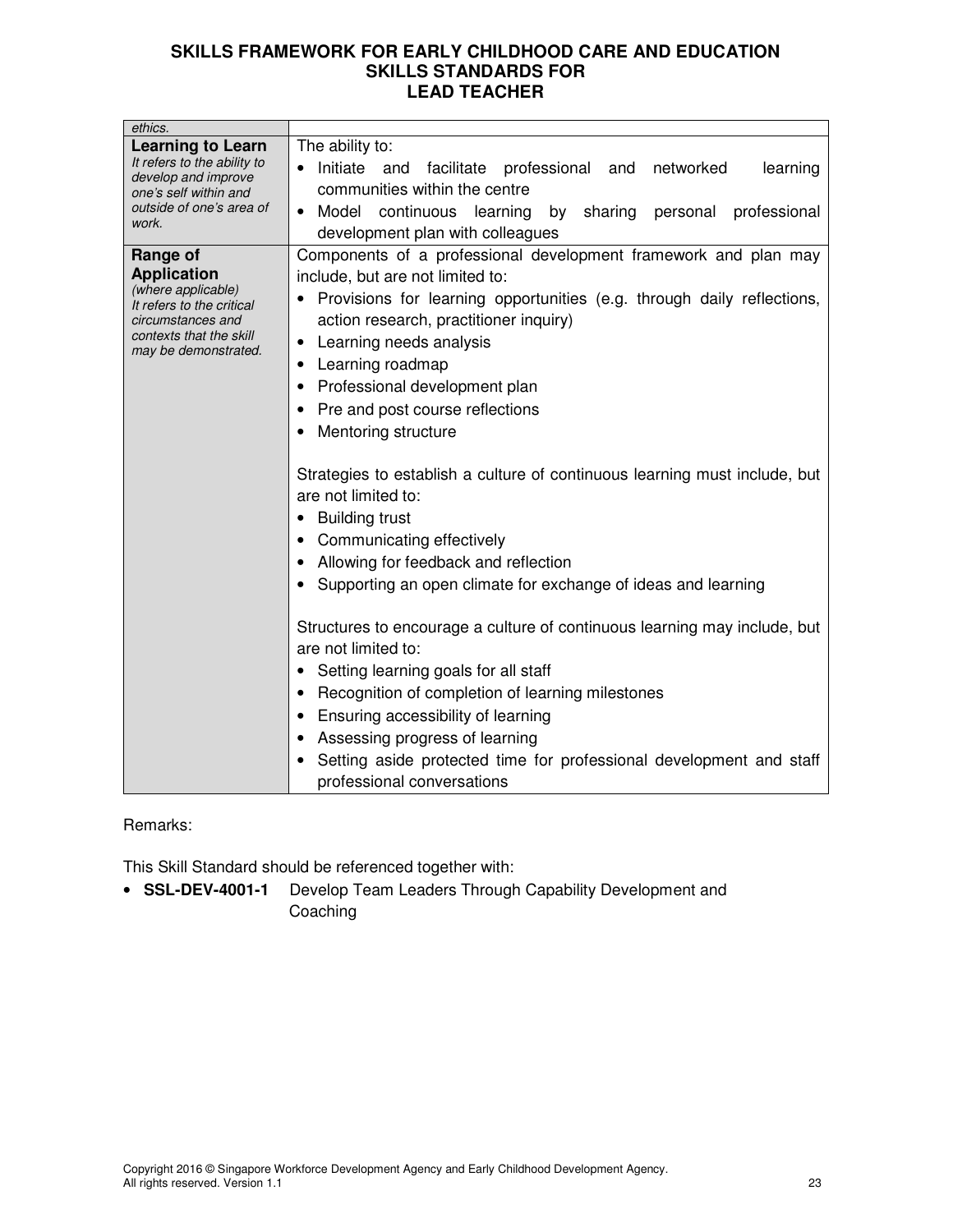| <b>Skill Code</b>                                         |                                                                       | <b>Skill Category</b>                              | Leadership and People<br>Development                                          |
|-----------------------------------------------------------|-----------------------------------------------------------------------|----------------------------------------------------|-------------------------------------------------------------------------------|
|                                                           | LPM-DEV-401C-0                                                        | <b>Sub-Skill Category</b>                          |                                                                               |
|                                                           |                                                                       | (if applicable)                                    |                                                                               |
| <b>Skill</b>                                              | Coaching                                                              |                                                    | Develop Team Leaders Through Capability Development and                       |
| <b>Skill Description</b>                                  |                                                                       |                                                    | This skill describes the ability to identify team leaders' skill requirements |
|                                                           |                                                                       |                                                    | and facilitate their learning opportunities to enhance performance. It also   |
|                                                           |                                                                       |                                                    | includes coaching of team leaders to help them develop their skills and       |
|                                                           | gain confidence.                                                      |                                                    |                                                                               |
| Knowledge and                                             | The ability to understand:                                            |                                                    |                                                                               |
| <b>Analysis</b>                                           |                                                                       |                                                    | Legal and ethical considerations relating to the management of                |
| It refers to gathering,                                   | capability development                                                |                                                    |                                                                               |
| cognitive processing,<br>integration and inspection       | Organisational policies<br>$\bullet$                                  | procedures<br>and                                  | relating<br>capability<br>to                                                  |
| of facts and information                                  | development                                                           |                                                    |                                                                               |
| required to perform the<br>work tasks and activities.     | $\bullet$                                                             |                                                    | Relevant professional or industry codes of practice and standards             |
|                                                           |                                                                       |                                                    | relating to management of capability development as a manager of a            |
|                                                           | department or cross functional team                                   |                                                    |                                                                               |
|                                                           |                                                                       |                                                    | Implications and impact of coaching and mentoring activities on the           |
|                                                           | individuals participating in the process                              |                                                    |                                                                               |
|                                                           |                                                                       | Models and methods of training needs analysis      |                                                                               |
|                                                           |                                                                       | Market trends and developments on new and emerging | skill                                                                         |
|                                                           |                                                                       |                                                    |                                                                               |
|                                                           |                                                                       | requirements, and learning and development         |                                                                               |
| <b>Application and</b><br><b>Adaptation</b>               | The ability to:                                                       |                                                    |                                                                               |
| It refers to the ability to                               |                                                                       |                                                    | Review organisational strategies and business plans to identify impact        |
| on team competency requirements<br>perform the work tasks |                                                                       |                                                    |                                                                               |
| and activities required of<br>the occupation, and the     | • Review current skills of team leaders using appropriate methods and |                                                    |                                                                               |
| ability to react to and                                   | tools to identify skills requirements                                 |                                                    |                                                                               |
| manage the changes at<br>work.                            | Work with team leaders to establish their learning priorities and     |                                                    |                                                                               |
|                                                           | learning and development plans                                        |                                                    |                                                                               |
|                                                           |                                                                       |                                                    | Identify learning and development opportunities and provide resources         |
|                                                           | and support to facilitate the development of team leader skills       |                                                    |                                                                               |
| <b>Innovation and</b>                                     | The ability to:                                                       |                                                    |                                                                               |
| <b>Value Creation</b><br>It refers to the ability to      |                                                                       |                                                    | Review capability development approach for team leaders to identify           |
| generate purposive ideas                                  | areas for improvement                                                 |                                                    |                                                                               |
| to improve work<br>performance and/or                     |                                                                       |                                                    |                                                                               |
| enhance business values                                   |                                                                       |                                                    |                                                                               |
| that are aligned to                                       |                                                                       |                                                    |                                                                               |
| organisational goals.<br><b>Social Intelligence</b>       | The ability to:                                                       |                                                    |                                                                               |
| and Ethics                                                |                                                                       |                                                    |                                                                               |
| It refers to the ability to                               | Provide coaching to team leaders to enhance their role performance,   |                                                    |                                                                               |
| use affective factors in<br>leadership, relationship      | taking into consideration their emotional states                      |                                                    |                                                                               |
| and diversity                                             |                                                                       |                                                    |                                                                               |
| management guided by                                      |                                                                       |                                                    |                                                                               |
| professional codes of<br>ethics.                          |                                                                       |                                                    |                                                                               |
| <b>Learning to Learn</b>                                  | The ability to:                                                       |                                                    |                                                                               |
| It refers to the ability to                               |                                                                       |                                                    |                                                                               |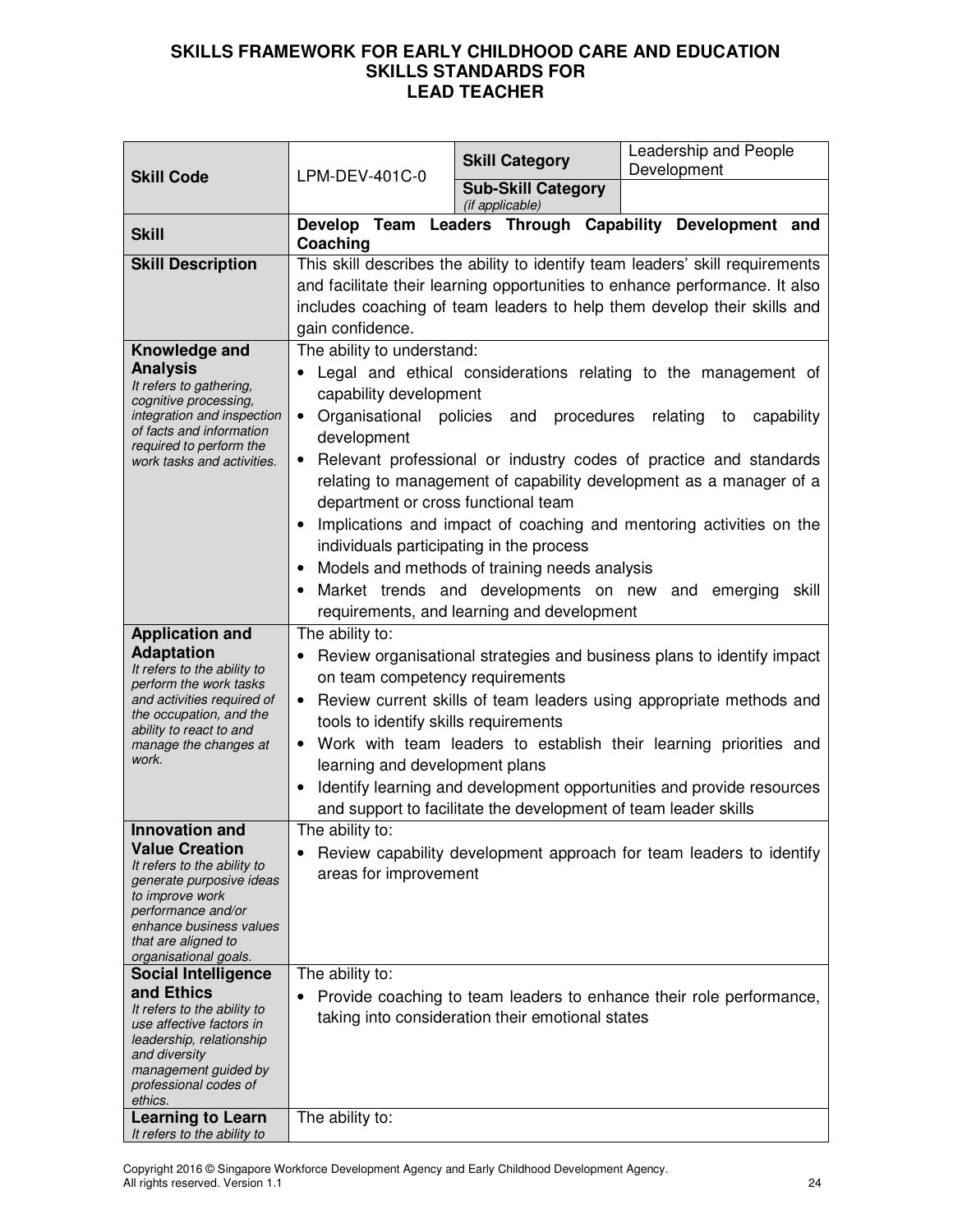| develop and improve<br>one's self within and<br>outside of one's area of<br>work.                                                                         | • Review coaching outcomes against coaching goals to identify areas<br>for improvement in the coaching process<br>Improve own coaching skills by subscribing to diverse learning<br>channels and participating in peer discussion platforms to enhance<br>workplace performance |
|-----------------------------------------------------------------------------------------------------------------------------------------------------------|---------------------------------------------------------------------------------------------------------------------------------------------------------------------------------------------------------------------------------------------------------------------------------|
| Range of<br><b>Application</b><br>(where applicable)<br>It refers to the critical<br>circumstances and<br>contexts that the skill<br>may be demonstrated. | N/A                                                                                                                                                                                                                                                                             |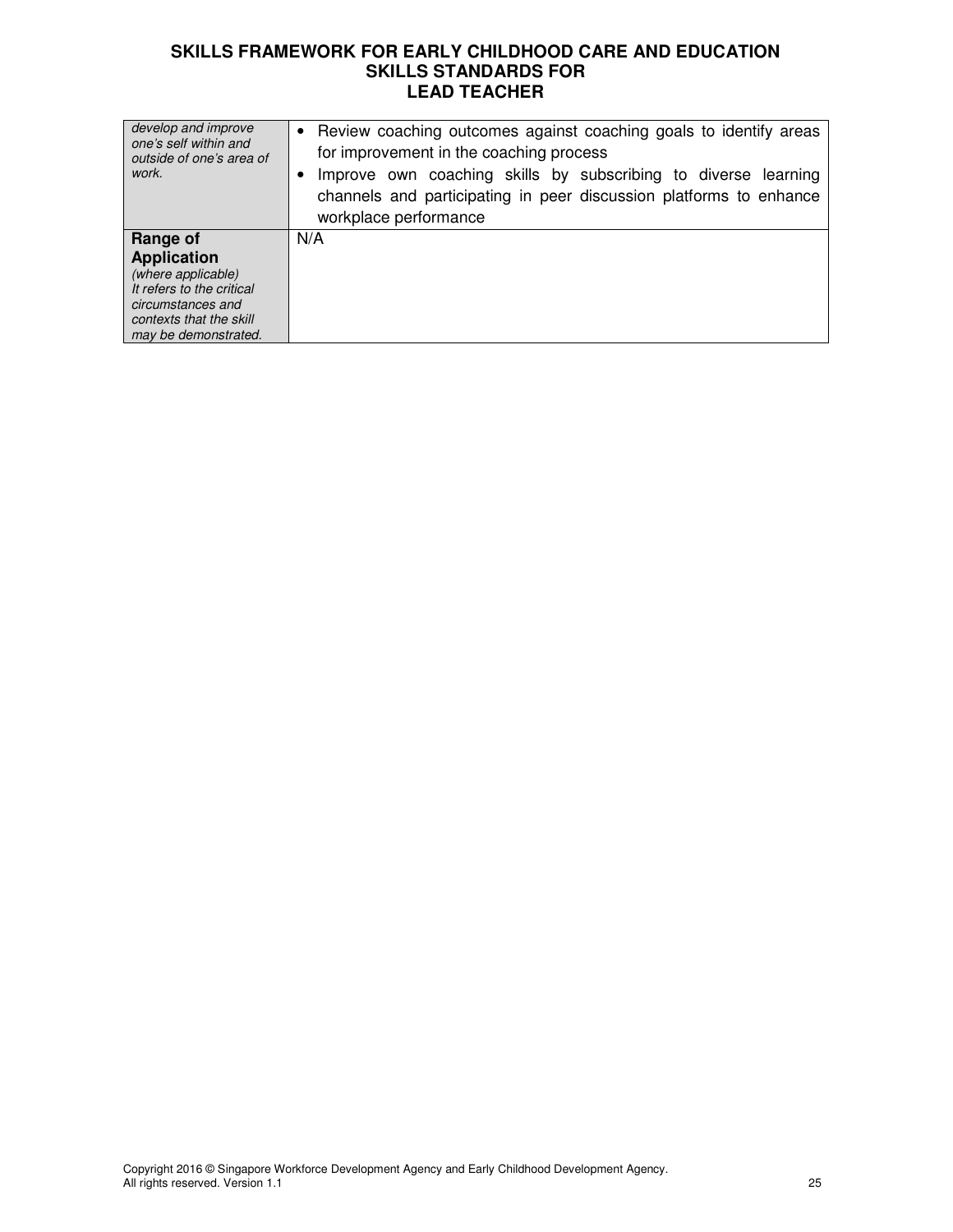| <b>Skill Code</b>                                                                                                                                                                                                                                                                                                                                                                                                                  | ECC-BPC-6002-1.1                                                                                                                                                                                                                                                                                                                                                                                                                                                                 | <b>Skill Category</b>                                                                                                                                                                                                             | <b>Building Professional</b><br>Capacity                                                                                                    |
|------------------------------------------------------------------------------------------------------------------------------------------------------------------------------------------------------------------------------------------------------------------------------------------------------------------------------------------------------------------------------------------------------------------------------------|----------------------------------------------------------------------------------------------------------------------------------------------------------------------------------------------------------------------------------------------------------------------------------------------------------------------------------------------------------------------------------------------------------------------------------------------------------------------------------|-----------------------------------------------------------------------------------------------------------------------------------------------------------------------------------------------------------------------------------|---------------------------------------------------------------------------------------------------------------------------------------------|
|                                                                                                                                                                                                                                                                                                                                                                                                                                    |                                                                                                                                                                                                                                                                                                                                                                                                                                                                                  | <b>Sub-Skill Category</b>                                                                                                                                                                                                         | <b>Professional Mastery</b>                                                                                                                 |
| <b>Skill</b>                                                                                                                                                                                                                                                                                                                                                                                                                       | Develop Professional Expertise of Self and Centre Staff                                                                                                                                                                                                                                                                                                                                                                                                                          |                                                                                                                                                                                                                                   |                                                                                                                                             |
| <b>Skill Description</b>                                                                                                                                                                                                                                                                                                                                                                                                           | This skill describes the ability to develop centre-wide strategies to<br>deepen the knowledge, skills, dispositions, and expertise in specialised<br>fields in teachers to enhance teaching and learning that contributes<br>towards building an effective organisation. It also includes the ability to<br>coach and lead colleagues to implement curricula and programmes in<br>specialised fields.                                                                            |                                                                                                                                                                                                                                   |                                                                                                                                             |
| Knowledge and<br><b>Analysis</b><br>It refers to gathering,<br>cognitive processing,<br>integration and inspection<br>of facts and information<br>required to perform the<br>work tasks and activities.                                                                                                                                                                                                                            | The ability to understand:<br>$\bullet$<br>centre into an effective organisation<br>$\bullet$<br>programmes in a specialised field                                                                                                                                                                                                                                                                                                                                               | Strategies to mentor teachers to deepen their skills<br>Different elements of instructional capacity<br>Deep level knowledge in at least one selected specialised field<br>Strategies to design programmes in a specialised field | Knowledge, skills and dispositions that contribute towards building the<br>Strategies to guide and lead colleagues in the implementation of |
| <b>Application and</b><br><b>Adaptation</b><br>It refers to the ability to<br>perform the work tasks<br>and activities required of<br>the occupation, and the<br>ability to react to and<br>manage the changes at<br>work.                                                                                                                                                                                                         | The ability to:<br>Develop centre-wide strategies with the Centre Leader to deepen the<br>knowledge, skills and dispositions of teachers to enhance teaching<br>and learning, and contribute towards building the centre into an<br>effective organisation<br>Develop knowledge and skills in a specialised field<br>٠<br>Design programmes in a specialised field<br>٠<br>Coach and lead colleagues in the implementation of curricula and<br>programmes in a specialised field |                                                                                                                                                                                                                                   |                                                                                                                                             |
| <b>Innovation and</b><br><b>Value Creation</b><br>It refers to the ability to<br>generate purposive ideas<br>to improve work<br>performance and/or<br>enhance business values<br>that are aligned to<br>organisational goals.<br><b>Social Intelligence</b><br>and Ethics<br>It refers to the ability to<br>use affective factors in<br>leadership, relationship<br>and diversity<br>management guided by<br>professional codes of | N/A<br>N/A                                                                                                                                                                                                                                                                                                                                                                                                                                                                       |                                                                                                                                                                                                                                   |                                                                                                                                             |
| ethics.<br><b>Learning to Learn</b><br>It refers to the ability to<br>develop and improve<br>one's self within and<br>outside of one's area of<br>work.                                                                                                                                                                                                                                                                            | N/A                                                                                                                                                                                                                                                                                                                                                                                                                                                                              |                                                                                                                                                                                                                                   |                                                                                                                                             |

Copyright 2016 © Singapore Workforce Development Agency and Early Childhood Development Agency. All rights reserved. Version 1.1 26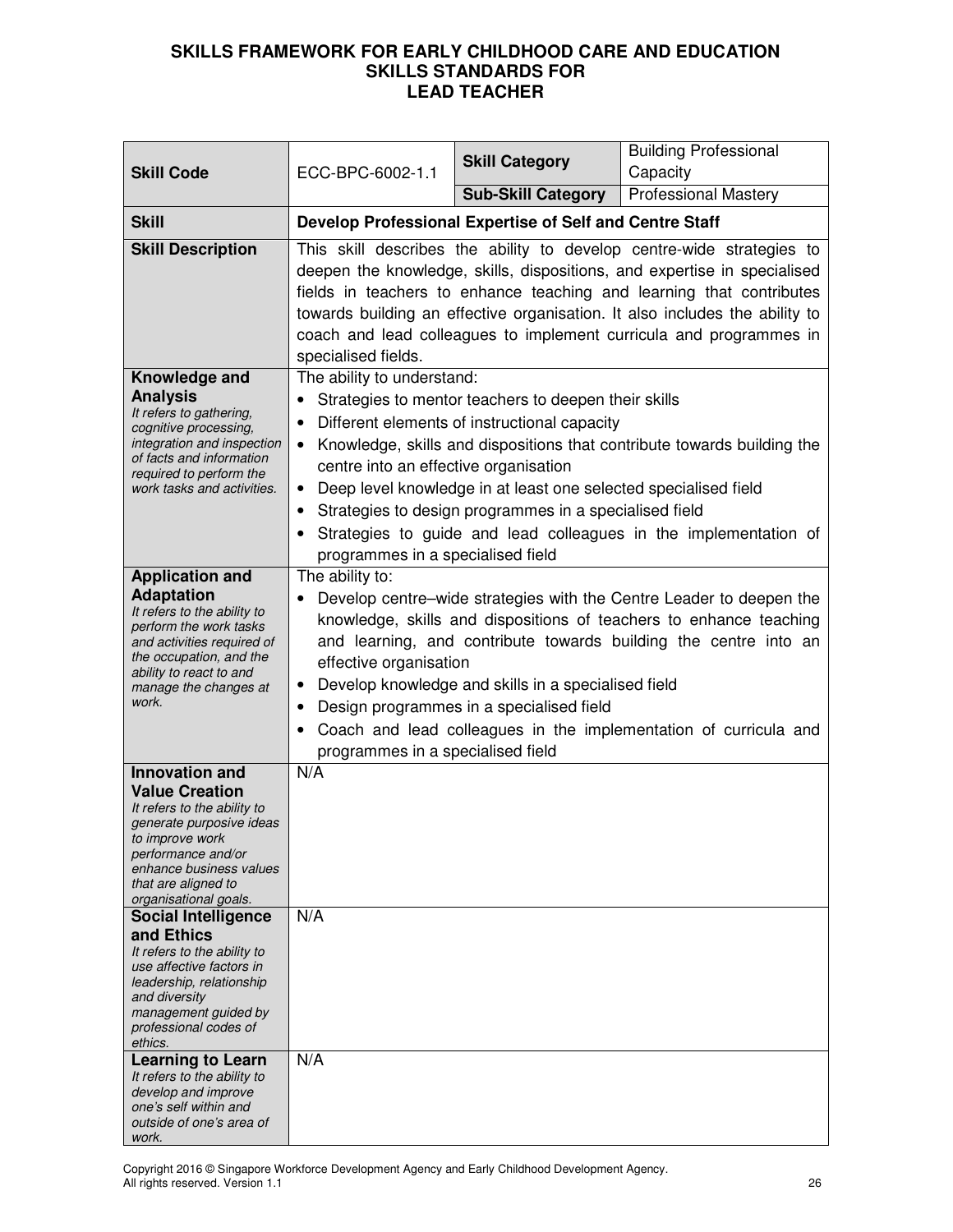| Range of<br><b>Application</b><br>(where applicable)<br>It refers to the critical<br>circumstances and<br>contexts that the skill<br>may be demonstrated. | Different elements of instructional capacity may include but are not<br>limited to:<br>• Content knowledge<br>General pedagogical knowledge<br>Content specific pedagogical knowledge<br>٠<br>Curriculum knowledge<br>Knowledge of learners                                                                                                                                                          |
|-----------------------------------------------------------------------------------------------------------------------------------------------------------|------------------------------------------------------------------------------------------------------------------------------------------------------------------------------------------------------------------------------------------------------------------------------------------------------------------------------------------------------------------------------------------------------|
|                                                                                                                                                           | Knowledge, skills and dispositions that contribute towards building the<br>centre into an effective organisation may include but are not limited to:<br>• Shared visions, norms of collaboration, norms of instruction and a<br>sense of collective responsibility for the children's learning and care<br>Conceptual skills<br>$\bullet$<br>• Problem-solving skills<br><b>Communication skills</b> |
|                                                                                                                                                           | Fields of specialisation may include, but are not limited to:<br>Visual Arts<br>Pedagogy and Active Learning<br><b>Music and Movement</b><br>Motor Skills and Physical Development<br>Mother Tongue Languages<br>Mentoring and Coaching<br>Documentation and Assessment<br><b>Early Childhood Learning Support</b>                                                                                   |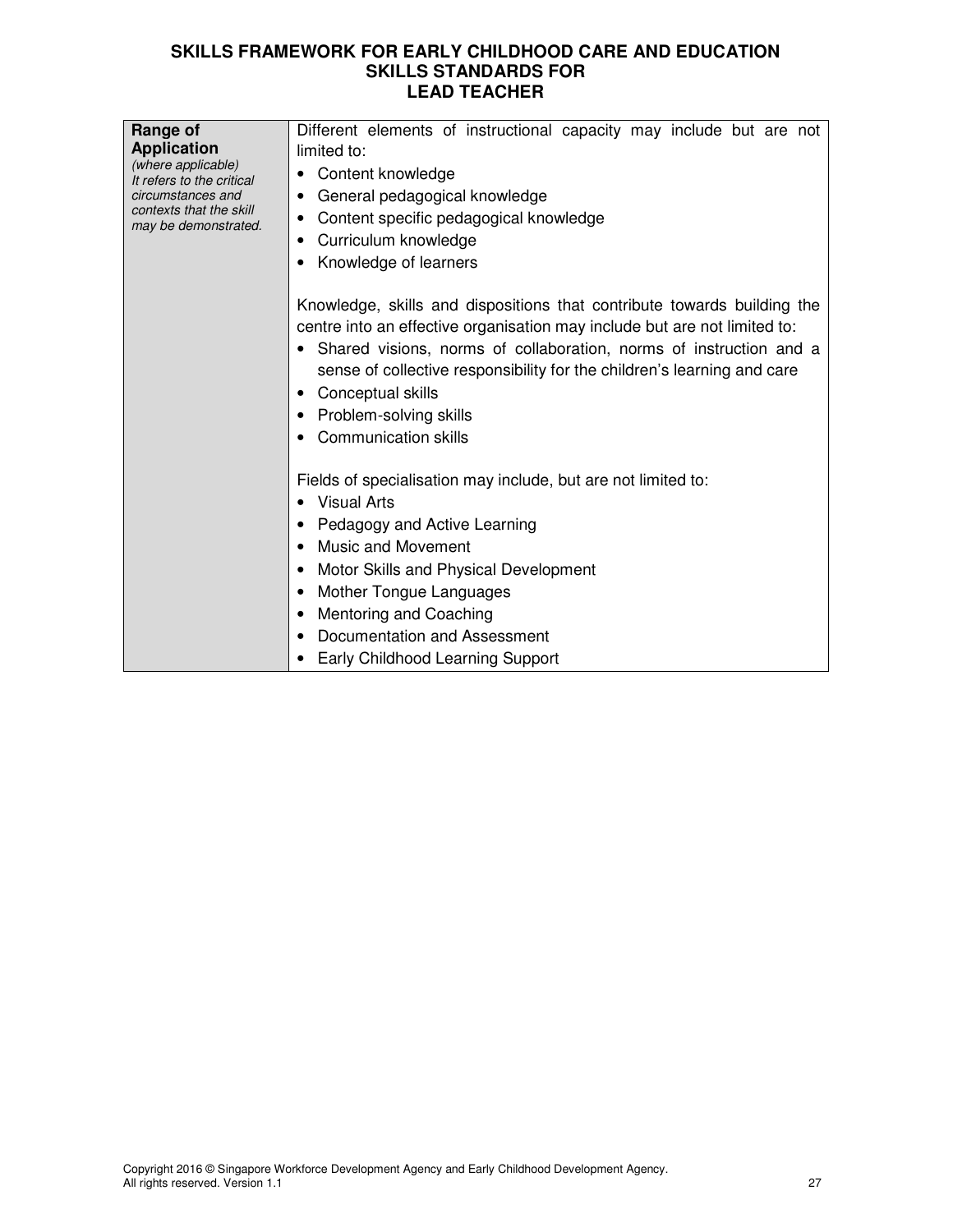| <b>Skill Code</b>                                                                                                                                                                                                          | ECC-BPC-6003-1.1                                                                                                                                                                                                                                                                                                                                                                                                                                                                                                                                                                                                                                                                                                                                                                                                                                                                                                                                                                                                                                                                                                                                                       | <b>Skill Category</b>                                                                                                                                | <b>Building Professional</b><br>Capacity                                                                                                                                                                                                                                                                                                                                                                                                                                                                          |
|----------------------------------------------------------------------------------------------------------------------------------------------------------------------------------------------------------------------------|------------------------------------------------------------------------------------------------------------------------------------------------------------------------------------------------------------------------------------------------------------------------------------------------------------------------------------------------------------------------------------------------------------------------------------------------------------------------------------------------------------------------------------------------------------------------------------------------------------------------------------------------------------------------------------------------------------------------------------------------------------------------------------------------------------------------------------------------------------------------------------------------------------------------------------------------------------------------------------------------------------------------------------------------------------------------------------------------------------------------------------------------------------------------|------------------------------------------------------------------------------------------------------------------------------------------------------|-------------------------------------------------------------------------------------------------------------------------------------------------------------------------------------------------------------------------------------------------------------------------------------------------------------------------------------------------------------------------------------------------------------------------------------------------------------------------------------------------------------------|
|                                                                                                                                                                                                                            |                                                                                                                                                                                                                                                                                                                                                                                                                                                                                                                                                                                                                                                                                                                                                                                                                                                                                                                                                                                                                                                                                                                                                                        | <b>Sub-Skill Category</b><br>(if applicable)                                                                                                         | <b>Professional Mastery</b>                                                                                                                                                                                                                                                                                                                                                                                                                                                                                       |
| <b>Skill</b>                                                                                                                                                                                                               | Develop Senior Pre-school Teachers as Mentors to Teachers in<br><b>Their Professional Learning and Development</b>                                                                                                                                                                                                                                                                                                                                                                                                                                                                                                                                                                                                                                                                                                                                                                                                                                                                                                                                                                                                                                                     |                                                                                                                                                      |                                                                                                                                                                                                                                                                                                                                                                                                                                                                                                                   |
| <b>Skill Description</b>                                                                                                                                                                                                   | teaching<br>development opportunities for colleagues.                                                                                                                                                                                                                                                                                                                                                                                                                                                                                                                                                                                                                                                                                                                                                                                                                                                                                                                                                                                                                                                                                                                  |                                                                                                                                                      | This skill describes the ability to model exemplary skills and lead Senior<br>Pre-school Teachers in creating and evaluating resources for application<br>within and beyond the centre, and providing opportunities for them to<br>assume new responsibilities. It also includes conducting regular review of<br>and learning programmes and resources, leading the<br>development of professional development policies for colleagues, and<br>initiating a collaborative relationship to expand the professional |
| Knowledge and<br><b>Analysis</b><br>It refers to gathering,<br>cognitive processing,<br>integration and inspection<br>of facts and information<br>required to perform the<br>work tasks and activities.                    | The ability to understand:<br>٠<br>amongst pre-school teachers<br>Strategies for effective communication<br>$\bullet$<br>$\bullet$<br>$\bullet$<br>programmes                                                                                                                                                                                                                                                                                                                                                                                                                                                                                                                                                                                                                                                                                                                                                                                                                                                                                                                                                                                                          | The importance of leading professional learning<br>expectations to Senior Pre-school Teachers<br>and evaluate effectiveness of existing teaching and | Strategies to sustain continuous learning and reflective practice<br>The importance of demonstrating exemplary practice and high<br>Strategies to collaborate with Senior Pre-school Teachers to reflect<br>learning                                                                                                                                                                                                                                                                                              |
| <b>Application and</b><br><b>Adaptation</b><br>It refers to the ability to<br>perform the work tasks<br>and activities required of<br>the occupation, and the<br>ability to react to and<br>manage the changes at<br>work. | The ability to:<br>Model exemplary skills and lead Senior Pre-school Teachers in<br>selecting, creating and evaluating resources for application by<br>teachers within or beyond the centre<br>Provide opportunities for Senior Pre-school Teachers to assume new<br>$\bullet$<br>responsibilities<br>Conduct regular reviews of teaching and learning programmes in the<br>٠<br>centre using multiple sources of evidence<br>Plan and lead the development of professional learning policies and<br>programmes that address the professional learning needs of Senior<br>Pre-school Teachers and colleagues<br>Initiate collaborative relationships to expand professional learning<br>٠<br>opportunities and provide quality opportunities for professional<br>development of Senior Pre-school Teachers<br>Implement professional dialogues within the centre or learning<br>networks that are informed by feedback, analysis of relevant current<br>research and practice<br>Lead Senior Pre-school Teachers to develop learning and teaching<br>٠<br>comprehensive<br>knowledge of<br>using<br>curriculum,<br>programmes<br>assessment and reporting requirements |                                                                                                                                                      |                                                                                                                                                                                                                                                                                                                                                                                                                                                                                                                   |
| <b>Innovation and</b><br><b>Value Creation</b><br>It refers to the ability to                                                                                                                                              | The ability to:                                                                                                                                                                                                                                                                                                                                                                                                                                                                                                                                                                                                                                                                                                                                                                                                                                                                                                                                                                                                                                                                                                                                                        |                                                                                                                                                      | • Create collaborative learning opportunities and platforms for Senior                                                                                                                                                                                                                                                                                                                                                                                                                                            |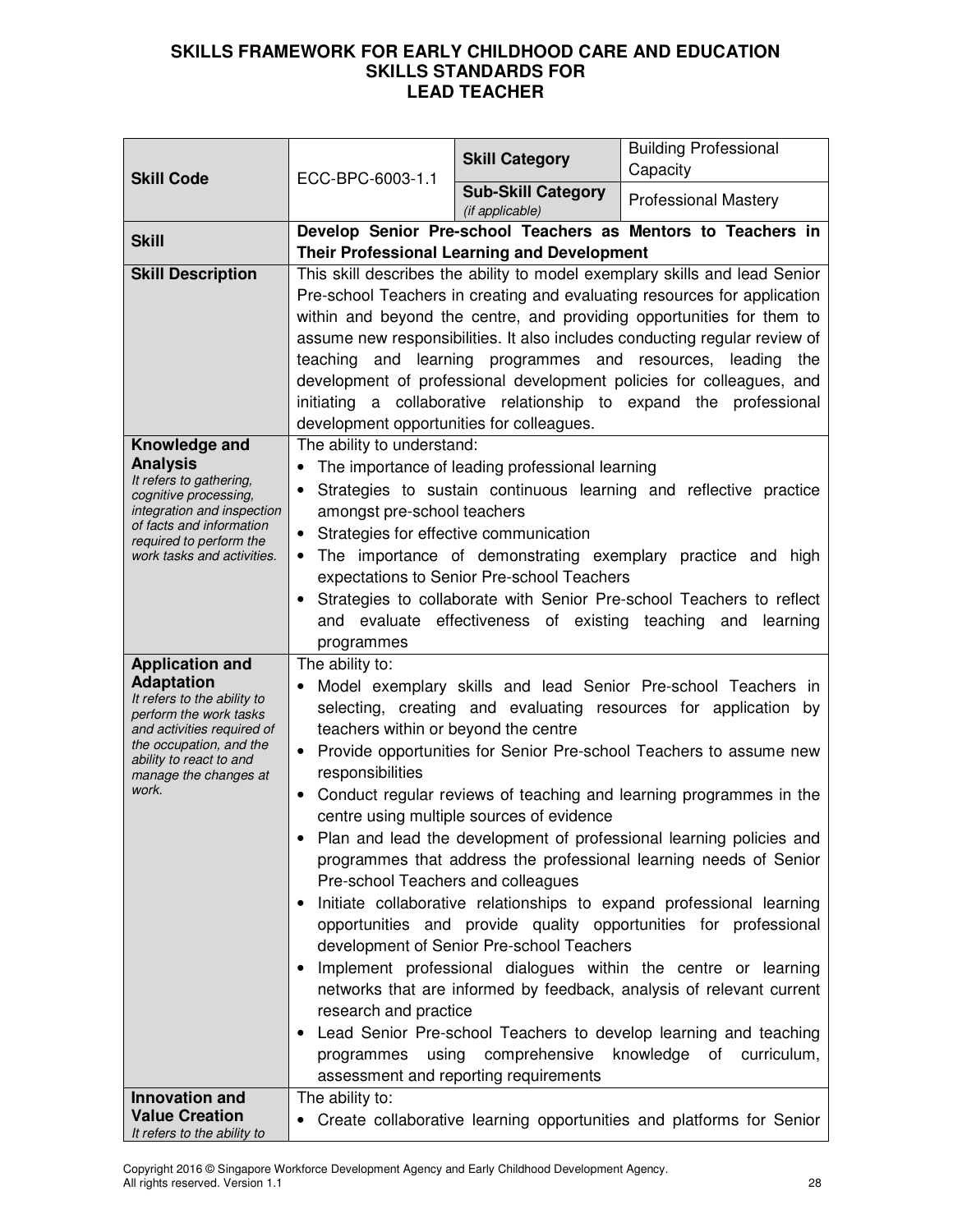| generate purposive ideas<br>to improve work     | Pre-school Teachers across different centres                                      |
|-------------------------------------------------|-----------------------------------------------------------------------------------|
| performance and/or                              | Promote creative and innovative thinking among colleagues<br>$\bullet$            |
| enhance business values                         |                                                                                   |
| that are aligned to<br>organisational goals.    |                                                                                   |
| <b>Social Intelligence</b>                      | The ability to:                                                                   |
| and Ethics                                      |                                                                                   |
| It refers to the ability to                     | Share personal experiences on top of instructional support to support             |
| use affective factors in                        | the development of Senior Pre-school Teachers                                     |
| leadership, relationship<br>and diversity       | Inspire Senior Pre-school Teachers to improve their own professional<br>$\bullet$ |
| management guided by                            | practice                                                                          |
| professional codes of                           | Model exemplary ethical behaviour and exercise informed judgements<br>٠           |
| ethics.                                         | in all professional dealings                                                      |
| <b>Learning to Learn</b>                        | The ability to:                                                                   |
| It refers to the ability to                     | Model commitment<br>continuous<br>learning<br>professional<br>to<br>and           |
| develop and improve<br>one's self within and    | development                                                                       |
| outside of one's area of                        |                                                                                   |
| work.                                           |                                                                                   |
| Range of                                        | Sources of evidence used to conduct regular review of teaching and                |
| <b>Application</b><br>(where applicable)        | learning programmes may include, but are not limited to:                          |
| It refers to the critical                       | Documentation from observation of children                                        |
| circumstances and                               | Curriculum documents                                                              |
| contexts that the skill<br>may be demonstrated. | Teaching practices                                                                |
|                                                 | Feedback from parents and carers and colleagues                                   |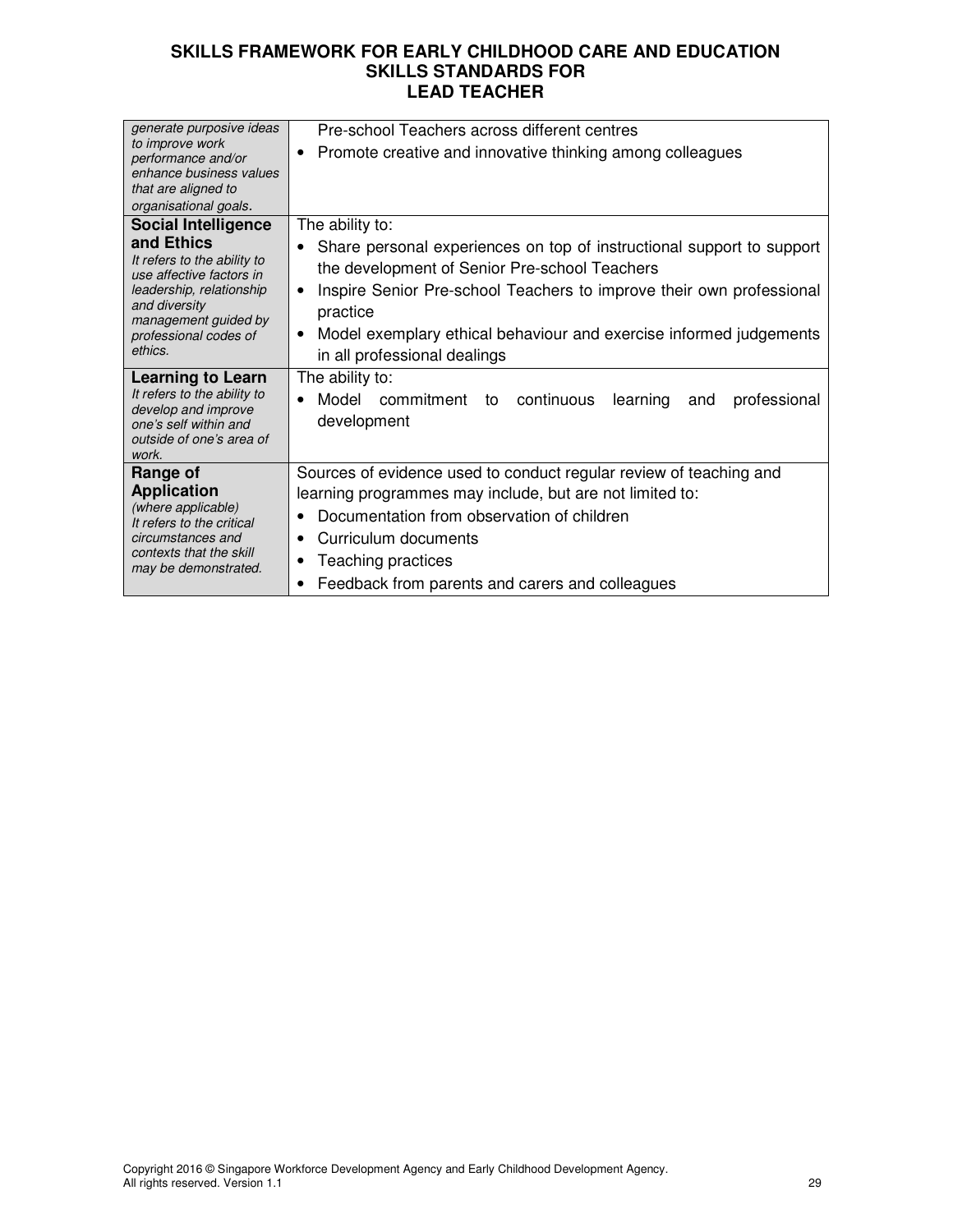| <b>Skill Code</b>                                                                                                                                                                                                                                                                                                                                                                                                                             | ECC-BPC-6004-1.1                                                                                                                                                                                                                                                                                                                                                                                                                                                                                     | <b>Skill Category</b>                                                                                                                                                                                                                           | <b>Building Professional</b><br>Capacity                                                                                                                                                                          |
|-----------------------------------------------------------------------------------------------------------------------------------------------------------------------------------------------------------------------------------------------------------------------------------------------------------------------------------------------------------------------------------------------------------------------------------------------|------------------------------------------------------------------------------------------------------------------------------------------------------------------------------------------------------------------------------------------------------------------------------------------------------------------------------------------------------------------------------------------------------------------------------------------------------------------------------------------------------|-------------------------------------------------------------------------------------------------------------------------------------------------------------------------------------------------------------------------------------------------|-------------------------------------------------------------------------------------------------------------------------------------------------------------------------------------------------------------------|
|                                                                                                                                                                                                                                                                                                                                                                                                                                               |                                                                                                                                                                                                                                                                                                                                                                                                                                                                                                      | <b>Sub-Skill Category</b><br>(if applicable)                                                                                                                                                                                                    | Professional Values &<br><b>Ethics</b>                                                                                                                                                                            |
| <b>Skill</b>                                                                                                                                                                                                                                                                                                                                                                                                                                  |                                                                                                                                                                                                                                                                                                                                                                                                                                                                                                      | <b>Establish a Culture of Professionalism (Lead Teacher)</b>                                                                                                                                                                                    |                                                                                                                                                                                                                   |
| <b>Skill Description</b>                                                                                                                                                                                                                                                                                                                                                                                                                      | This skill describes the ability to establish a culture of professionalism by<br>translating values and philosophy into daily practice, and leading and<br>modelling<br>practices<br>appropriate<br>behaviour<br>and<br>that<br>promote<br>professionalism and personal integrity. It also includes creating regular<br>platforms for colleagues to critically reflect on current research and key<br>trends, as well as ethical challenges faced.                                                   |                                                                                                                                                                                                                                                 |                                                                                                                                                                                                                   |
| Knowledge and<br><b>Analysis</b><br>It refers to gathering,<br>cognitive processing,<br>integration and inspection<br>of facts and information<br>required to perform the<br>work tasks and activities.                                                                                                                                                                                                                                       | The ability to understand:<br>The foundations of culture building<br>٠<br>$\bullet$                                                                                                                                                                                                                                                                                                                                                                                                                  | The role of leadership in establishing a culture of professionalism<br>Strategies to establish a culture of professionalism<br>in order to establish a culture of professionalism<br>Practices that promote professional and personal integrity | The importance of translating values and philosophy into daily practice<br>Current research and key trends on professionalism, values and<br>ethical behaviour, and how it applies to the early childhood setting |
| <b>Application and</b><br><b>Adaptation</b><br>It refers to the ability to<br>perform the work tasks<br>and activities required of<br>the occupation, and the<br>ability to react to and<br>manage the changes at<br>work.                                                                                                                                                                                                                    | The ability to:<br>Take reference from the AECES Code of Ethics and other national<br>$\bullet$<br>and international documents to support centre in establishing a culture<br>of professionalism<br>Collaborate with Centre Leader to identify and address potential<br>$\bullet$<br>ethical challenges<br>Create regular platforms to discuss potential ethical challenges with<br>٠<br>colleagues<br>Model practices and appropriate behaviour that promote professional<br>and personal integrity |                                                                                                                                                                                                                                                 |                                                                                                                                                                                                                   |
| <b>Innovation and</b><br><b>Value Creation</b><br>It refers to the ability to<br>generate purposive ideas<br>to improve work<br>performance and/or<br>enhance business values<br>that are aligned to<br>organisational goals.<br><b>Social Intelligence</b><br>and Ethics<br>It refers to the ability to<br>use affective factors in<br>leadership, relationship<br>and diversity<br>management guided by<br>professional codes of<br>ethics. | N/A<br>The ability to:<br>centre<br>٠                                                                                                                                                                                                                                                                                                                                                                                                                                                                | Share relevant knowledge and experiences with colleagues                                                                                                                                                                                        | Initiate discussions and critical reflection on relevant current research<br>and key trends, as well as ethical challenges faced by colleagues and                                                                |
| <b>Learning to Learn</b><br>It refers to the ability to<br>develop and improve                                                                                                                                                                                                                                                                                                                                                                | N/A                                                                                                                                                                                                                                                                                                                                                                                                                                                                                                  |                                                                                                                                                                                                                                                 |                                                                                                                                                                                                                   |

Copyright 2016 © Singapore Workforce Development Agency and Early Childhood Development Agency. All rights reserved. Version 1.1 30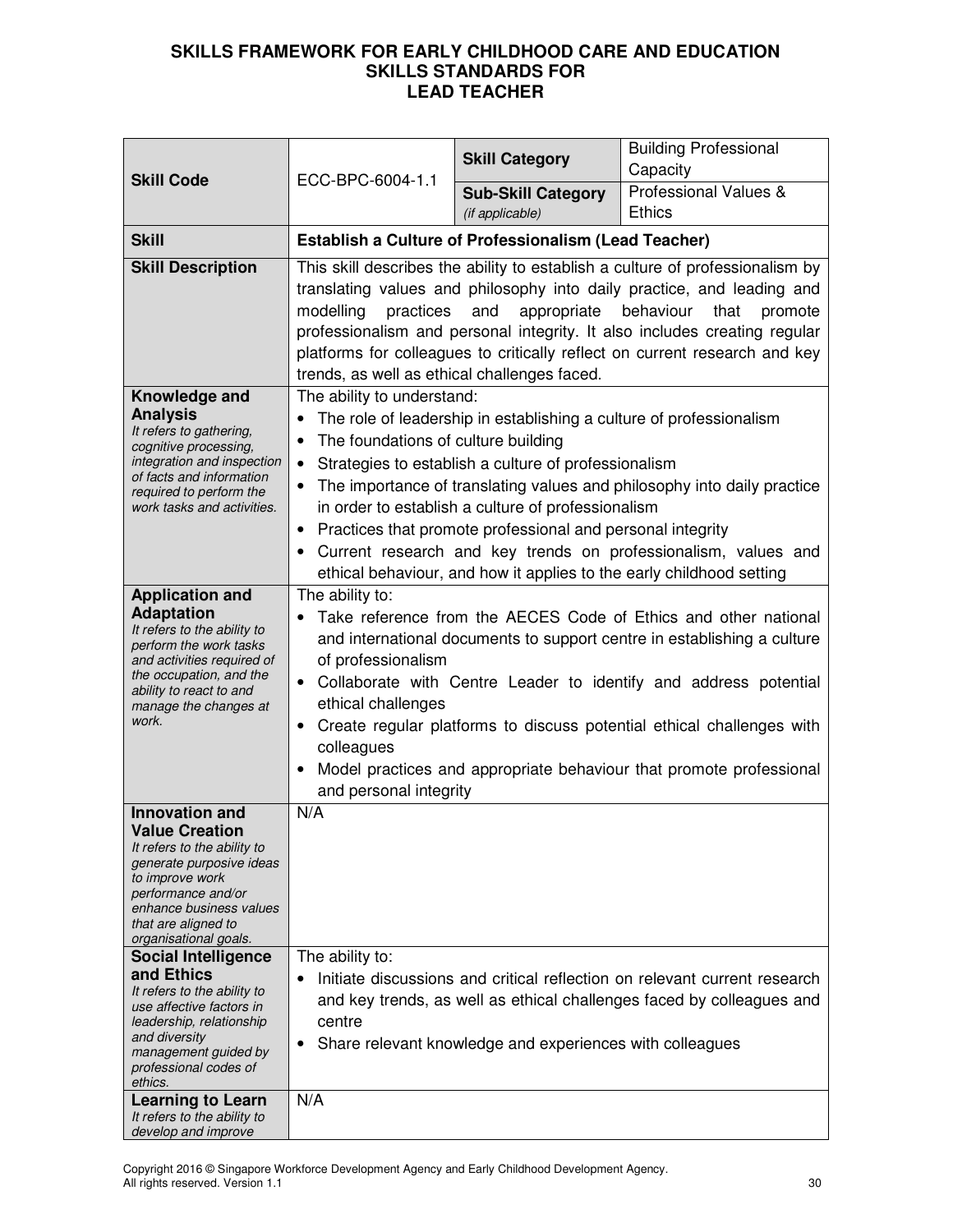| one's self within and<br>outside of one's area of<br>work.                                                                                                |                                                                                                                                                                                                                                                                                                                                                                                                                                                                                                                                                                                                                                                                                                                                                                                             |
|-----------------------------------------------------------------------------------------------------------------------------------------------------------|---------------------------------------------------------------------------------------------------------------------------------------------------------------------------------------------------------------------------------------------------------------------------------------------------------------------------------------------------------------------------------------------------------------------------------------------------------------------------------------------------------------------------------------------------------------------------------------------------------------------------------------------------------------------------------------------------------------------------------------------------------------------------------------------|
| Range of<br><b>Application</b><br>(where applicable)<br>It refers to the critical<br>circumstances and<br>contexts that the skill<br>may be demonstrated. | The foundations of culture building must include, but are not limited to:<br>Centre's values<br>Centre's philosophy<br>National and International documents may include, but are not limited to:<br>AECES Code of Ethics<br>United Nations Convention on the Rights of the Child and General<br>Comment No. 7<br>Strategies to establish a culture of professionalism may include, but are<br>not limited to:<br>Motivating colleagues to take on individual responsibility in their work,<br>including interactions with children, familes and the commmunity<br>Encouraging colleagues to set professional boundaries<br>Ensuring colleagues have an in-depth understanding of how<br>professionalism can be demonstrated, taking into account the centre's<br>vision, mission and values |
|                                                                                                                                                           | Practices that promote professional and personal integrity may include:<br>Establishing positive centre practices<br>Role modelling appropriate behaviour and attitude for colleagues<br>Valuing the knowledge and experience of each colleague<br>Creating a non-threatening work environment                                                                                                                                                                                                                                                                                                                                                                                                                                                                                              |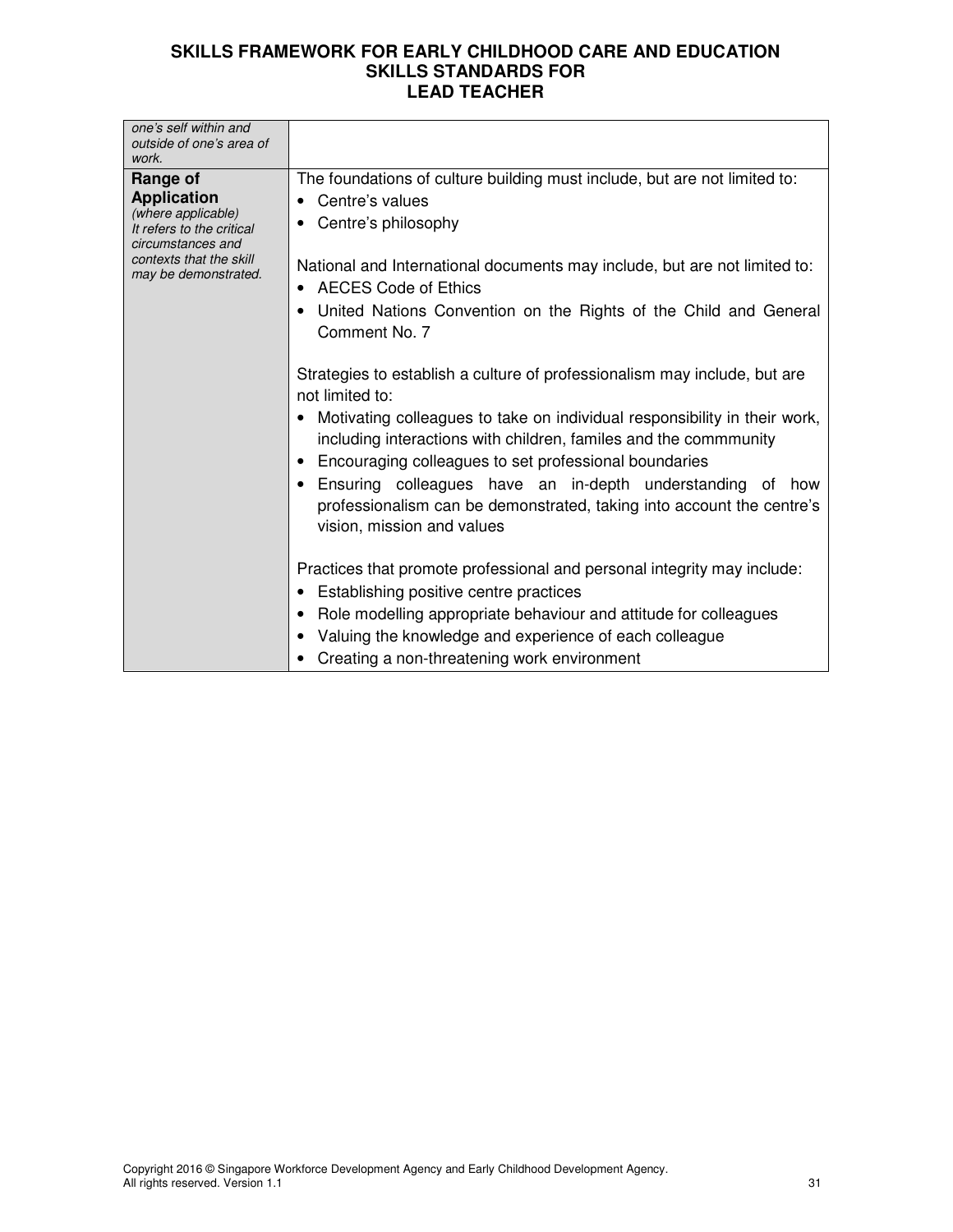| <b>Skill Code</b>                                                                                                                                                                                                             | ECC-BOC-6001-1.1                                                                                                                                                                                                                                                                                                                                                                                                                                                                                                         | <b>Skill Category</b>                          | <b>Building Organisational</b><br>Capacity                                  |
|-------------------------------------------------------------------------------------------------------------------------------------------------------------------------------------------------------------------------------|--------------------------------------------------------------------------------------------------------------------------------------------------------------------------------------------------------------------------------------------------------------------------------------------------------------------------------------------------------------------------------------------------------------------------------------------------------------------------------------------------------------------------|------------------------------------------------|-----------------------------------------------------------------------------|
|                                                                                                                                                                                                                               |                                                                                                                                                                                                                                                                                                                                                                                                                                                                                                                          | <b>Sub-Skill Category</b><br>(if applicable)   | <b>Teamwork &amp; Collaboration</b>                                         |
| <b>Skill</b>                                                                                                                                                                                                                  | Teacher)                                                                                                                                                                                                                                                                                                                                                                                                                                                                                                                 |                                                | Establish a Culture of Collaboration within the Centre (Lead                |
| <b>Skill Description</b>                                                                                                                                                                                                      | This skill describes the ability, to work in partnership with the Centre<br>Leader, to establish structures that will facilitate collaboration through<br>teamwork, respect for differing views,<br>and<br>honest<br>open<br>and<br>communication.                                                                                                                                                                                                                                                                       |                                                |                                                                             |
| Knowledge and<br><b>Analysis</b><br>It refers to gathering,<br>cognitive processing,<br>integration and inspection<br>of facts and information<br>required to perform the<br>work tasks and activities.                       | The ability to understand:<br>Characteristics of a collaborative culture<br>The value of a culture of collaboration<br>$\bullet$<br>The role of leadership in establishing teamwork and collaboration<br>$\bullet$<br>within the centre as part of organisational building<br>• Structures and processes that facilitate collaborations<br>among<br>colleagues<br>Strategies to shape and nurture a culture of collaboration<br>$\bullet$<br>Leadership behaviours that nurture or hinder the development of<br>teamwork |                                                |                                                                             |
| <b>Application and</b><br><b>Adaptation</b><br>It refers to the ability to<br>perform the work tasks<br>and activities required of<br>the occupation, and the<br>ability to react to and<br>manage the changes at<br>work.    | The ability to:<br>Collaborate with Centre Leader to establish structures that facilitate<br>collaborations among colleagues, to ensure a positive experience for<br>teachers                                                                                                                                                                                                                                                                                                                                            |                                                |                                                                             |
| <b>Innovation and</b><br><b>Value Creation</b><br>It refers to the ability to<br>generate purposive ideas<br>to improve work<br>performance and/or<br>enhance business values<br>that are aligned to<br>organisational goals. | N/A                                                                                                                                                                                                                                                                                                                                                                                                                                                                                                                      |                                                |                                                                             |
| <b>Social Intelligence</b><br>and Ethics<br>It refers to the ability to<br>use affective factors in<br>leadership, relationship<br>and diversity<br>management guided by<br>professional codes of<br>ethics.                  | The ability to:<br>Respect and welcome diverse inputs and ideas from colleagues<br>Encourage teamwork<br>Encourage open and honest communication with colleagues<br>Lead in building relationships with colleagues, guided<br>by the<br>professional code of ethics                                                                                                                                                                                                                                                      |                                                |                                                                             |
| <b>Learning to Learn</b><br>It refers to the ability to<br>develop and improve<br>one's self within and<br>outside of one's area of<br>work.                                                                                  | The ability to:<br>٠                                                                                                                                                                                                                                                                                                                                                                                                                                                                                                     | facilitate these reflections where appropriate | Provide platforms for colleagues to reflect on their collaboration and      |
| Range of<br><b>Application</b><br>(where applicable)                                                                                                                                                                          | to:                                                                                                                                                                                                                                                                                                                                                                                                                                                                                                                      |                                                | Characteristics of a collaborative culture may include, but are not limited |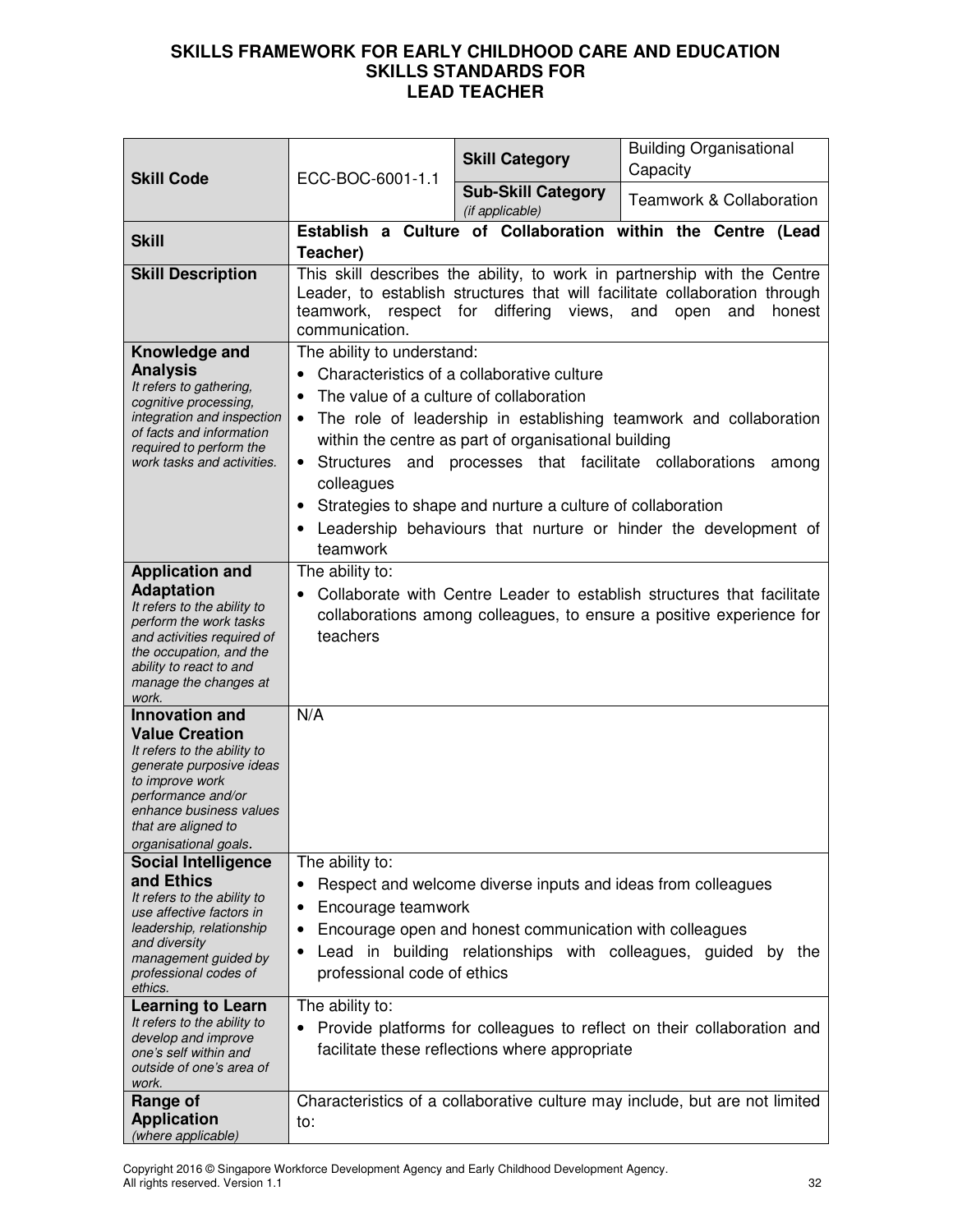| It refers to the critical<br>circumstances and<br>contexts that the skill | • Regular opportunities for continuous improvement<br>More team teaching and shared decision-making             |
|---------------------------------------------------------------------------|-----------------------------------------------------------------------------------------------------------------|
| may be demonstrated.                                                      | <b>Sharing resources</b>                                                                                        |
|                                                                           | <b>Planning cooperatively</b>                                                                                   |
|                                                                           | Increased confidence in and commitment to improvement of practice                                               |
|                                                                           | The value of a culture of collaboration may include, but is not limited to:<br>• Shared ownership               |
|                                                                           | Commitment to the implementation of change efforts                                                              |
|                                                                           | Robust solutions to problems                                                                                    |
|                                                                           | Structures and processes that facilitate collaboration among colleagues<br>may include, but are not limited to: |
|                                                                           | Dedicated time and space                                                                                        |
|                                                                           | Role-modelling                                                                                                  |
|                                                                           | Team teaching                                                                                                   |
|                                                                           | Peer observation                                                                                                |
|                                                                           | Collaborative decision-making and planning of staff development<br>activities                                   |
|                                                                           | Platforms for professional sharing                                                                              |
|                                                                           | Strategies to shape and nurture a culture of collaboration may include,<br>but are not limited to:              |
|                                                                           | Defining clear roles and responsibilities of every team member                                                  |
|                                                                           | Planning, and scheduling opportunities for collaboration                                                        |
|                                                                           | Building trust and rapport<br>$\bullet$                                                                         |
|                                                                           | Leveraging on strengths of team members to achieve common goals                                                 |
|                                                                           | Identifying issues that hamper team effectiveness and leading the<br>team to overcome them                      |
|                                                                           | Building skills and confidence                                                                                  |
|                                                                           |                                                                                                                 |

## Remarks:

This Skill Standard should be referenced together with:

• **ES-IP-401G-1** Lead Workplace Communication and Engagement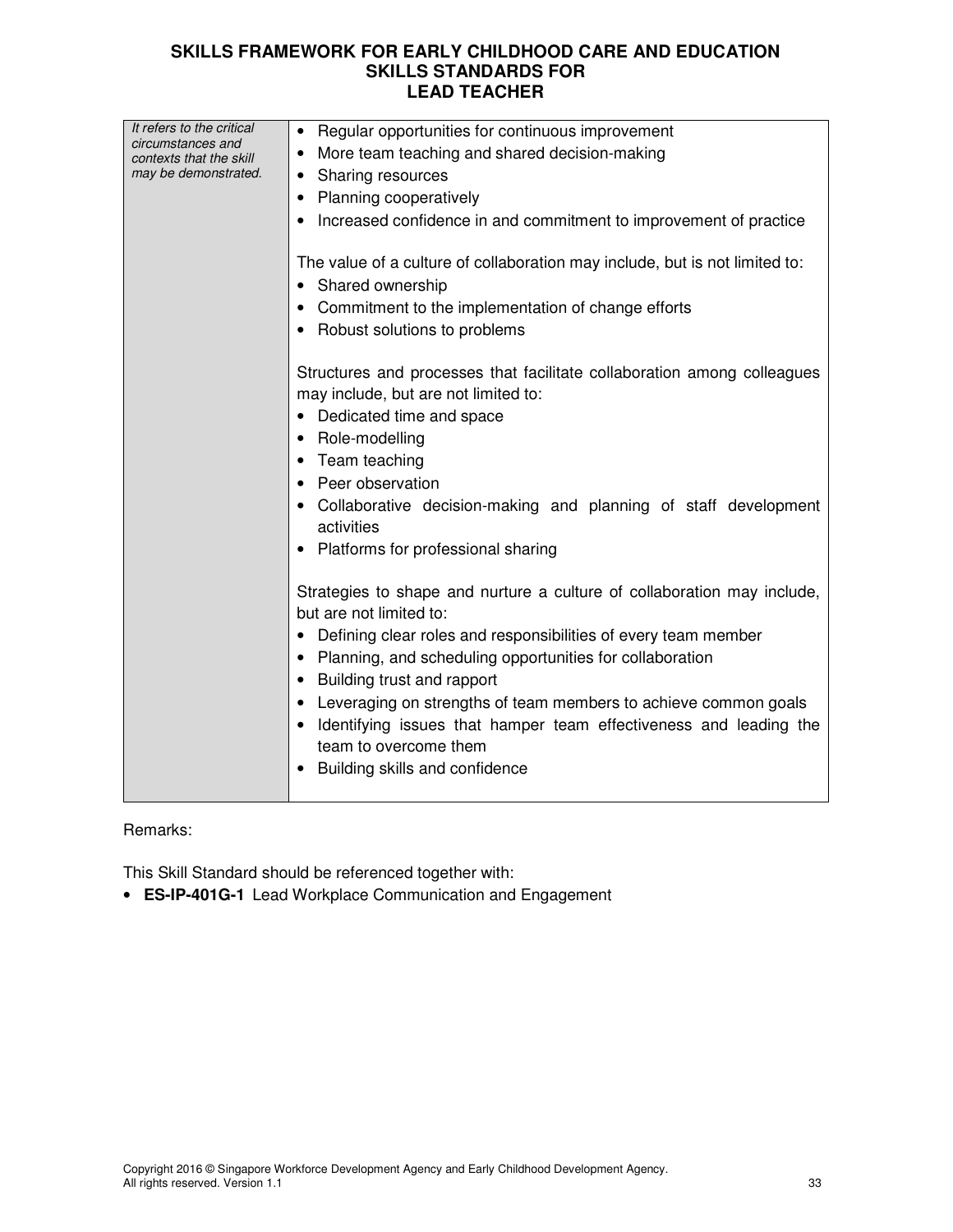| <b>Skill Code</b>                                                                                                                                                                                                          |                                                                                                                                                                                                                                                                                                                                                                                                                                                                                                                                                                                                                                                                                                                                                                                                                                                                                                                                                                                                                                                                              | <b>Skill Category</b>                              | Interpersonal |
|----------------------------------------------------------------------------------------------------------------------------------------------------------------------------------------------------------------------------|------------------------------------------------------------------------------------------------------------------------------------------------------------------------------------------------------------------------------------------------------------------------------------------------------------------------------------------------------------------------------------------------------------------------------------------------------------------------------------------------------------------------------------------------------------------------------------------------------------------------------------------------------------------------------------------------------------------------------------------------------------------------------------------------------------------------------------------------------------------------------------------------------------------------------------------------------------------------------------------------------------------------------------------------------------------------------|----------------------------------------------------|---------------|
|                                                                                                                                                                                                                            | ES-IP-401G-1                                                                                                                                                                                                                                                                                                                                                                                                                                                                                                                                                                                                                                                                                                                                                                                                                                                                                                                                                                                                                                                                 | <b>Sub-Skill Category</b><br>(if applicable)       |               |
| <b>Skill</b>                                                                                                                                                                                                               |                                                                                                                                                                                                                                                                                                                                                                                                                                                                                                                                                                                                                                                                                                                                                                                                                                                                                                                                                                                                                                                                              | <b>Lead Workplace Communication and Engagement</b> |               |
| <b>Skill Description</b>                                                                                                                                                                                                   | This skill describes the ability to lead workplace communication through<br>the implementation of communication strategies and mechanisms. It also<br>includes using negotiation strategies to achieve organisational goals and<br>win-win outcomes.                                                                                                                                                                                                                                                                                                                                                                                                                                                                                                                                                                                                                                                                                                                                                                                                                         |                                                    |               |
| Knowledge and<br><b>Analysis</b><br>It refers to gathering,<br>cognitive processing,<br>integration and inspection<br>of facts and information<br>required to perform the<br>work tasks and activities.                    | The ability to understand:<br>• Communication strategies, tools and methods associated with the<br>various communication mechanisms to meet organisational goals and<br>objectives and their features<br>• Types and dimensions of organisational culture<br>and<br>their<br>characteristics<br>Dimensions of conflict or dispute<br>$\bullet$<br>Desired goals to be achieved as a outcome of negotiation<br>Motivations, priorities, interests and inclinations of stakeholders<br>involved in a negotiation<br>Importance of considering cultural factors and various diversity issues<br>that affect the communication in a negotiation process<br>Factors affecting the prioritising of goals and evaluation of possible<br>trade-offs<br>Steps to develop relevant details and supporting arguments for<br>negotiation<br>Negotiation styles and tactics for countering other party's style and<br>their characteristics<br>Sources of power, conflict and obstacles to a successful negotiation                                                                       |                                                    |               |
| <b>Application and</b><br><b>Adaptation</b><br>It refers to the ability to<br>perform the work tasks<br>and activities required of<br>the occupation, and the<br>ability to react to and<br>manage the changes at<br>work. | and their implication in a negotiation<br>The ability to:<br>Conduct research on best practices in workplace communication,<br>evaluate their suitability for adoption and establish benchmarks for the<br>organisation<br>Develop communications plan to implement communication strategies<br>$\bullet$<br>and mechanisms to meet organisational goals and objectives<br>Evaluate employees' level of acceptance of organisation's vision,<br>$\bullet$<br>mission and core values and take corrective actions where needed<br>Evaluate effectiveness of communication strategies and mechanisms<br>and implementation plan according to criteria set<br>Establish the actual causes of conflict or dispute and plan for<br>negotiation taking into account organisational goals and objectives<br>Assess negotiation situation and develop negotiation strategies taking<br>into consideration diversity issues<br>Evaluate negotiation process and delegate appropriate follow-up<br>actions in a timely manner based on accurate and objective analytical<br>techniques |                                                    |               |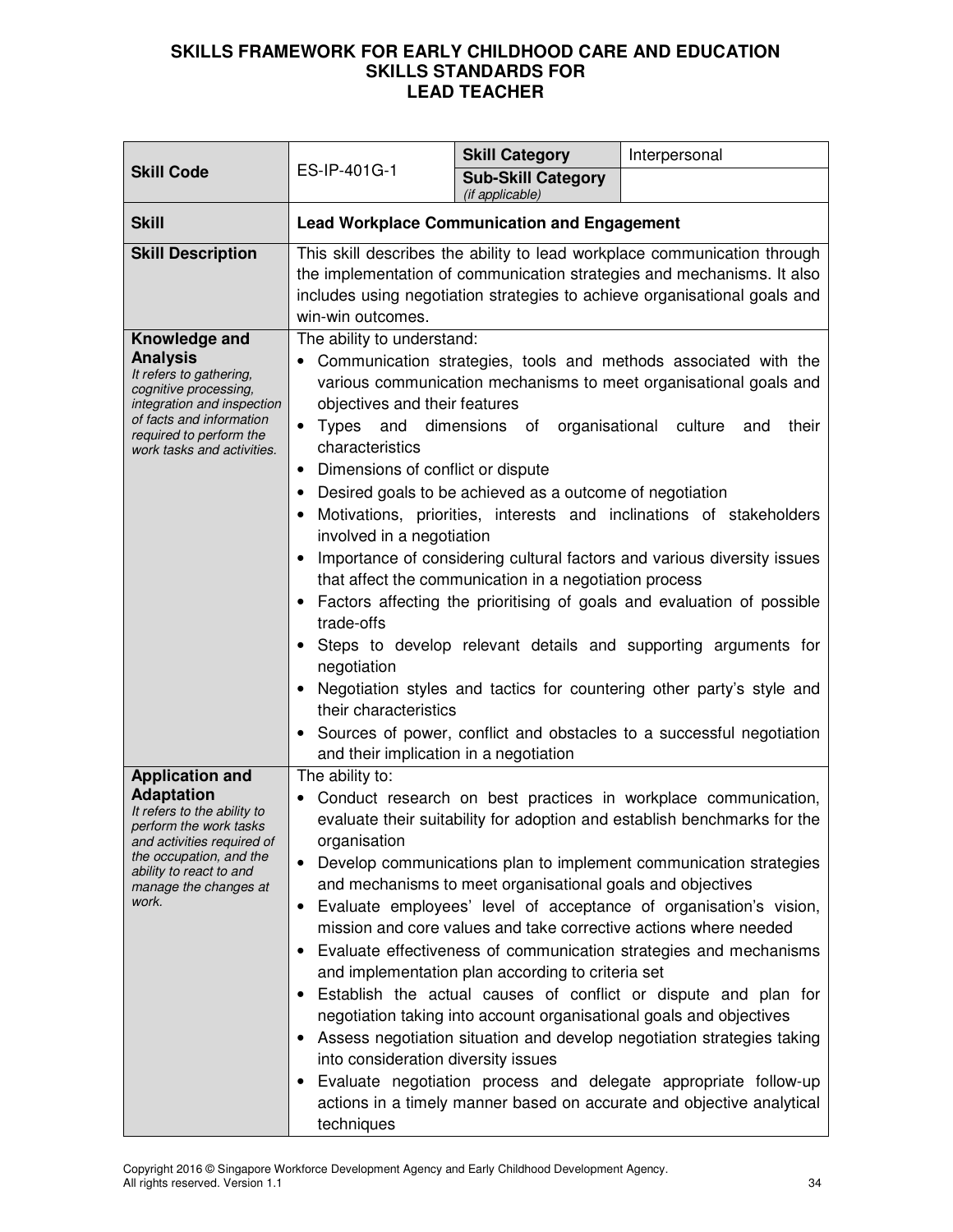| <b>Innovation and</b><br><b>Value Creation</b><br>It refers to the ability to<br>generate purposive ideas<br>to improve work<br>performance and/or<br>enhance business values<br>that are aligned to<br>organisational goals. | The ability to:<br>Evaluate gaps and barriers in workplace communication based on<br>determined benchmarks and establish communication strategies and<br>mechanisms that meet organisational goals and objectives                                                                                                                                                            |
|-------------------------------------------------------------------------------------------------------------------------------------------------------------------------------------------------------------------------------|------------------------------------------------------------------------------------------------------------------------------------------------------------------------------------------------------------------------------------------------------------------------------------------------------------------------------------------------------------------------------|
| <b>Social Intelligence</b><br>and Ethics<br>It refers to the ability to<br>use affective factors in<br>leadership, relationship<br>and diversity<br>management guided by<br>professional codes of<br>ethics.                  | The ability to:<br>Use communication strategies to influence organisational culture and<br>٠<br>motivate employees to commit to the organisation's vision, mission<br>and core values<br>Conduct negotiation to achieve organisational goals and win-win<br>$\bullet$<br>by<br>effective<br>applying<br>negotiation<br>strategies<br>outcomes<br>and<br>communication skills |
| <b>Learning to Learn</b><br>It refers to the ability to<br>develop and improve<br>one's self within and<br>outside of one's area of<br>work.                                                                                  | The ability to:<br>Reflect on gaps in own communication and negotiation style to make<br>٠<br>adjustments for future interactions                                                                                                                                                                                                                                            |
| Range of<br><b>Application</b><br>(where applicable)<br>It refers to the critical<br>circumstances and<br>contexts that the skill<br>may be demonstrated.                                                                     | N/A                                                                                                                                                                                                                                                                                                                                                                          |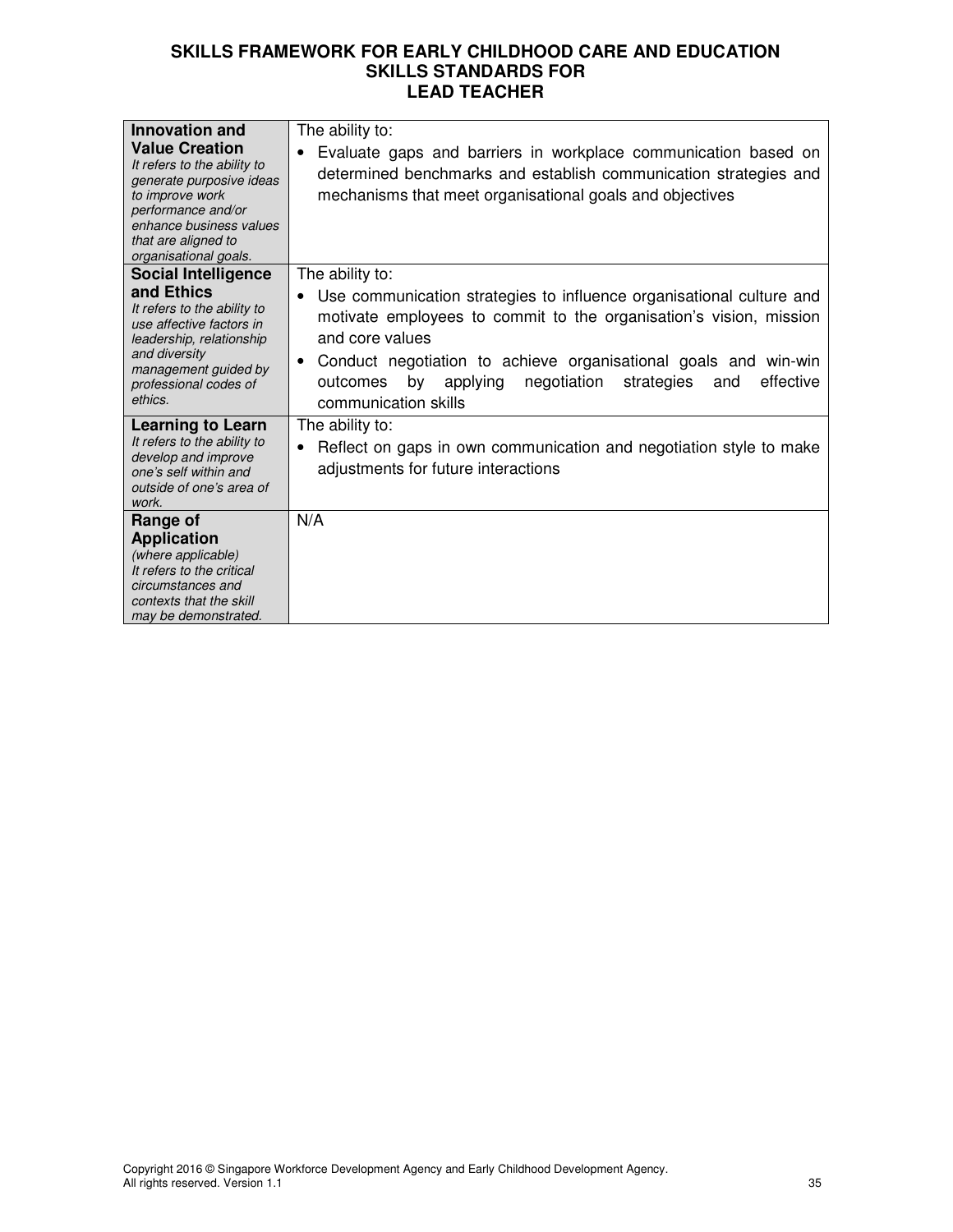|                                                        | ECC-BOC-6002-1.1                                                                   | <b>Skill Category</b>                                 | <b>Building Organisational</b><br>Capacity                                                                                                           |
|--------------------------------------------------------|------------------------------------------------------------------------------------|-------------------------------------------------------|------------------------------------------------------------------------------------------------------------------------------------------------------|
| <b>Skill Code</b>                                      |                                                                                    | <b>Sub-Skill Category</b><br>(if applicable)          | Visioning & Planning                                                                                                                                 |
| <b>Skill</b>                                           |                                                                                    |                                                       | Ensure the Alignment of the Curriculum and Teaching and Learning                                                                                     |
|                                                        |                                                                                    | Approaches with Centre's Mission and Vision           |                                                                                                                                                      |
| <b>Skill Description</b>                               |                                                                                    |                                                       | This skill describes the ability to collaborate with the Centre Leader to                                                                            |
|                                                        |                                                                                    |                                                       | determine the centre's direction and align the centre's curriculum and                                                                               |
|                                                        |                                                                                    |                                                       | teaching and learning approaches to the centre's vision, mission and                                                                                 |
|                                                        |                                                                                    |                                                       | strategic thrusts. It also includes periodically reviewing the centre's<br>strategic thrusts to ensure clarity of understanding and alignment to the |
|                                                        | VMV.                                                                               |                                                       |                                                                                                                                                      |
| Knowledge and                                          | The ability to understand:                                                         |                                                       |                                                                                                                                                      |
| <b>Analysis</b><br>It refers to gathering,             |                                                                                    |                                                       | The interdependent relationship between centre's mission and vision,                                                                                 |
| cognitive processing,                                  |                                                                                    | and teachers' philosophy of early childhood education |                                                                                                                                                      |
| integration and inspection<br>of facts and information | $\bullet$                                                                          |                                                       | How the centre's vision and goals can be achieved by the established                                                                                 |
| required to perform the                                | strategic thrusts                                                                  |                                                       |                                                                                                                                                      |
| work tasks and activities.                             |                                                                                    |                                                       | The importance of aligning the curriculum and teaching and learning                                                                                  |
|                                                        | The ability to:                                                                    | approaches to centre's strategic thrusts              |                                                                                                                                                      |
| <b>Application and</b><br><b>Adaptation</b>            |                                                                                    |                                                       | Collaborate with Centre Leaders to determine centre's direction and                                                                                  |
| It refers to the ability to                            |                                                                                    |                                                       | how to align teachers' philosophy to the centre's vision, mission and                                                                                |
| perform the work tasks<br>and activities required of   | strategic thrusts                                                                  |                                                       |                                                                                                                                                      |
| the occupation, and the                                | Conduct periodic review on centre's strategic thrusts based on<br>$\bullet$        |                                                       |                                                                                                                                                      |
| ability to react to and<br>manage the changes at       | feedback gathered from colleagues                                                  |                                                       |                                                                                                                                                      |
| work.                                                  | Ensure clarity and understanding of the centre's strategic thrusts by<br>$\bullet$ |                                                       |                                                                                                                                                      |
|                                                        | colleagues                                                                         |                                                       |                                                                                                                                                      |
|                                                        | Collaborate with colleagues within the centre to align teaching and                |                                                       |                                                                                                                                                      |
|                                                        |                                                                                    | learning approaches to centre's strategic thrusts     |                                                                                                                                                      |
| <b>Innovation and</b>                                  | N/A                                                                                |                                                       |                                                                                                                                                      |
| <b>Value Creation</b><br>It refers to the ability to   |                                                                                    |                                                       |                                                                                                                                                      |
| generate purposive ideas                               |                                                                                    |                                                       |                                                                                                                                                      |
| to improve work<br>performance and/or                  |                                                                                    |                                                       |                                                                                                                                                      |
| enhance business values                                |                                                                                    |                                                       |                                                                                                                                                      |
| that are aligned to<br>organisational goals.           |                                                                                    |                                                       |                                                                                                                                                      |
| <b>Social Intelligence</b>                             | N/A                                                                                |                                                       |                                                                                                                                                      |
| and Ethics<br>It refers to the ability to              |                                                                                    |                                                       |                                                                                                                                                      |
| use affective factors in                               |                                                                                    |                                                       |                                                                                                                                                      |
| leadership, relationship<br>and diversity              |                                                                                    |                                                       |                                                                                                                                                      |
| management guided by                                   |                                                                                    |                                                       |                                                                                                                                                      |
| professional codes of<br>ethics.                       |                                                                                    |                                                       |                                                                                                                                                      |
| <b>Learning to Learn</b>                               | The ability to:                                                                    |                                                       |                                                                                                                                                      |
| It refers to the ability to<br>develop and improve     | $\bullet$                                                                          |                                                       | Collaborate with other Lead Teachers to understand the alignment of                                                                                  |
| one's self within and                                  |                                                                                    |                                                       | teaching and learning approaches to different centres' strategic thrusts                                                                             |
| outside of one's area of                               |                                                                                    |                                                       |                                                                                                                                                      |

Copyright 2016 © Singapore Workforce Development Agency and Early Childhood Development Agency. All rights reserved. Version 1.1 36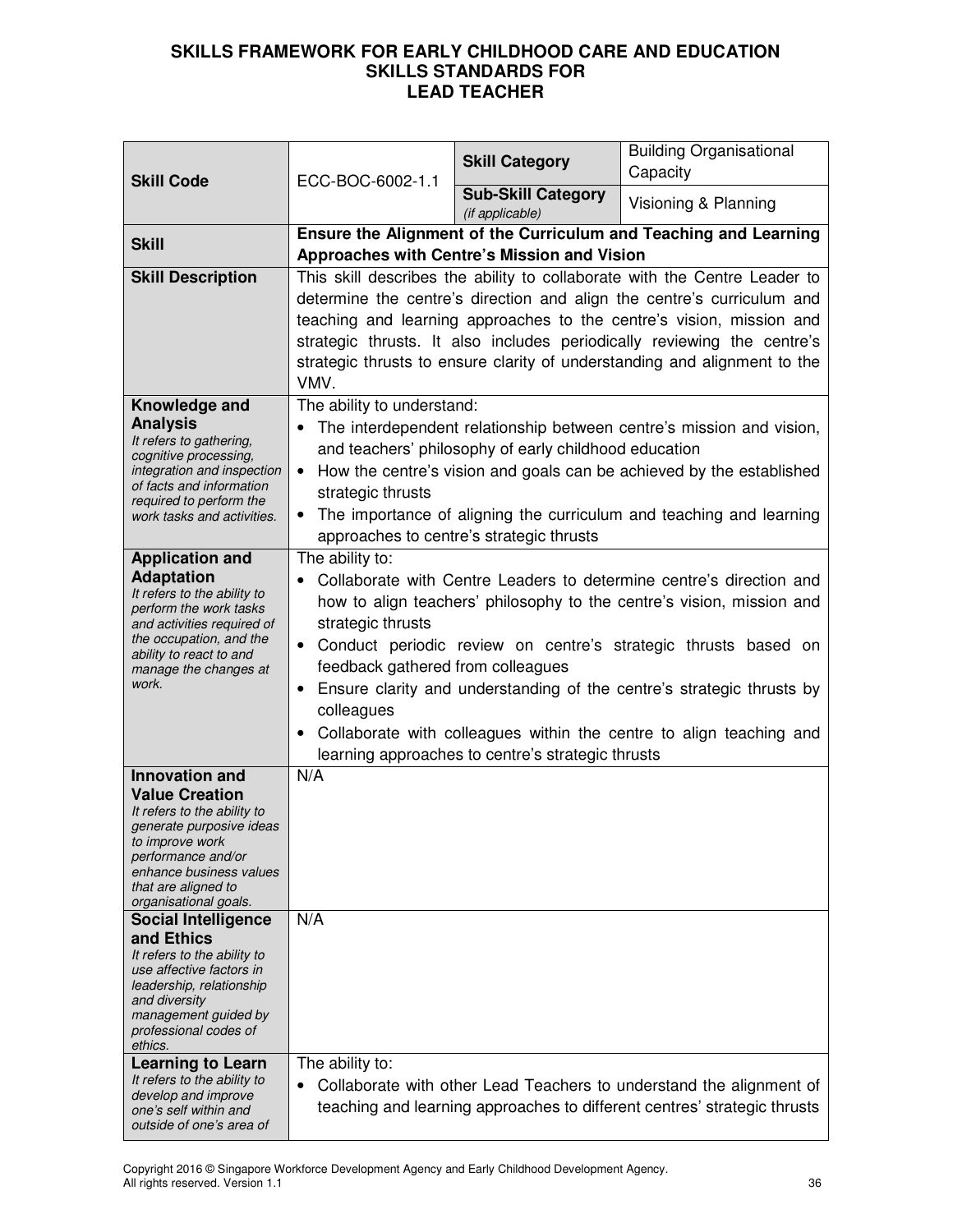| work.                                                                                                                                                            |     |
|------------------------------------------------------------------------------------------------------------------------------------------------------------------|-----|
| <b>Range of</b><br><b>Application</b><br>(where applicable)<br>It refers to the critical<br>circumstances and<br>contexts that the skill<br>may be demonstrated. | N/A |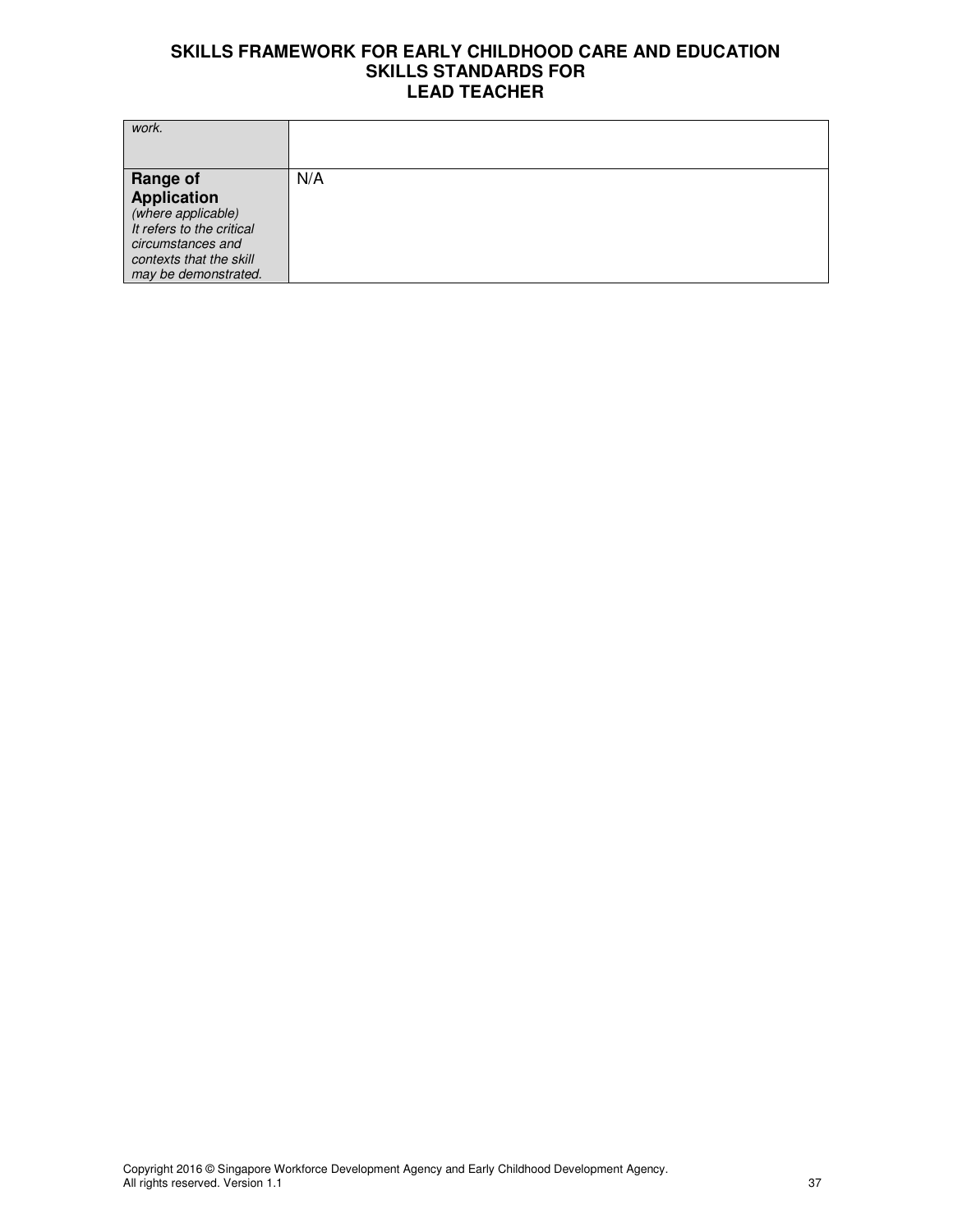# **Version Control**

| Version | <b>Date</b> | <b>Changes Made</b> | <b>Edited by</b> |
|---------|-------------|---------------------|------------------|
|         | l Oct 2016  | Initial Version     | ECDA /WDA        |
|         |             |                     |                  |
|         |             |                     |                  |